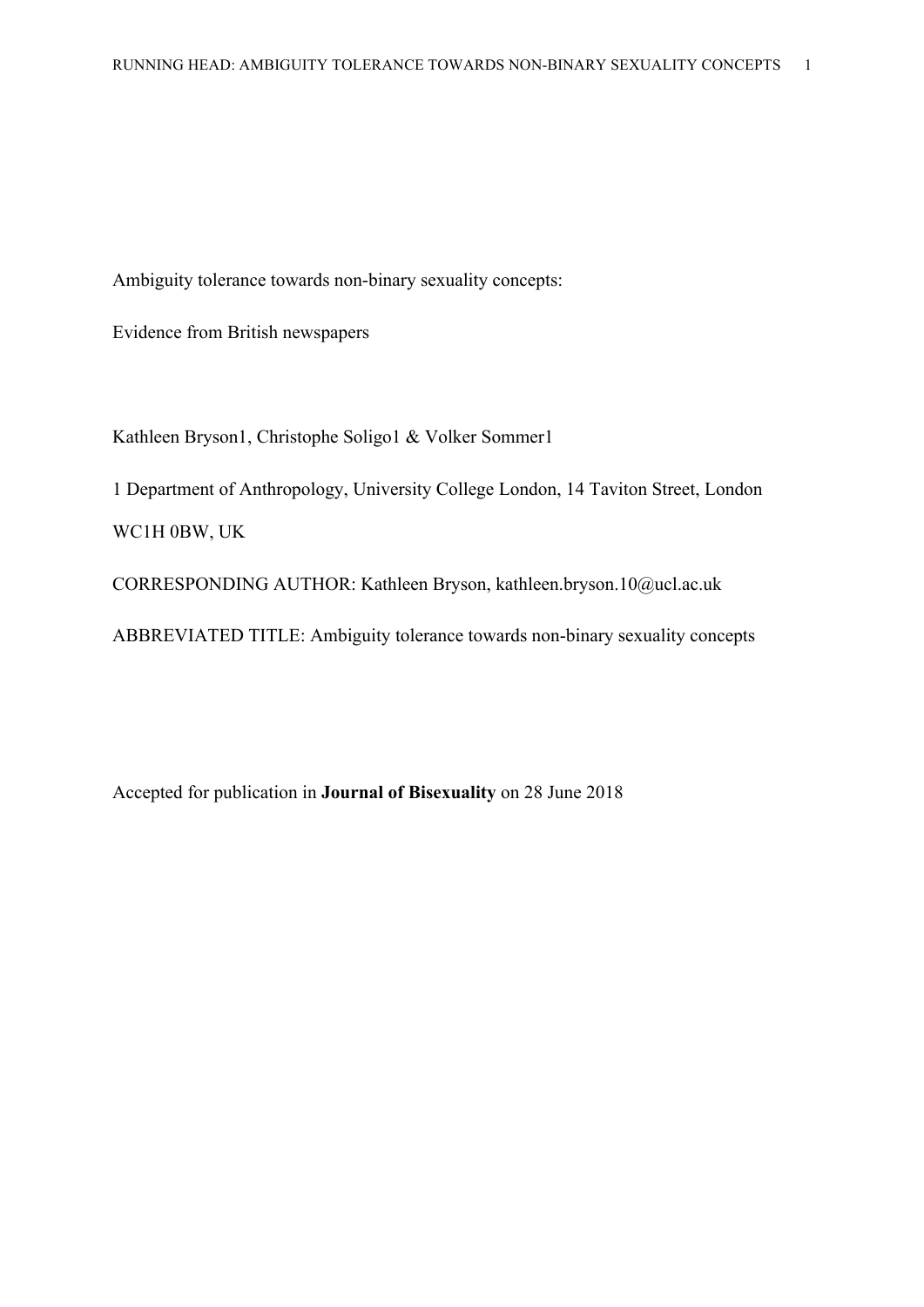#### **Abstract**

Humans tend to construct their world view via binaries, i.e. two distinct, non-overlapping elements, such as the juxtapositions of human–animal, human–machine or male–female. Our research focuses on the binary categories of "heterosexuality–homosexuality" and explores how stable or malleable they are. For this, we analyse newspaper coverage of sexuality concepts in the UK from 1995–2010 and quantify if and how tolerance towards ambiguous concepts including "bisexuality" vary across time as well as with gender, political opinion and expertise. Our findings indicate a distinct "millennial effect" of intolerance towards sexual ambiguity, suggesting that resistance against ambiguity rears up during periods of instability. Conversely, we found higher levels of ambiguity tolerance in left-wing newspapers, broadsheet publications, female journalists and expert writers, as opposed to right-wing newspapers, tabloid publications, male journalists and novice writers. Our results can help to better understand to what degree concepts related to human sexuality are relatively hard-wired or rather fluid social categories.

*Keywords*: bisexuality, binary, essentialism, ambiguity tolerance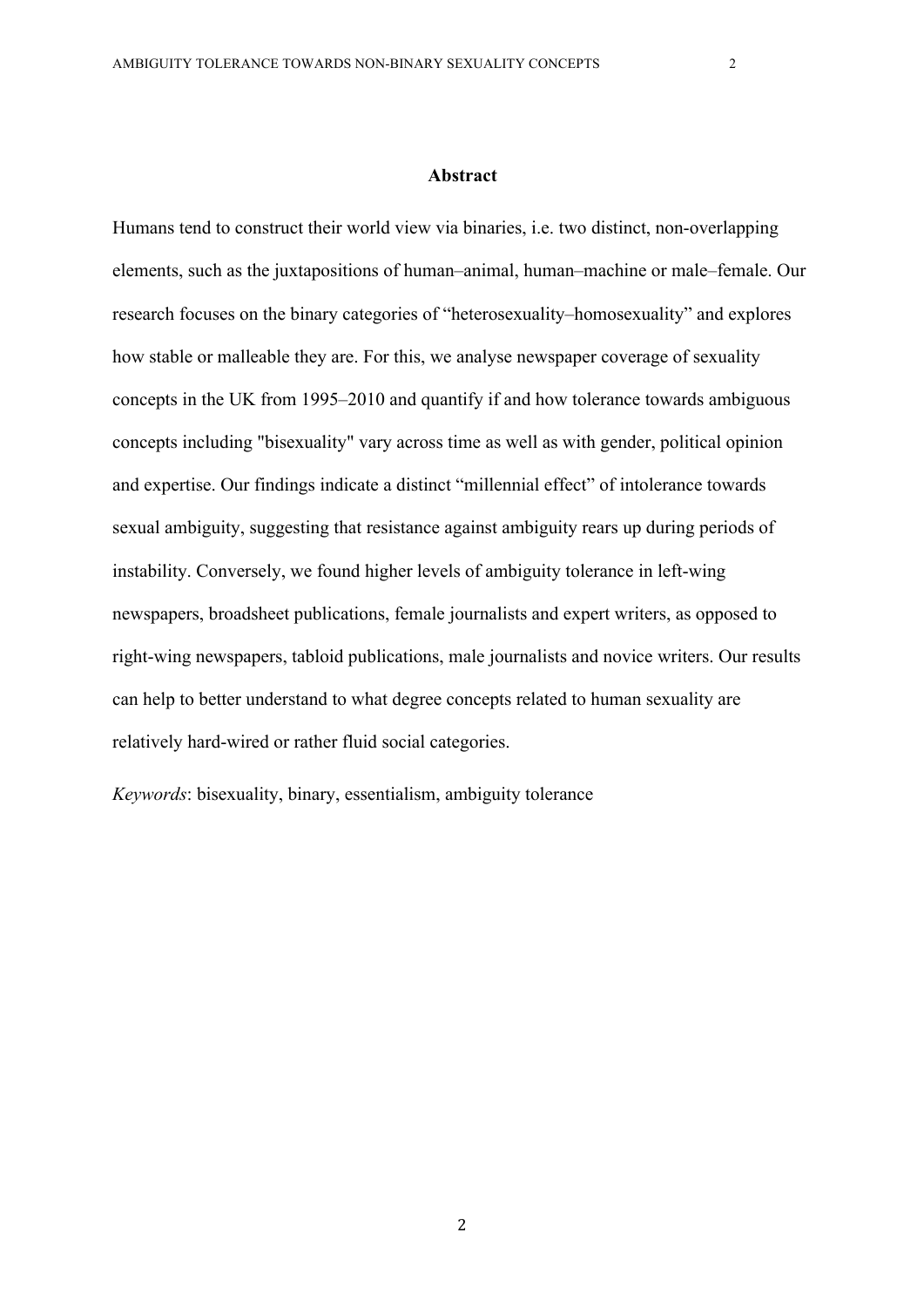#### **Introduction**

Psychologist Sigmund Freud labelled childhood and adolescent developmental periods of seeming erotic plasticity as "polymorphous perversity", driven by undifferentiated impulses for pleasure (Freud, 1887–1904). Using a modern term, Freud hypothesized that humans are "naturally" pansexual, i.e., sexually or romantically attracted to people regardless of their biological sex or gender identity (Flanders, LeBreton, Robinson, Bian & Caravaca-Morera, 2016; Meskell, 1999). To date, it is hotly debated if and how "nurture" and/or "nature" mould our sexuality, and such discourses are scaffolded by particular societal frameworks (e.g. Diamond, 2008; Sommer & Vasey, 2006; Weinrich, 1987). For example, the last three decades have seen a shift in LGBT politics from a consolidated opinion that sexuality identity is a matter of choice to a more deterministic understanding that invokes "innate" causes (Weber, 2012). This rise of nativist ideas is typically at the expense of perspectives that view sexual behaviours and associated mental states as being more flexible and fluid (Muscarella *et al.*, 2005; Vrangalova & Savin-Williams, 2010).

Our research is not concerned with sexual orientation identity *per se*, and instead explores if and how perceptions of sexuality as either static identities or expressions of flexibility may vary across time as well as with gender, political opinion and expertise. For this, we study how stable or malleable the binary categories of "heterosexuality– homosexuality" are, as measured via attitudes towards non-dualistic concepts such as bisexuality, ambisexuality, fluid sexuality, etc. Our investigation focuses on a specific cultural context, as we analyse newspaper coverage of sexuality concepts in the UK from 1995–2010. We stress that we are not attempting to assess the validity of particular scientific or societal views of sexual behaviour. Instead, we simply aim to quantitatively measure the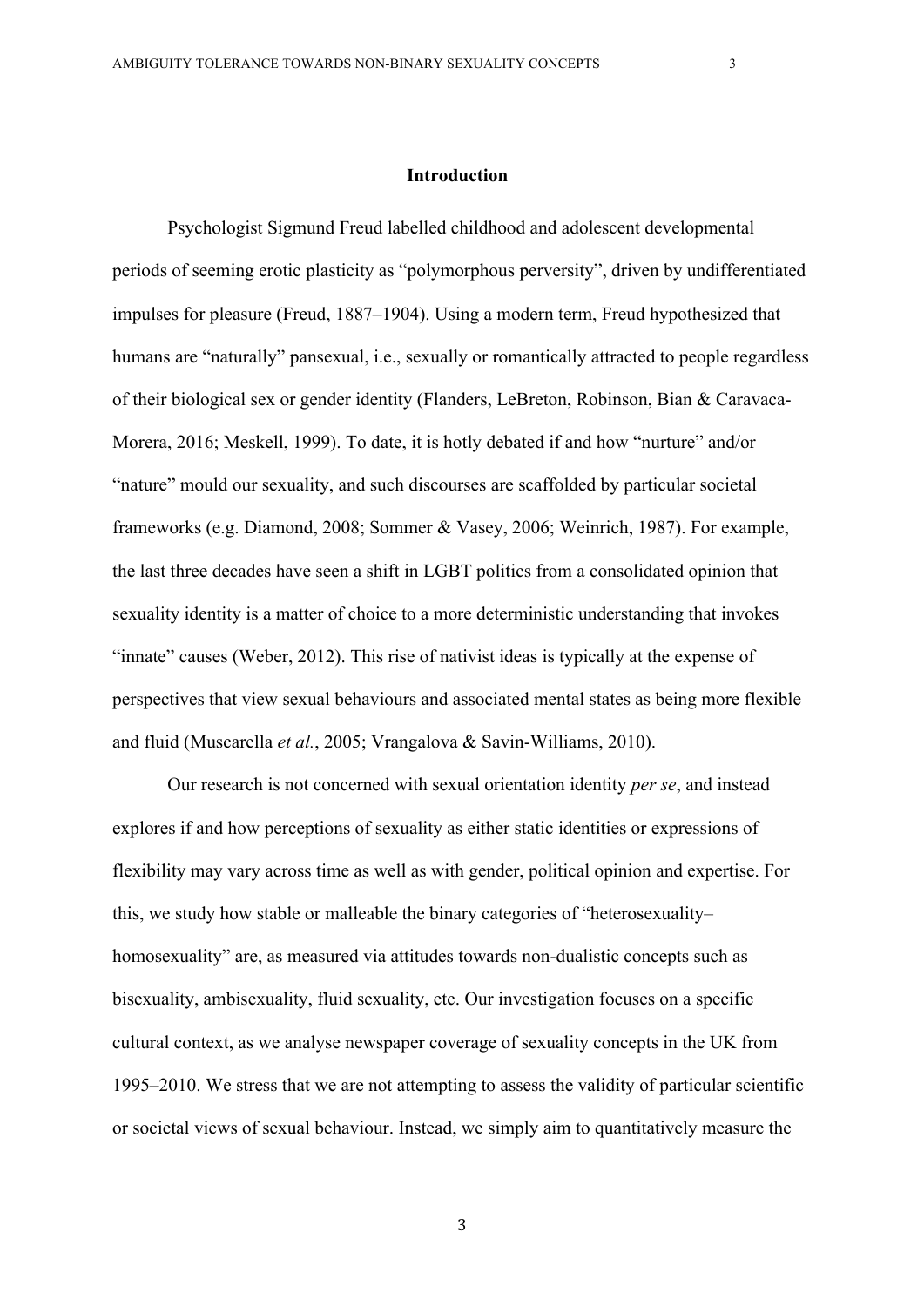resilience or plasticity of a common binary. Our work is therefore situated in wider discourses regarding *categorization*, *essentialism, dichotomization* and *ambiguity tolerance*.

The mental mechanism of *categorization* is at the heart of what humans believe is true. Often, categorization rests upon either/or thinking, i.e., something either belongs to one group or does not. Such dualistic thought is dependent upon there actually being a "true" essence to a category. In this way, *essentialism* – the idea that objects and/or concepts have immutable and deeply intrinsic properties (Fuss, 1989; Ross, 1951) – is related to *dichotomization* (Maybury-Lewis & Almagor, 1989), a split into two distinct elements that do not overlap. Common examples of black-and-white constructs are juxtapositions such as human–animal, human–machine, male–female – and, as relevant for our current work, heterosexual–homosexual.

Already as children we commonly categorize the concepts of age and gender with great vigour (Fine, 2010; Gelman, 2003), while adults essentialize gender most frequently (Carothers *et al*., 2013). Such *natural kinds* (Khalidi, 2013; for the following, see Gelman, 2003) possess traits that are perceived as intrinsic to individual category members and unalterable, such as a "black person". Natural kinds are not invented, but instead constitute inductive-rich sets considered to be discovered, e.g., animals, plants and substances like water or blood. Interestingly, certain social groups also may be perceived as natural kinds through the act of stereotyping. *Artefact kinds*, on the other hand, have the feeling of being invented. They are products of external forces, easily changed, transient, have low inductive potential, a superficial basis, overlapping traits and graded category membership. Examples are an "angry person" or human-created objects such as birdhouses or "knickknacks", or grouping sets that are adjective-based, such as "striped things" (*ibid.)*.

In any case, our cognitive tendency to categorize, essentialize and stereotype might reflect a phylogenetic heritage of striving to reduce cognitive load (Pflum *et al*., 2015). The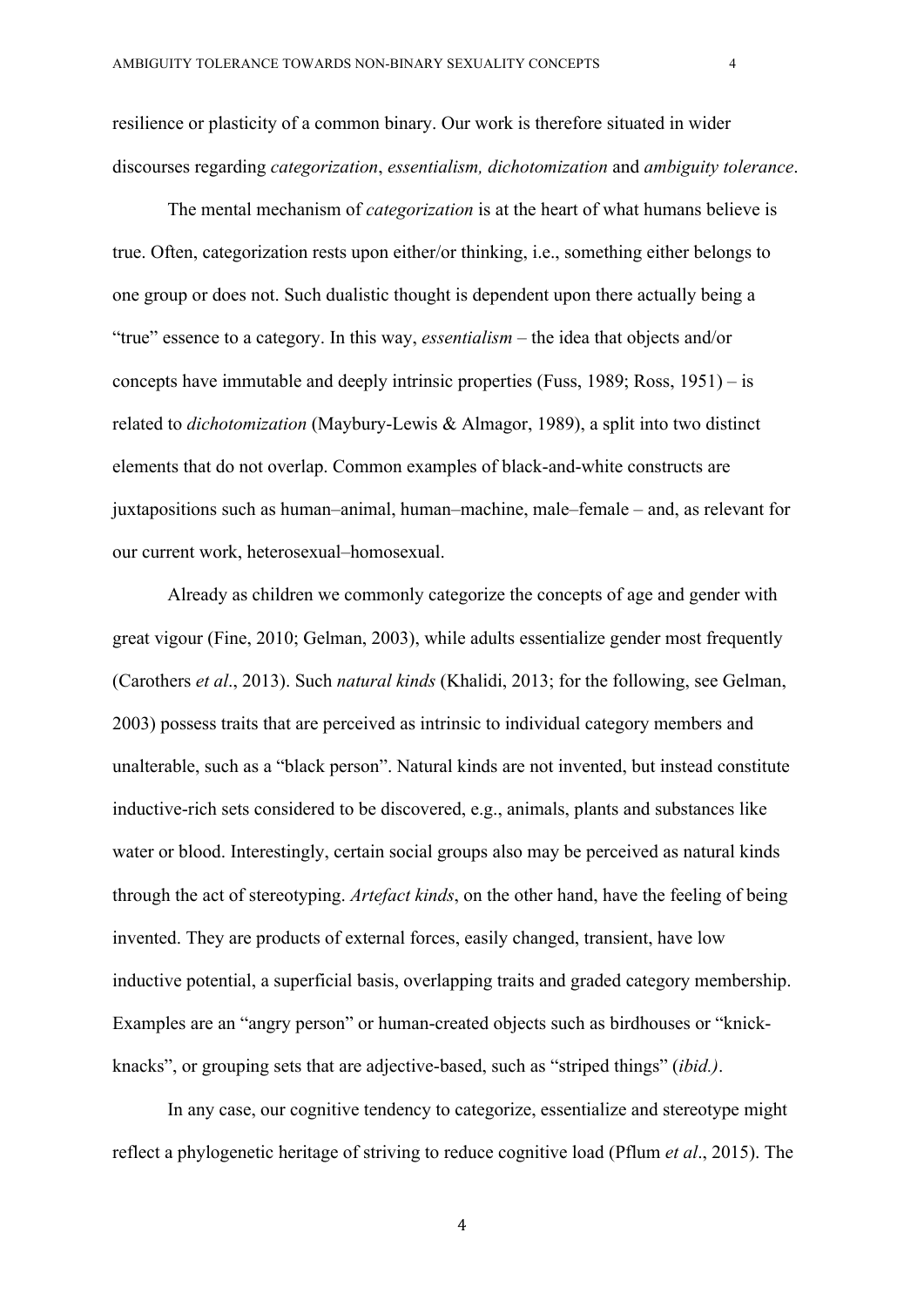reason for this is the benefit associated with arriving quickly at rule-of-thumb decisions during conflict, foraging and when encountering aggression from intraspecific enemies, predators and disease vectors (Trivers, 2011; Sommer, 2014).

Thus, while essentializing comes easy, this is not true for the reverse mental mechanism, *ambiguity tolerance* (*AT)*. Also known as "tolerance of ambiguity", the concept has a psychometric meaning (Frenkel-Brunswik, 1948). Those who are intolerant of ambiguity tend to resort to black-and-white solutions, and are "characterised by rapid and overconfident judgement, often at the neglect of reality. At the other end of the scale, ambiguous situations are perceived as desirable, challenging and interesting, usually by individuals who score highly on an Openness to Experience scale […] and show both sensation-seeking and risk-taking behaviour" (Furnham & Marks, 2013: 718).

These mechanisms may be related to observations that people often are uncomfortable with "fuzzy" concepts such as bisexuality, which may represent a hybrid of the two naturalkind "essences" of heterosexual–homosexual (Adriaens & de Block, 2006). There exists, moreover, evidence that increased sexual-orientation essentialism increases homophobic/homonegative responses (Grzanka, Zeiders & Miles, 2016; Hegarty, 2010; Morandini & Dar-Nimrod, 2015). Because many humans reify sexuality in strong terms, we often experience a corresponding cognitive load when faced with ambiguous notions (Hammack, 2005). This may explain the popularity of essentialist terms such as "sexual orientation" or "sexual identity", as they explicitly or implicitly assume an immutable kernel of one's sexual feelings.

Only occasionally is a third in-between category essentialized, namely bisexuality (Savin-Williams & Vrangalova, 2013). In fact, in terms of terminology, various attempts have been made, particularly since the second half of the 20th century, to develop "spectrum"-based models that are not blatantly binary or essentialist. This includes the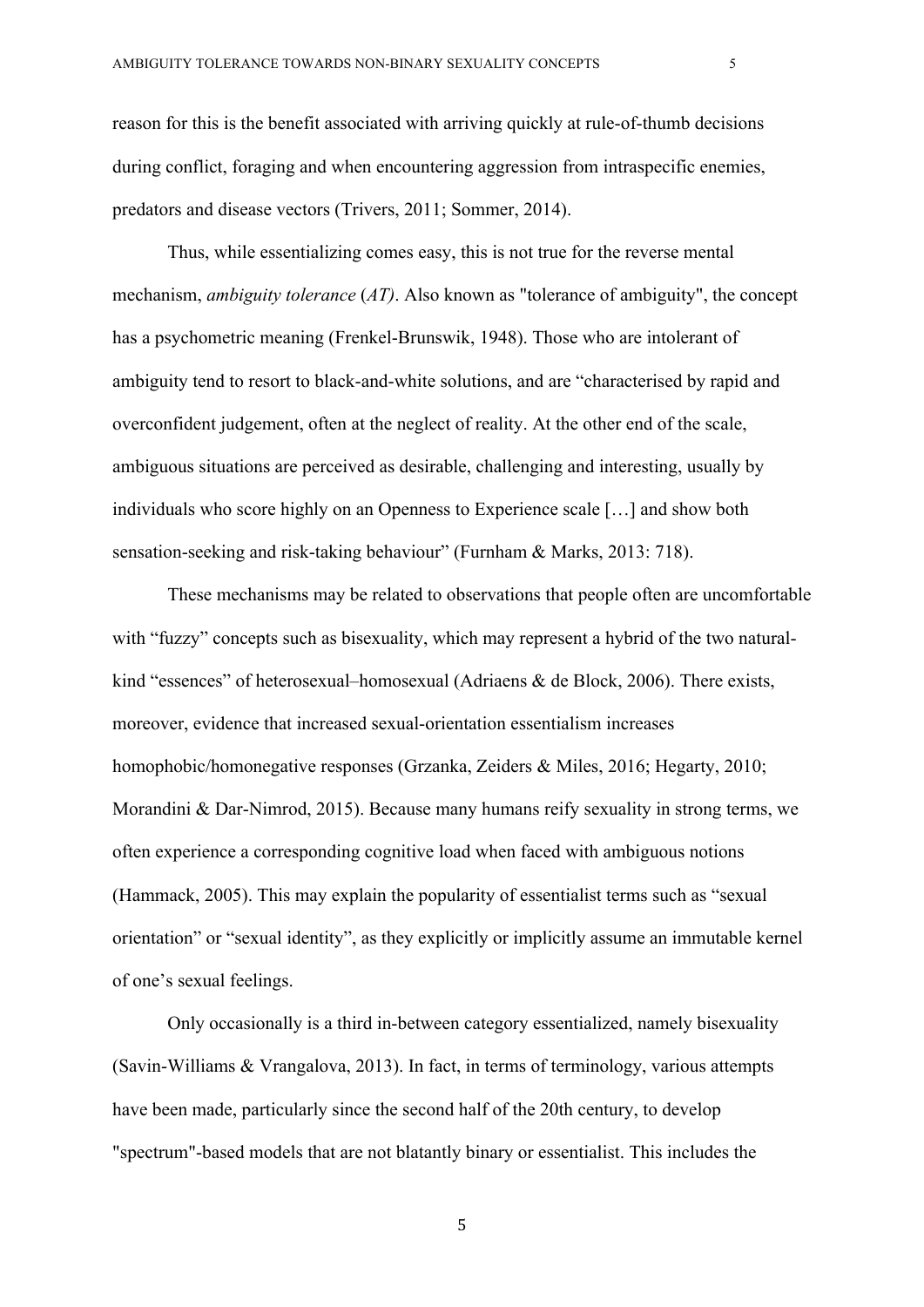original Kinsey "scale" with its scores from 0 (exclusively heterosexual) to 6 (exclusively homosexual) (Kinsey, 1948; Kinsey *et al*., 1953; Schaffer, 2007), as well as "grids" that aim to weld together domains such as sexual attraction, sexual behaviour, sexual fantasies, emotional preference, social preference, lifestyle preference, self-identification and asexuality (cf. Klein, 1978; Storms, 1979; reviews in Galupo, Davis, Grynkiewicz & Mitchell, 2014; Galupo, Ramirez & Pulice-Farrow, 2016). Thus, instead of being essentialized, bisexuality is often grouped with alternative concepts such as sexual fluidity, sexual preference etc. that stress the potential of intra-individual choice and change.

These non-essentialist concepts demand more AT, something many people seem to struggle with (Burke, Dovidio, LaFrance et al., 2017). The concept of bisexuality in particular challenges heavily dichotomized gender constructs (Anderson & McCormack, 2016; Rubinstein, Makov, & Sarel, 2013; Katz, 2015). It is therefore not surprising that the practice of binarizing sexual orientation leads to stigmatization of intermediate states (Burke, Dovidio, LaFrance *et al*., 2017). Interestingly, self-identifying bisexuals may not be omitted from such lack of psychological flexibility (Hrehorciuc-Caragea & White, 2017).

#### **Current Study**

Our paper explores how resilient or malleable a particular prominent binary is: that of "heterosexual" versus "homosexual". We are aware that these terms can be perceived as problematic and stigmatizing (APA, 1991), although there is no consensus regarding this (e.g. Sommer & Vasey, 2006). Our use of this binary is intentional, but purely strategic, as it would not be possible to explore the potentially changing dynamics of the use of these binaries without naming them, as "heterosexual" and "homosexual" were keywords for search terms via which we quantified the degree of AT associated with the heterosexualhomosexual binary by scrutinising a large set of British newspaper articles. Using descriptive and inferential statistics, we teased out trends and patterns, looked for potential relations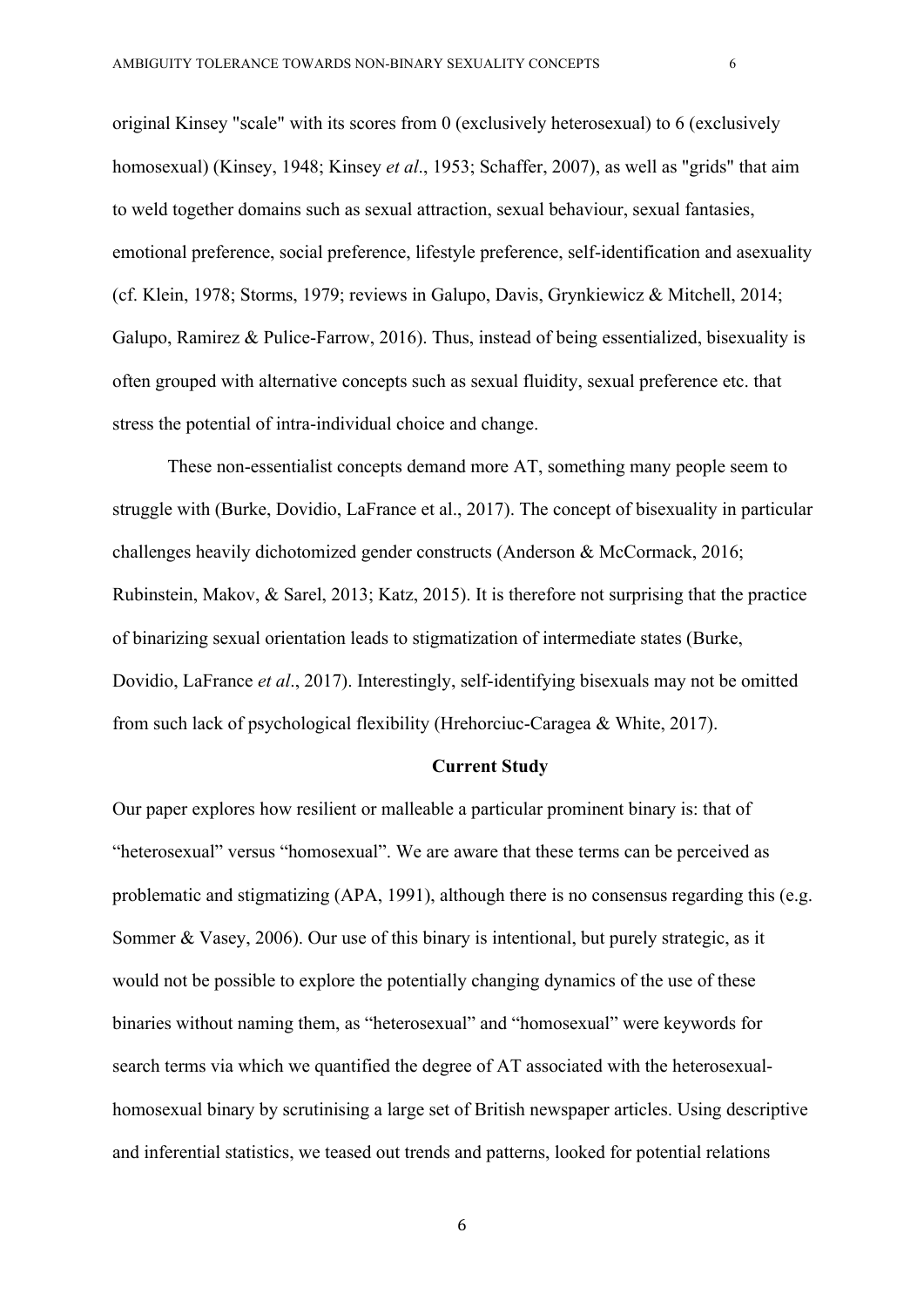between variables. Based on such an exploratory analysis, we developed *a posteriori* working hypotheses ("What is the best model, given the data?"). We also compared our conjectures with those of similar studies, thus introducing elements of confirmatory research ("What can we conclude about the data?"). Our analyses are centred around the following variables and associated hypotheses.

# **Temporality**

Turbulent times are likely associated with reduced AT (Biernat *et al*., 2003; Furnham & Ribchester, 1995; Haslam, 2006). Our sample years (1995, 2000, 2005, 2010) cover a period that includes a millennium change along with economic turmoil and a post-Cold-War shift of Western politics to the right, as well as the September  $11<sup>th</sup>$  attacks and ensuing military conflict. We therefore predict to see a dip in AT around the year 2000.

# **Format**

Those with access to more information are more likely to be more ambiguity tolerant (Rosch *et al*., 1976; Tanaka & Taylor, 1991). We therefore expect less binary determinism in broadsheet newspapers, which are considered serious and respectable, as compared to tabloids, which are perceived as more sensationalist and thus less informationrich (Sparks & Tulloch, 2000).

## **Political Leaning**

Liberals (a.k.a. left-wingers in the UK context, see below) have been found to be more ambiguity tolerant than conservatives, who tend to think more in stereotypes (Kanai *et al*., 2011; Mooney, 2012; Thorisdottir & Jost, 2011). We therefore predict that this trend is mirrored in articles published by liberal versus conservative newspapers.

# **Gender**

The literature about levels of AT in women versus men is ambivalent (Erten  $\&$ Topkaya, 2009; Weissenstein *et al.*, 2014). However, men lean towards essentialist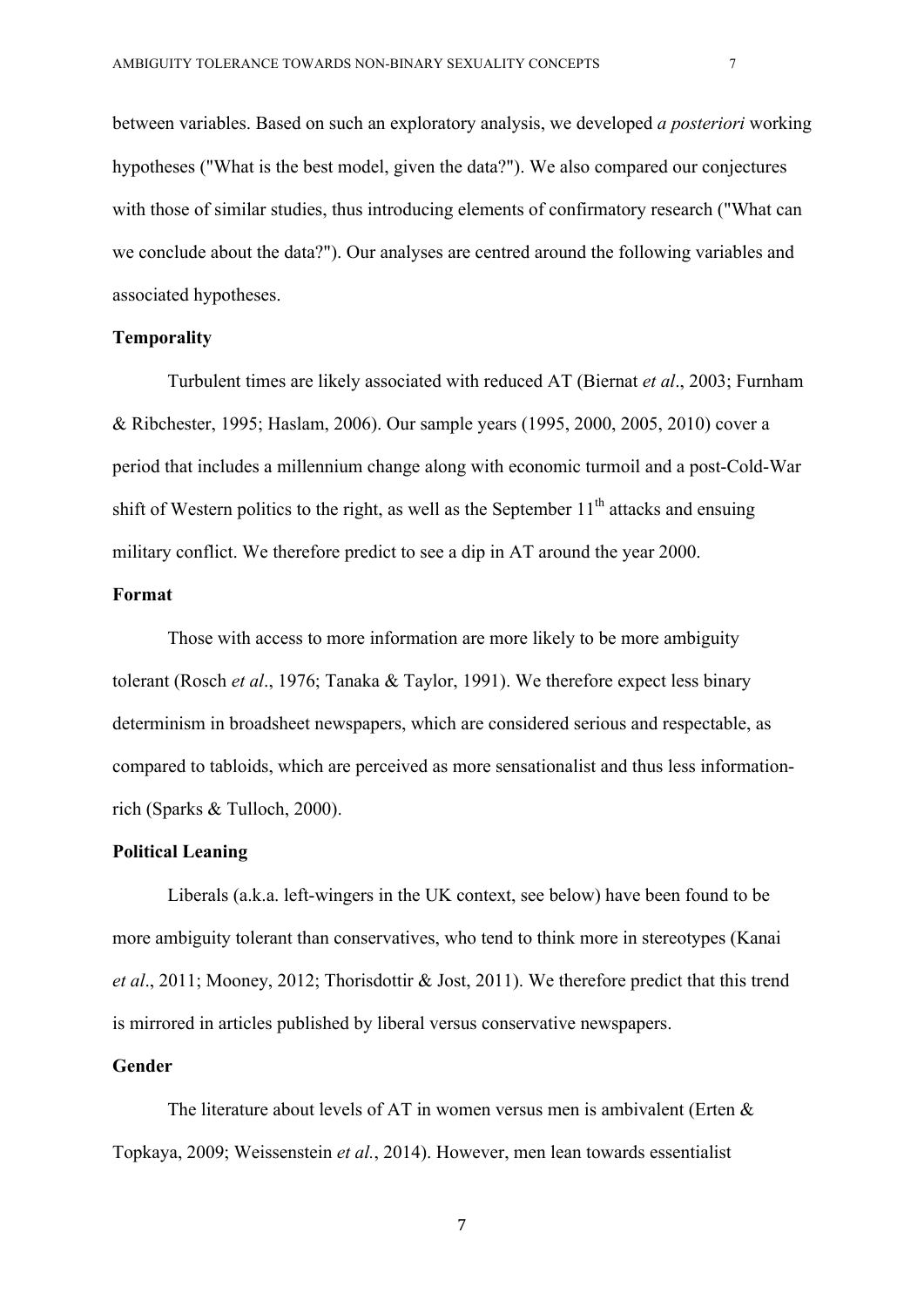explanations of homosexual behaviour (Haslam & Levy, 2006). We therefore predict that male journalists might be less ambiguity tolerant than female journalists.

#### **Expertise**

Some of our sampled articles were written by scientists or oft-quoted pundits in the field of sexuality studies, while others were by relative novices. Similar to the broadsheet versus tabloid dichotomy, we therefore expect increased AT from the more "educated" experts compared to relative novices, as some studies have suggested that experts may have higher degrees of AT (Bobo & Licari, 1989; ISI, 2010).

# **Seasonality**

Our mood is susceptible to climatic effects (Meyer *et al*., 2016; Morken, 2001), and some researchers have argued that people tend to be more cheerful in spring and summer as opposed to autumn and winter, at least in the United States and Canada (Nillni *et al*., 2009). We therefore hypothesise higher rates of AT in UK pieces published during warmer than during colder times of the year, though we note that this is a qualified statement in terms of geography, given that seasonal effects will vary by region.

Our findings may help to better understand to what degree concepts related to human sexuality are relatively hard-wired or rather social categories.

#### **Material and Methods**

#### **Rationale for a 1995–2010 UK Time-Slice**

We measured the rigidity of the categorical dichotomy heterosexual–homosexual through newspaper articles. As journalists do not operate in a cultural vacuum (Fowler, 1991, Miljan & Cooper, 2003), popular media likely reflect the social construction of categories (Etzioni, 2001; Most, 2008), which are in turn influenced by prevailing socio-economic conditions. It therefore seemed prudent to restrict our analysis to a particular time and place.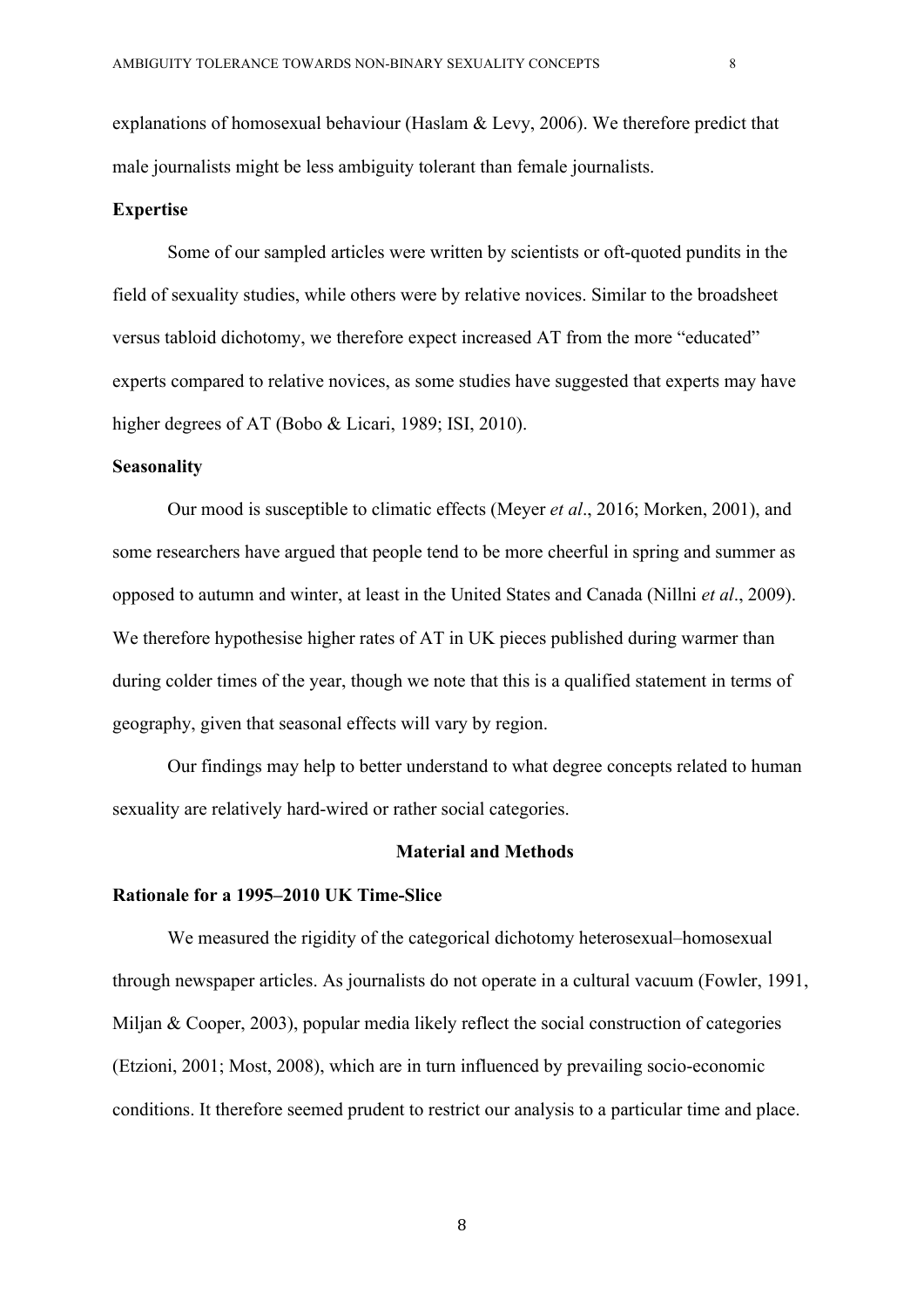We focused on newspaper reporting in the UK. A substantial part of our investigation concerns categorical boundaries related to scientific research into sex and sexuality. British newspapers regularly report on original scientific findings as soon as they are published, not least because English has become the *lingua franca* of much scientific writing. Moreover, English is the native language of the first author, who analysed the article pools. Having lived in the UK for two decades, she is an insider in "current British culture" and therefore can detect linguistic, political and social subtleties.

Our research covered a 16-year period through sampling of articles from 4 years (1995, 2000, 2005, 2010). A 5-year interval is the norm in longitudinal studies in the social sciences (Ruspini, 2000) and likely captures both social shifts and stasis. Our research does not cover the same cohort of persons, but instead the same cohort of news outlets. Its design is therefore pseudo-longitudinal or repeated cross-sectional. We selected 6 different newspaper groups, evenly divided between tabloids and broadsheets as well as between liberal versus conservative outlets (Table 01). The term liberal, while more commonly used in the US, is, in the UK context, broadly akin to left-wing, while conservative corresponds to right-wing or centrist (Smith, 2017).

The selected newspapers are digitally archived, which facilitates searching for keywords within a vast array of text. Comparable digital mining would not have been possible with media such as television, radio or books. For our research, we used *NexisUK* (www.lexisnexis.com.libproxy.ucl.ac.uk/uk/nexis), the UK-centred branch of *LexisNexis*. LexisNexis is currently the world's largest electronic private database (*Nexis.com*, 2011- 2016). It was originally concerned with legal documents, but now encompasses other forms of digitised media, such as newspapers. At the time of our research, digital cross-sectional comparison of print newspaper reporting was only possible from 1995 onwards. This limited research to one and a half decades. The alternative – an internet-based approach – would have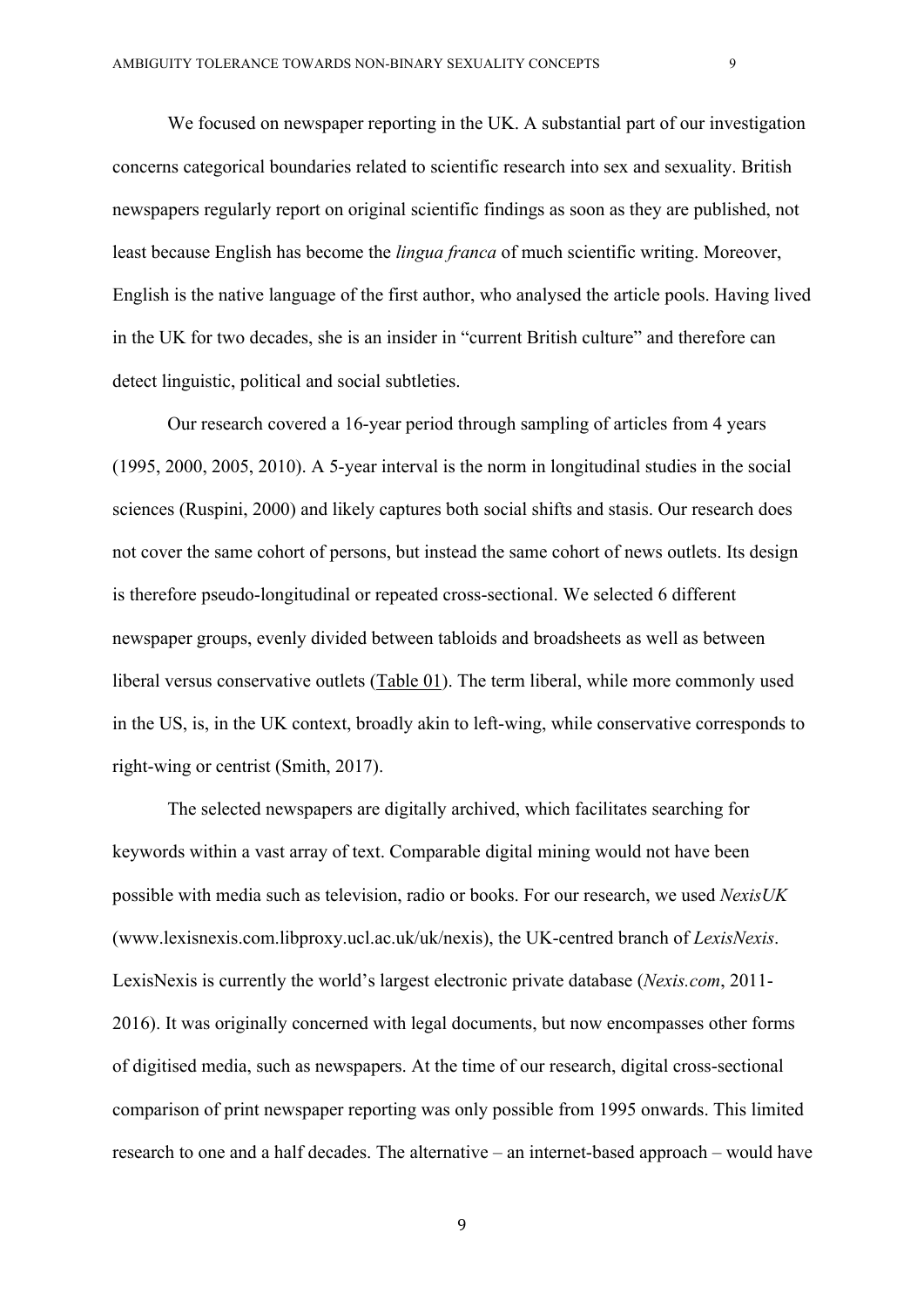restricted the timeframe more, given that online sources became widely popular only in the late 1990s. Moreover, internet reporting including social media output is much less regionally identifiable and "standardised" than printed newspaper articles.

#### **Sampling Newspaper Articles**

We identified newspaper articles where ambiguity was already present with respect to the heterosexual–homosexual dichotomy (see below for examples). For this, we searched the *NexisUK* digital pool for keywords that likely would bring up ambiguous articles: "homosexual" OR "heterosexual" OR "bisexual" OR "ambiguous" OR "homosexuality" OR "heterosexuality" OR "bisexuality" OR "ambiguous sexuality" OR "gay" OR "straight" OR "fluid" OR "lesbian" OR "confused" AND "sexuality". Other relevant terms such as "sexual orientation" would be picked up by the searches on "gay", "straight" or "heterosexual" combined with "sexuality".

We then read through the articles returned by *NexisUK,* looking for potential ambiguous connotations according to a list of so-called *intermediaries*: bisexual identity, bisexual behaviour, bisexual desire, pansexuality, omnisexuality, ambiguous sexuality, confused sexuality, chosen sexuality, sexual experimentation (in a bisexual context), fluid sexuality, sexuality spectrum, grey-area sexuality. Once an article satisfied our criteria – in that its content concerned one of the above-listed intermediaries – it was entered into our data pool. To arrive at the final set, we sampled the first 3 articles in terms of date, month-bymonth for all 12 months of each year, from each newspaper group.

In about 15% of the sample, substitutions were necessary. They were like-for-like, e.g., the conservative tabloid *Evening Standard* being substituted by the conservative tabloid *Mail*. As there was no NexisUK archive for *Sun*/*News of the World* for 1995–2000, the online private pay-for *Sun*/*News of the World* archive was sourced instead. Moreover, in rare cases when not enough samples for a particular month were available, articles up to 2 subsequent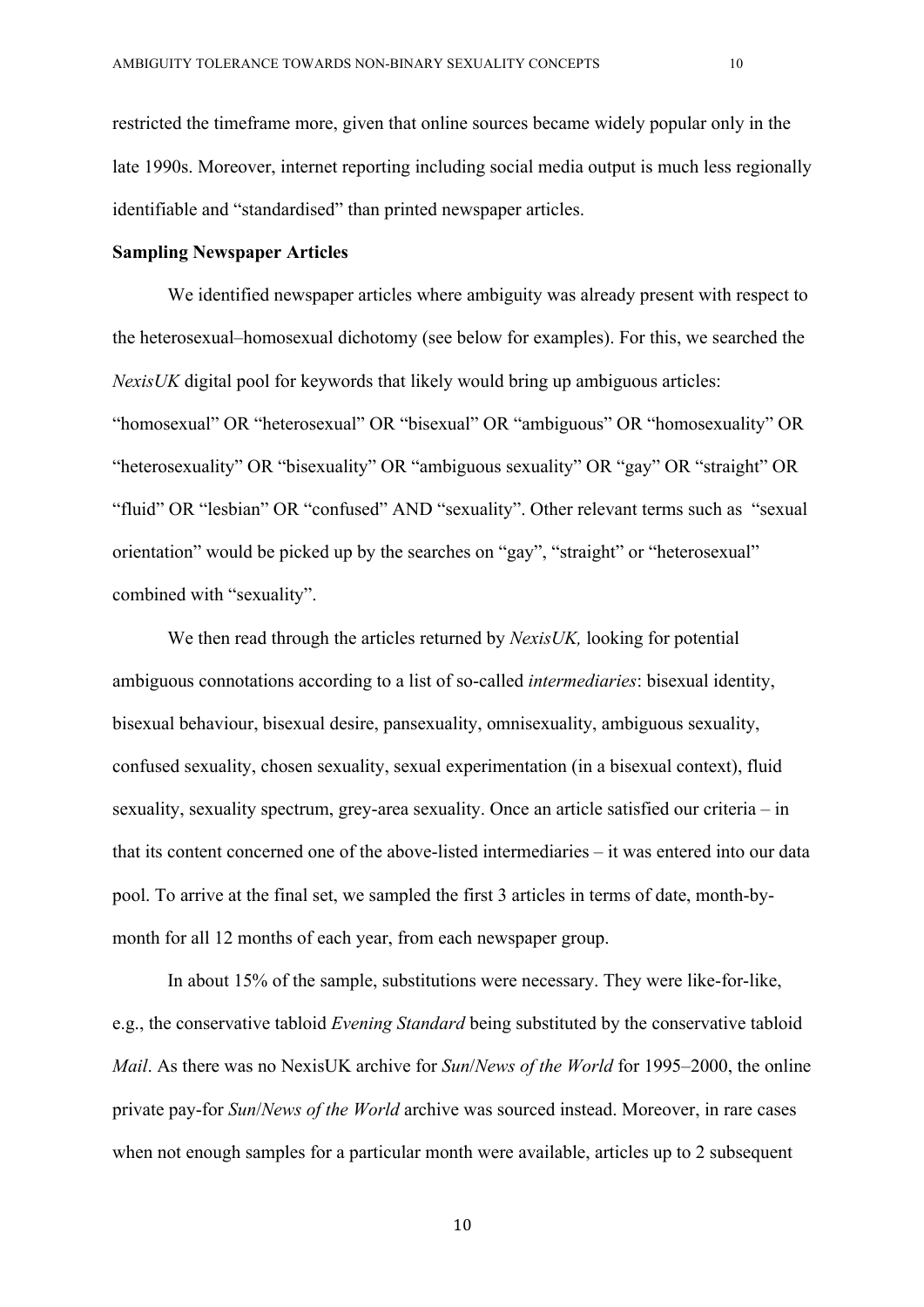months were sourced from the same newspaper, e.g. *Guardian*, followed by 2 preceding months if no ambiguous subsequent *Guardian* articles were present. For subsequent statistical analysis, the actual substituted months were used to avoid distortions in the seasonality analysis.

The articles were collected on 21–22Aug12; with the exception of Oct–Dec00, which were collected 22-23Dec13*.* Our final set encompasses 864 articles (6 [newspapers] x 3 [first entries] x 12 [months] x 4 [5-year periods: 1995, 2000, 2005, 2010]).

#### **Classifying Sentiment Towards Ambiguity: Negative, Positive, Mixed, Neutral**

Once we had our article pool, we classified the writings as to whether the intermediate sexuality labels came across as *positive*, *negative*, *neutral* or *mixed*. *"*Positive" meant that a writer approves of or supports the existence of the featured intermediary, while "negative" indicates disapproval or denunciation. For illustrative purposes, we provide examples for each of these classifications.

**Classification: negative***.* Paper: CB-T / Date: 01Dec05 / Author: Sheila Johnston (female) / Novice / Intermediary: bisexual identity / Article text: "Why has Atom Egoyan's new film provoked such outrage [article lead-in] […] After the film's first screening at Cannes, even the festival's seasoned critics raised eyebrows at the abundant nudity, its lesbian sex scene and threeway orgy and – perhaps most shocking of all – the former Mr Darcy as a bisexual sleaze with pathological urges."" / Remark: Classified "negative" because the journalist strongly associates negative comments ("outrage", "shocking", "bisexual sleaze") with the bisexual intermediary.

**Classification: positive.** Paper: CB-T / Date: 12Apr95 / Author: unknown / Expert-Novice: unknown / Intermediary: grey-area sexuality / Article text: "The tumultuous story of Dr David Hope, the Bishop of London, has now had a happy ending. Dr Hope – who so recently had to endure a crude quasi-blackmail 'outing' attempt by the gay rights group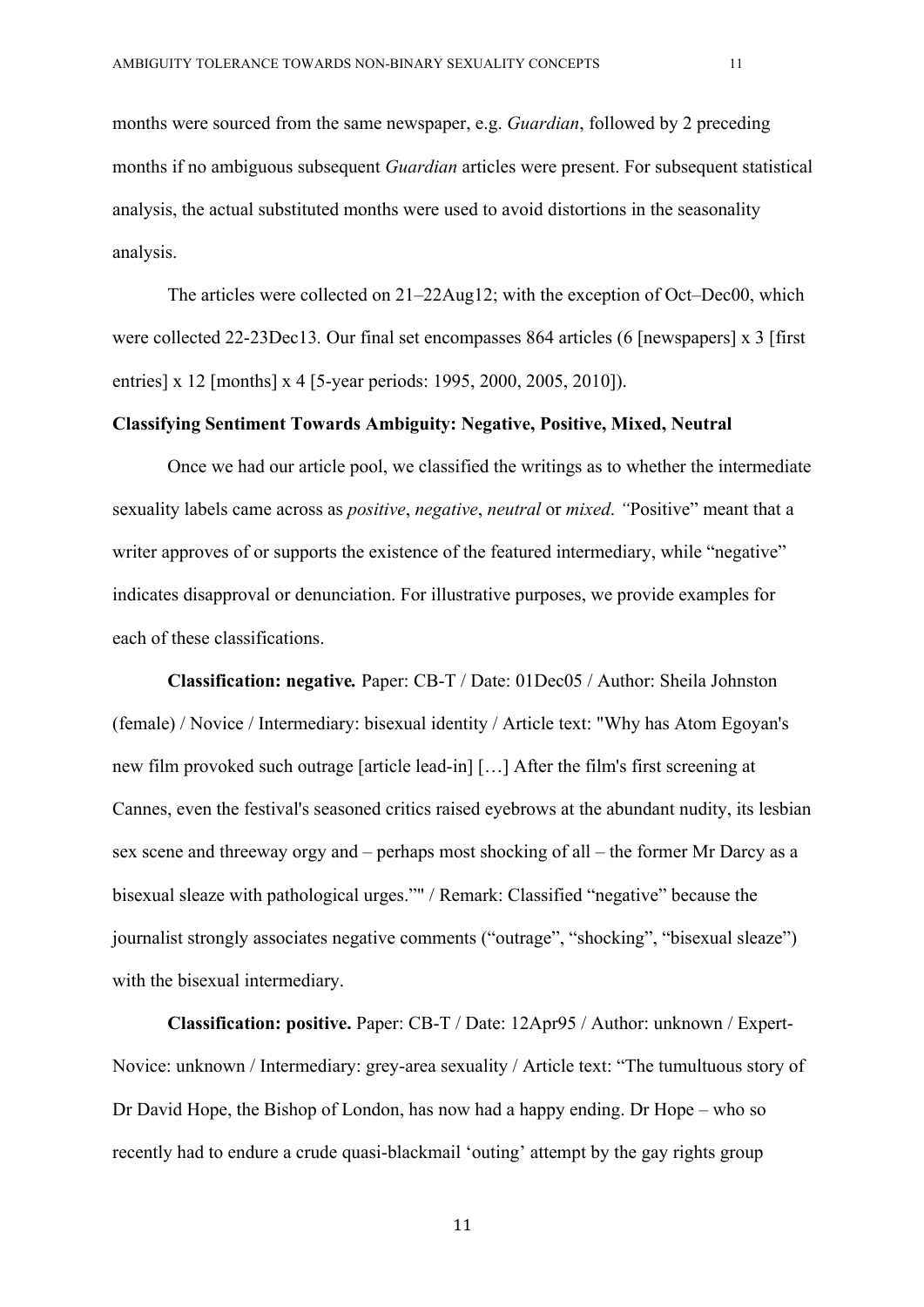militants or reactionaries seem to think." / Remark: Classified "positive" because the journalist agrees with a non-essentialist perspective.

**Classification: mixed.** Paper: LT-D / Date: 03Mar05 / Author: Julian Brouwer (male) / Novice / Intermediary: bisexual identity / Article text: "Irish hunk Colin Farrell is set to shock his army of female fans by again enjoying a sizzling gay kiss […] Womanising star Farrell seems perfectly at ease with his sexuality and doesn't mind risking playing homosexuals on the screen. He portrayed Alexander the Great as bisexual and took another gay role in [a] low budget movie […] Colin's female fans may be relieved to know that he will be enjoying heterosexual romps with Chinese-born female co-star Gong" / Remark: Classified as a "mixed" response towards the bisexually identified intermediary – describes playing one in film as a "risk", alongside more positive language such as "enjoying" a samesex kiss.

**Classification: neutral.** Paper: CB-T / Date: 05Mar10 / Author: Kate Muir (female) / Novice / Intermediary: grey-area sexuality / Article text: "The ten things to watch out for this Oscars night. [...] Lee Daniels, the director of Precious, [...] who is gay, also revealed that he was 'questioning his sexuality', as he told [female director Kathryn] Bigelow 'your movie is as beautiful as your legs'." / Remark: Classified "neutral" because the journalist remains purely descriptive towards sexual ambiguity.

# **Classification Rules and Potential Biases**

To clarify our article classification, we draw attention to some sampling rules and potential biases.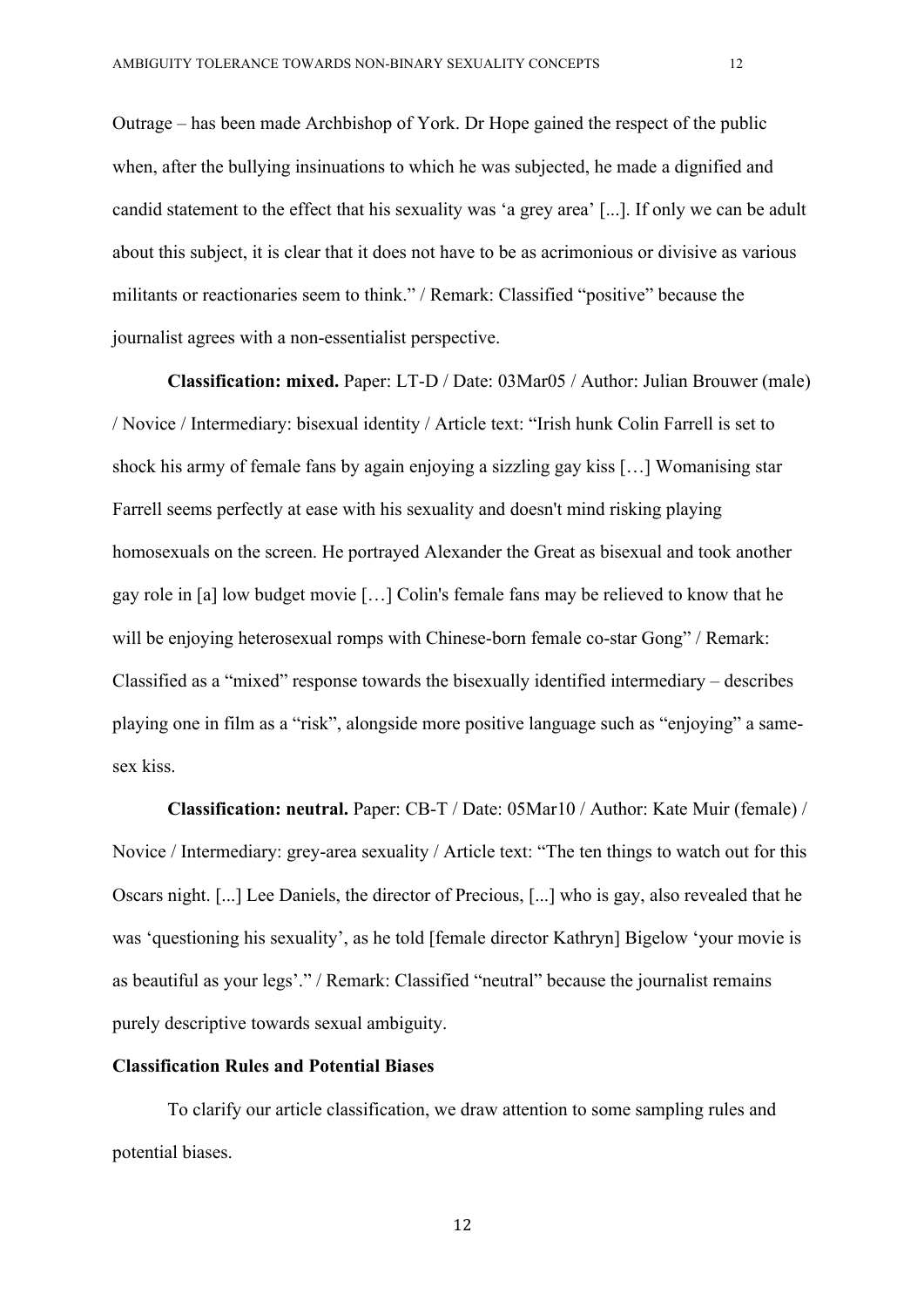The journalist counted as ultimate arbiter, i.e., their opinion on ambiguity was that which was classified, rather than that of any interviewee featured in the article. The journalist does not need to "believe" in ambiguous sexuality – just have an opinion regarding it. For example, we note that a disbelief in fluid sexuality is not uncommon (Brewster 2008). It is the authorial attitude towards ambiguity that is salient.

If an article was overwhelmingly "negative" towards ambiguity but only very incidentally "positive", it would be labelled as "negative" instead of "mixed" – and similarly for "positive" or "neutral" articles. The descriptor "controversial" (which comes up frequently in articles about homosexual behaviour) was considered a "mixed" quality, as it usually appeared with both positive and negative associations.

Classifications took the ambiguous nature of societal labelling practices themselves into consideration. Thus, homophobic articles can be ambiguity tolerant ("positive"; as in the example above, where a gay-rights group is targeted by the journalist). Vice versa, a pro-gay article can be ambiguity intolerant ("negative") towards bisexuality. By the same token, a "mixed" attitude would be recorded if intermediaries are mentioned positively, but other parts are "anti-gay" and this pejorative stance is narratively woven to the sexually ambiguous section.

We also carefully distinguished between *bisexual appeal* and *bisexual attraction*. Thus, we did not sample articles describing bisexual appeal, if the source desire was in fact monosexual. For example, an attractive man could appeal to straight women (monosexuality) and gay men (monosexuality), or a piece might describe "an actress whose appeal has enchanted both men and women with a sexuality that's perpetually simmering" (CB-T, 03Dec95). However, only if the attractive person in question desired both desirers back, indicating bisexual *desire*, would the piece be included in the article pool.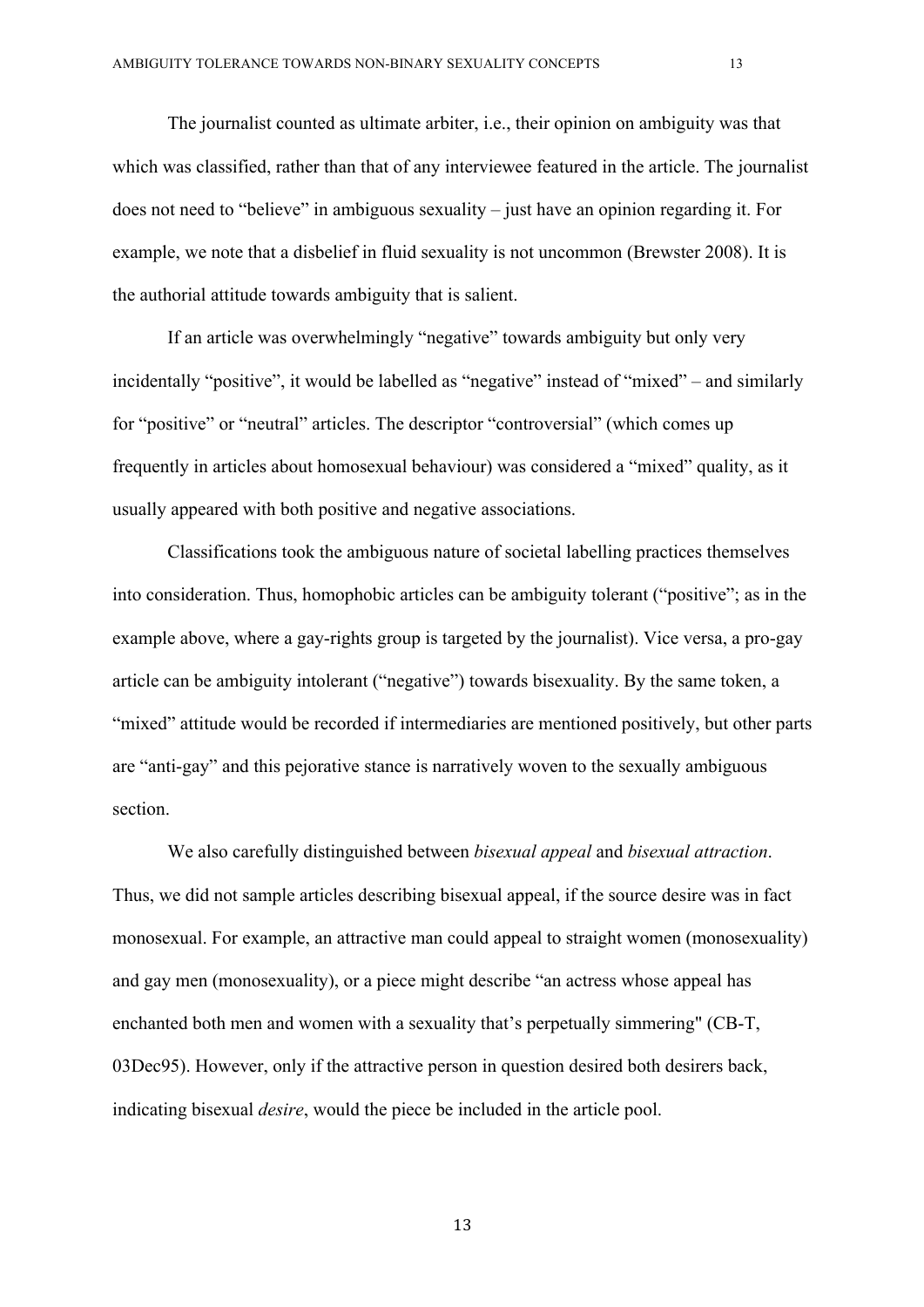Still, our sample is permeated by a systematic bias because the default framework of popular newspaper reporting is heteronormative, if not outright heterosexist. This means articles will typically simply *assume* the heterosexuality pole of the dichotomy, without spelling this out. The term "heterosexuality" will thus often only come up as a "normal" alterity whenever "homosexuality" is mentioned – the pole of the dichotomy which, at least implicitly, is viewed as an aberration that needs explanation or justification. Similarly, newspapers often use the phrase of "admitting" one's sexuality (almost always one's homoor bisexuality), a wording that links such disclosures with the admitting of a crime. Therefore, our coding of ambiguity often starts from a standpoint that is pejorative towards all same-sex sexuality (including bisexuality). However, this bias is systematic, and while it might affect absolute scores, it will not distort the direction of longitudinal trends or crosssectional comparisons.

By the same token, all articles were classified subjectively by the lead author (KB). Again, since the temporal changes and weight of specific variables were measured rather than a sum total, as long as her own biases remained constant, then the results too would remain robust. To ascertain a consistent level of subjectivity, the classification exercise was repeated 2 years after the initial 2012/2013 codings for 200 masked sampled articles randomly selected across all 4 years (1995, 2000, 2005, 2010) and for a set of 4 dichotomies investigated as part of a broader project (*heterosexual–homosexual,* plus *human–animal*, *human–machine*, *male–female*: Bryson, 2017). The rate of variation in repeat classification was low, at 0.04, meaning that biases, if any, remained consistent through time.

Our statistical treatment (see below) assumes independence of observations. We nevertheless did not aim to limit journalists to one article each for two reasons. First, opinion pieces are particularly good sources of information but their authors are often anonymous. Second, the critical point in the publication process is less the writing of the article, but the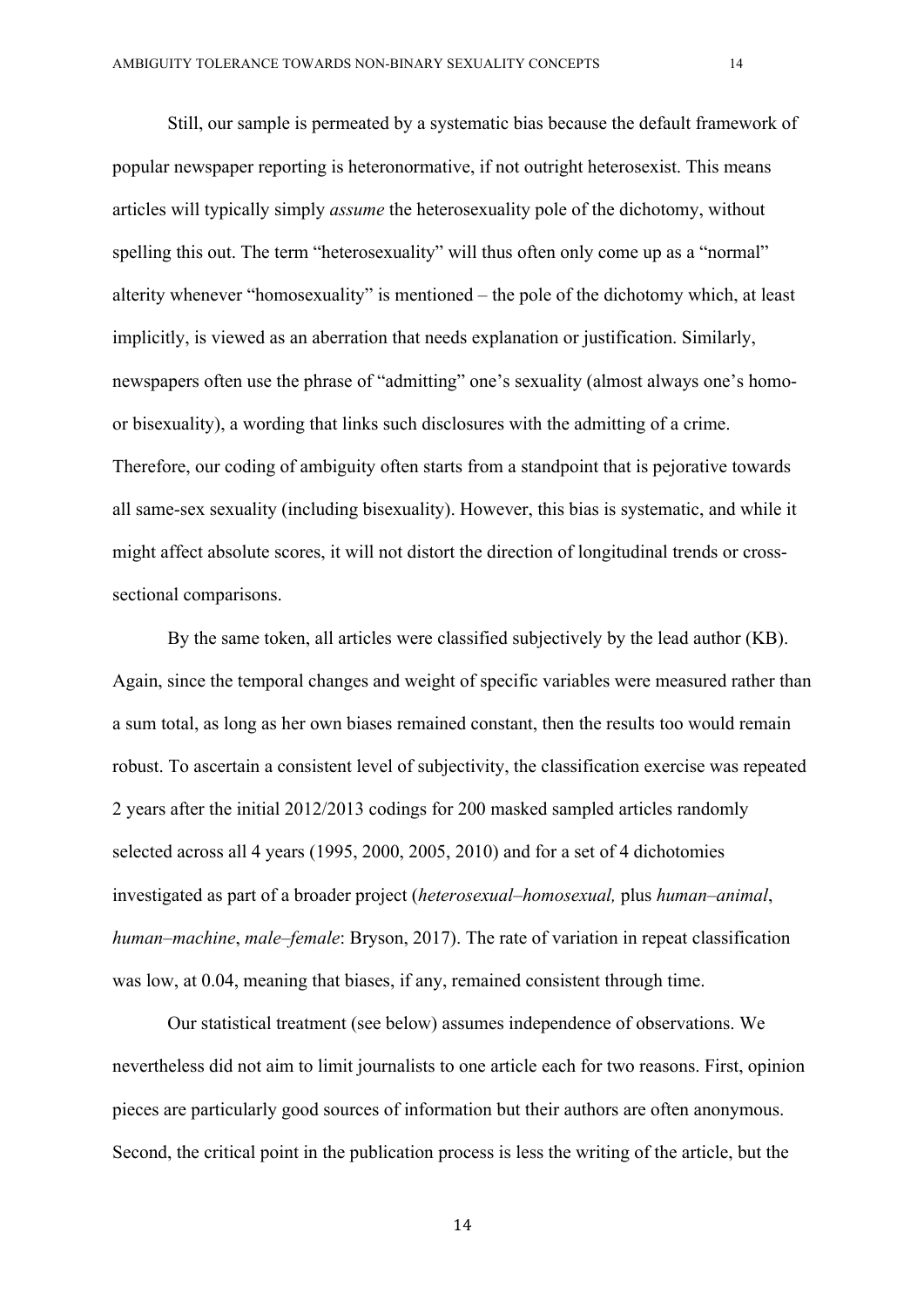editorial decision whether or not to publish – and, hence, the newspaper – which limits the influence of journalist identity on published content. The 864 sampled pieces were written by at least 657 different journalists (10.1% of the articles had anonymous authors). This ratio of about 1.3 articles per journalist is fairly close to one piece per journalist. Of named journalists, 81.6% contributed a single article to our sample, 13.4% 2 pieces, 3.3% 3 pieces, and 1.7% between 3–13 pieces (spread out across years). While our approach therefore carries a small risk of increased Type 1 error, this diversity means that biases due to the overrepresentation of particular journalists are unlikely, and it allowed us to maximise the sample of informative content and consistently to adhere to our sampling strategy.

#### **Analyses and Statistics**

The resulting classifications were analysed both *longitudinally* (across the timeline from 1995–2010; or within individual years) and *cross-sectionally* (for all years; or within a given year). For this, we broke up the sample into several other, often binary, categories, to explore potential influences on the degree of displayed ambiguity (*temporality* [year], *political leaning* [of newspaper], *format* [of newspaper], *journalist gender*, *journalist expertise*, *season* [of publication]; see introduction). A few articles were excluded from further analysis, as they were written by journalist teams that included both novices and experts or both male and female authors. If gender or expertise level was unknown, articles were likewise excluded from the specific analysis.

*Descriptive statistics* were our first analytical step. Here, we did not control for distortions caused by potential linear relationships between explanatory variables; the most obvious bias is the fact that 2 of 3 tabloids are politically conservative, while 2 of 3 broadsheets are politically liberal – an asymmetry between format and political leaning that cannot be easily disentangled by descriptive statistics.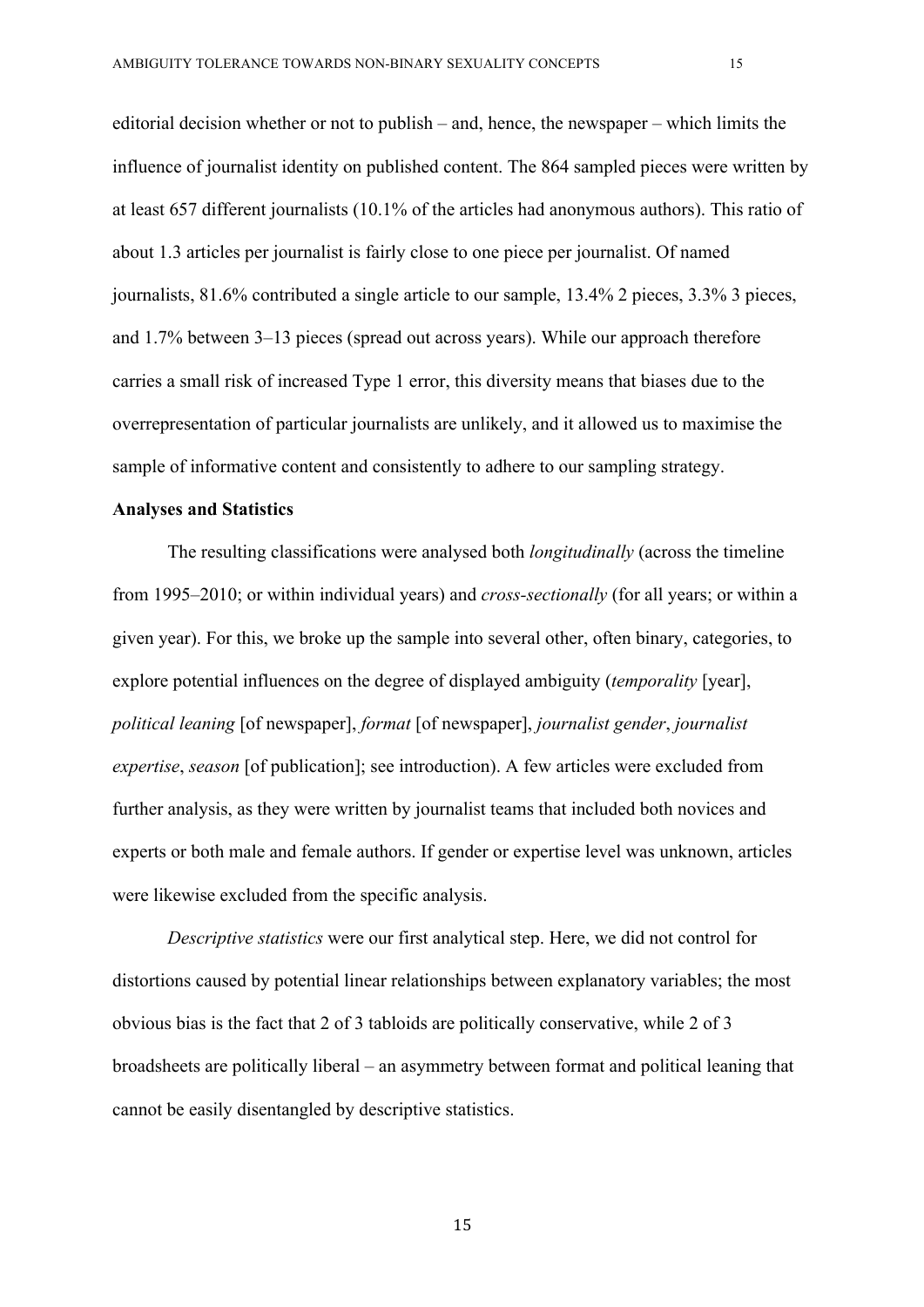A subsequent *chi-squared contingency table* tested for variation in ambiguity tolerance through time (1995–2010). Residuals (*observed value - expected value) / square root of expected value*) were derived from the contingency table to identify year(s) and classifications (positive, negative, mixed, neutral) that deviated the most from the null hypothesis expectation of no variation through time or across classifications. Residuals cannot be classed in terms of statistical significance. Thus, we used the following terminology: values of  $>2$  to  $<-2$  indicate "substantially more" or "substantially fewer" classifications of a particular type, while values of  $>1$  to  $<-1$  are considered to indicate "clearly more" or "clearly fewer".

In addition, we used *multinomial logistic regressions* to test for the effect of a range of predictor variables on reporting types. We tested for effects of the following predictor variables on classifications (cf. Table 02): *temporality* (*year*; 4 categories: 1995, 2000, 2005, 2010), newspaper *publishing group* (6 categories: *Times*/*Sunday Times*, *Guardian/Observer*, *Independent/Independent on Sunday*, *Sun/Evening Standard/News of the World*, *Daily Mail/Mail on Sunday*, *Mirror/Sunday Mirror*), newspaper *political leaning* (2 categories: Liberal, Conservative), newspaper *format* (2 categories: Broadsheet, Tabloid), journalist *gender* (2 categories: Female, Male), journalist *expertise* (2 categories: Expert, Novice), *seasonality* (4 categories: Spring, Summer, Autumn, Winter). We tested for *year* as a categorical variable as opposed to interval data; as we are interested in time thresholds (i.e., "are particular events or times acting differently?"), *year* is more logically treated as a categorical variable than interval data. To account for collinearity between the categories of publishing group and of political leaning and format, we conducted two sets of analyses as for newspaper categorization: formula 1 according to publishing groups (*Reporting~Newspaper.group+Year +Gender+Expert+Season*) and formula 2 according to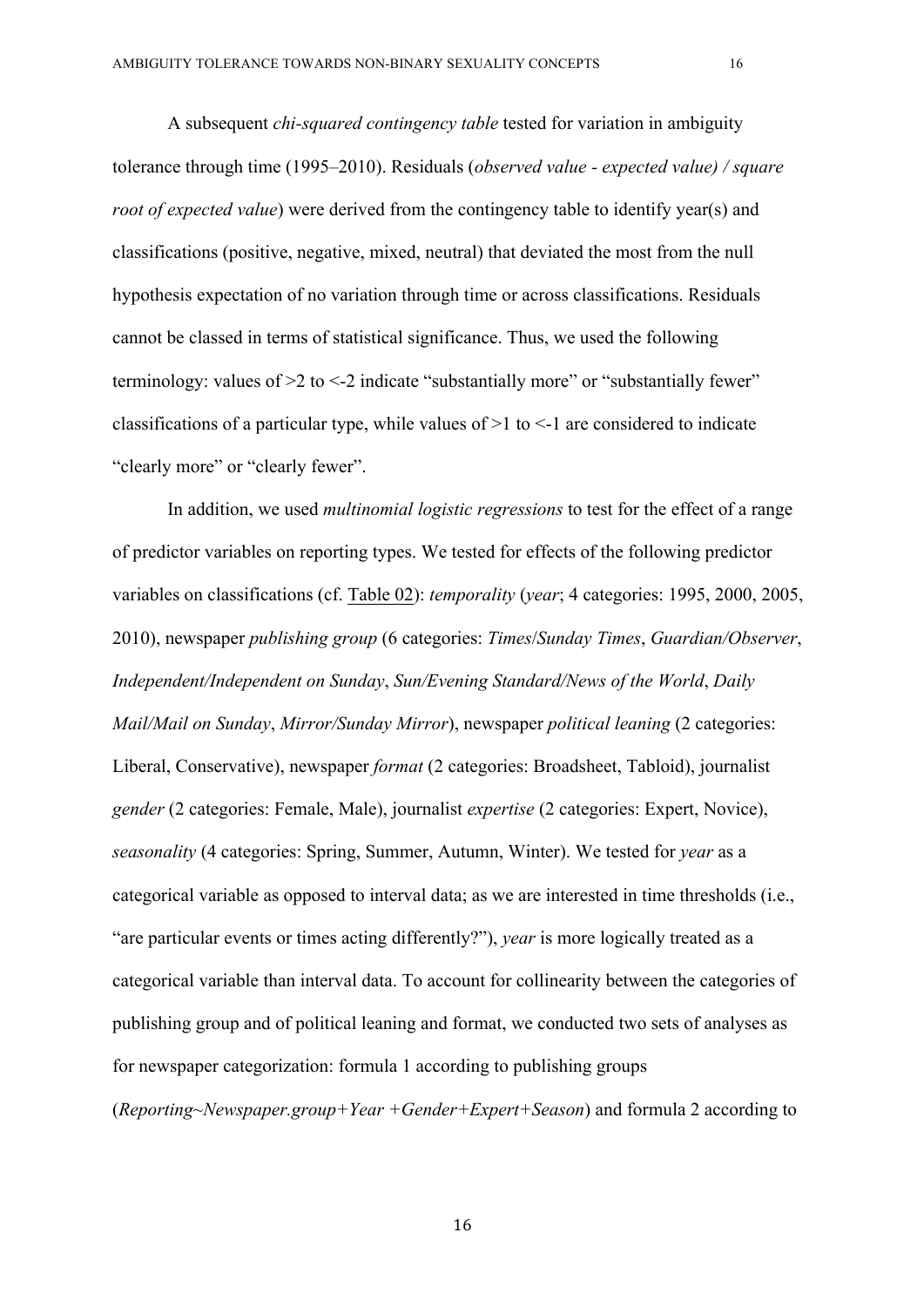### political leaning and format

#### (*Reporting~Political.leaning+Format+Year+Gender+Expert+Season*).

We identified the *Minimum Adequate Model* (MAM – the most informative model that explains as much variation as possible with the lowest number of predictor variables), based on the Akaike Information Criterion (AIC). The AIC is a likelihood value penalised for the number of variables in a model:  $AIC = 2k - 2ln(L)$ ; where *k* is the number of estimated parameters in the model and *L* is the maximum likelihood value. The MAM is derived by eliminating, one by one, variables that do not contribute significantly to the model, as long as their elimination does not result in a higher AIC value.

Initially, we compared the effect of categories within a variable based on alphabetical order as default, with initial baseline categories against which the other categories were compared as follows: April (for 'month'), Broadsheet (for 'format'), CT-M [Daily Mail] (for 'publishing group'), Conservative (for 'political leaning'), Female (for 'journalist gender'), No (in relation to the yes / no question of 'journalist expertise'), and Autumn (for 'season').

For *Year*, the earliest date was chosen as the baseline by coding it as "A1995". Once MAMs had been derived, we also explored alternate baselines for those predictor variables that include more than 2 categories. Alternating baselines changes the perspective in the model and facilitate interpretation.

Analyses were conducted in R Version 3.0.3 (R Foundation for Statistical Computing, 2014). Multinomial logistic regressions were done with the package 'nnet' Version 7.3-9 (Venables & Ripley 2015). Significance thresholds were set to 0.05.

#### **Results**

We classified the degree of ambiguity tolerance (AT) displayed in a random sample of 864 newspaper articles with ambiguous reporting about the heterosexual–homosexual dichotomy that appeared in the UK between 1995–2010. For this, we analysed the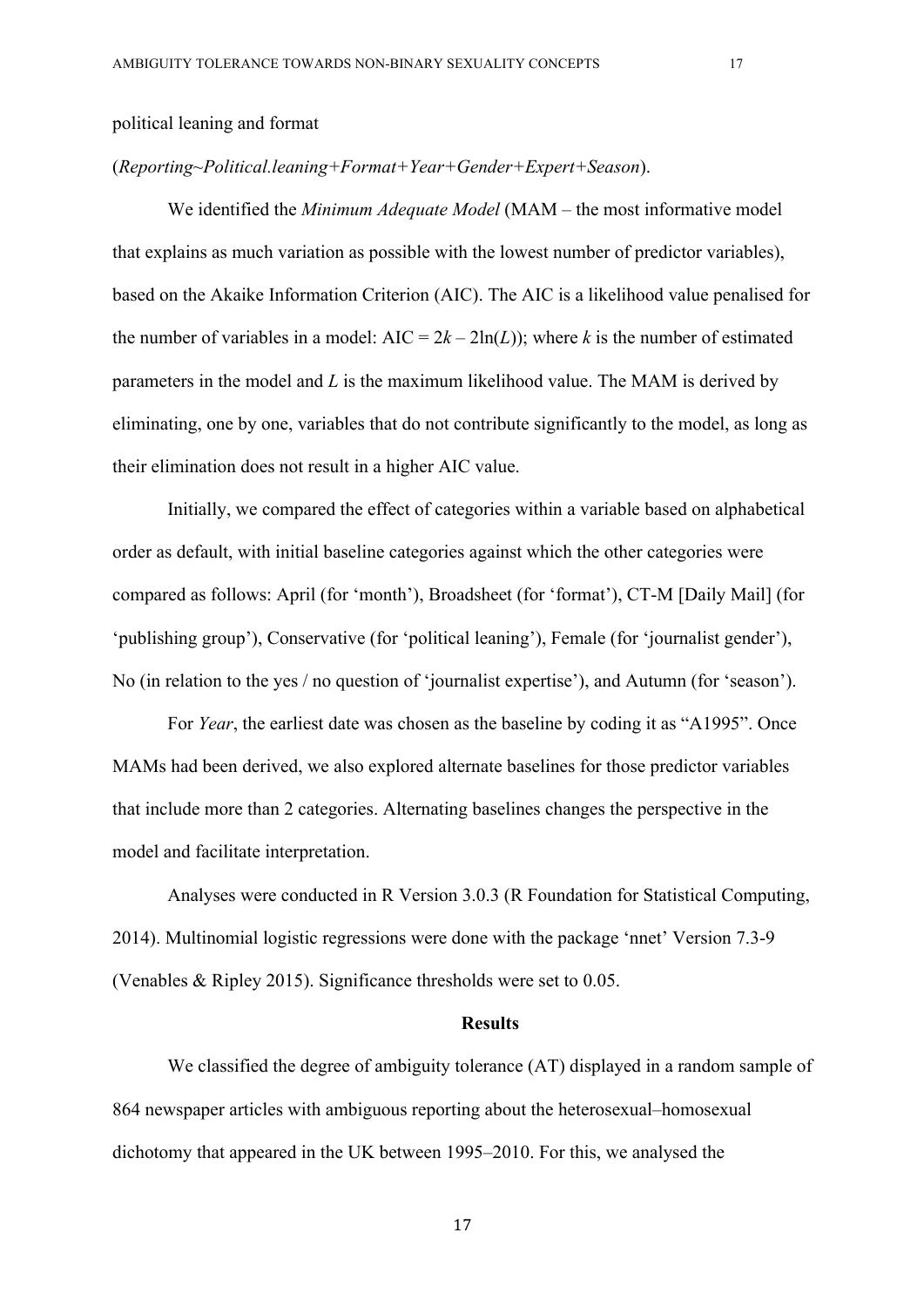proportions of AT classification (negative / positive / mixed / neutral) in relation to various predictor variables. At first, we employed descriptive statistics (Table 02), followed by contingency tables with associated residuals (Table 03) as well as multinomial logistic regressions that included full models and minimum adequate models (Table 04, Table 05).

# **General Trends According to Descriptive Statistics**

Without controlling for biases caused by asymmetrical ratios between the explanatory variables of *political leaning* and *format*, raw proportions of attitudes towards sexual ambiguity displayed by journalists (Table 02) were roughly equally divided between across three of our four classifications (negative 26.2%, positive 27.5%, mixed 27.8%), with a lower incidence of neutral reporting (18.5%). Thus, in a bit more than half of the pieces (53.7%), the journalist took a clear negative or positive stance. If we restrict our analyses to this segment of the data, then, by and large, the raw proportions confirmed our predictions.

**Temporality.** As predicted, the millennial year 2000 with its associated psychological uncertainty saw a dip of positive scores to its lowest level (18.1%), while negative scores were highest (32.3%).

**Newspaper format.** Our expectation was confirmed that the more information-rich broadsheets are more ambiguity tolerant (21.3% negative, 31.5% positive) than the more sensationalist tabloids, which show a reverse pattern (31.0% negative, 23.6% positive).

**Newspaper political leaning.** Our expectation was confirmed that liberal papers are more ambiguity tolerant (23.6% negative, 32.9% positive) compared to conservative papers (28.7% negative, 22.2% positive).

**Journalist gender.** Our expectation was confirmed that female journalists (24.7%) negative, 35.4% positive) are more ambiguity tolerant than male journalists (26.5% negative, 23.8% positive).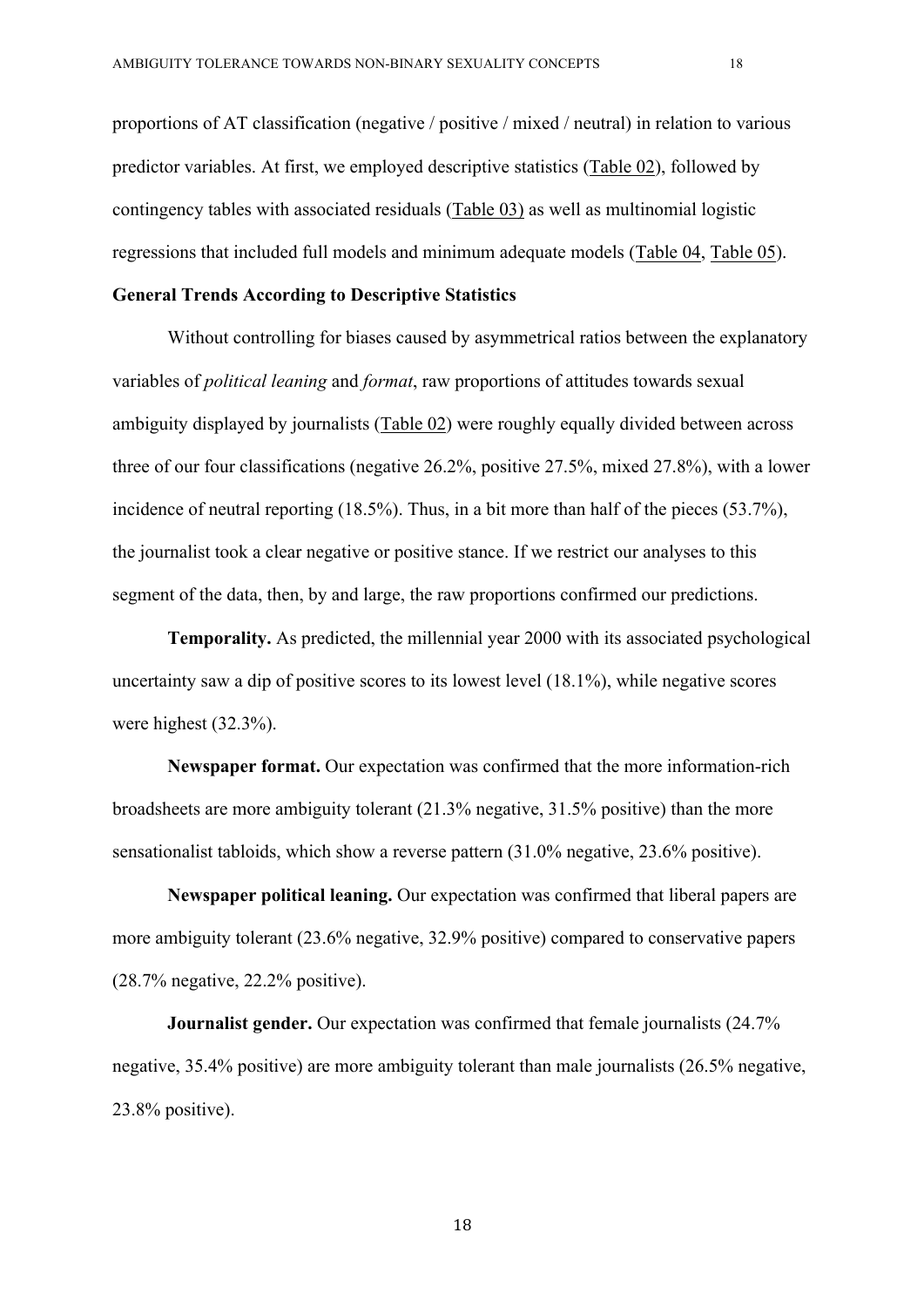**Journalist expertise.** Our prediction was supported that articles authored by experts were less stereotyping (13.6% negative, 47.0% positive) compared to pieces written by novices (26.2% negative, 28.9% positive).

**Publishing season.** Our expectation was confirmed that warmer seasons are associated with more AT than colder seasons. This is well exemplified by the difference between summer (27.0% negative, 32.6% positive) and winter (31.4% negative, 24.4% positive). There are no pronounced differences when comparing spring (23.2% negative, 25.0% positive) with autumn (25.3% negative, 25.5% positive).

# **General Trends According to Chi-Squared Results**

When all newspapers were congregated (Figure 01), a comparison of the number of articles corresponding to the different reporting categories through time for all six newspapers combined shows statistically significant variation (*χ2*= 26.353, *df* = 6, *p*-value < 0.001) and a dip in positive codings and rise in negative codings in the year 2000, with a corresponding recovery by 2005 and a rise in positive-towards-ambiguity responses in 2010.

The residual values from the corresponding contingency table (Table 03) show that the most pronounced deviations from expected values include substantially more negative reports in 2000 than expected, substantially fewer negative reports in 2010 than expected, and substantially fewer positive reports in 2000 than expected.

*When broadsheet and tabloid newspapers are compared against each other,* tabloids show greater overall fluctuation in reporting type, but variation in both broadsheet and tabloid reporting through time is statistically significant (Figure 01). Broadsheet reporting is stable across the 1995-2000 period before an increase in positive counts and decrease in negative counts. There is also a gradual increase in neutral reporting through time. In contrast, there is a pronounced increase in negative and mixed codings and decrease in positive codings from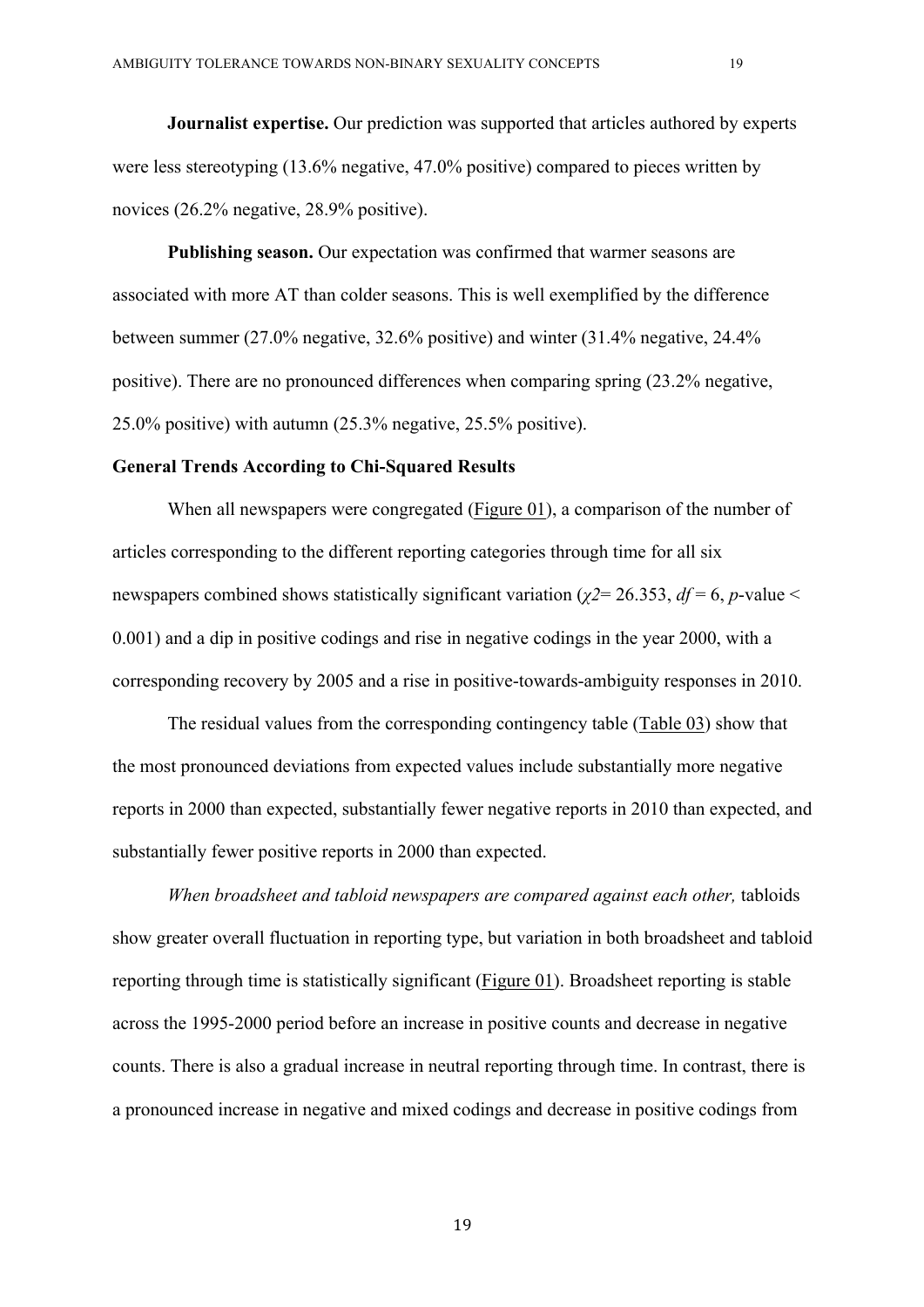1995 to 2000 in the tabloids, followed by a gradual increase in positive counts and a slow, then pronounced, decrease in negative counts.

The residual values from the corresponding contingency tables (Table 03) show that the most pronounced deviations from expected values among broadsheet papers include lower than expected neutral counts in 1995 and higher than expected neutral counts in 2010, emphasising the gradual increase in neutral counts across the entire time period. Among tabloid newspapers, the most pronounced deviations from expected values include higher than expected positive counts in 1995 and lower than expected positive counts in 2000, emphasising the pronounced dip in positive counts from 1995-2000, as well as lower than expected negative counts in 2010.

*When liberal and conservative newspapers are compared against each other,* it is shown that they start out with similar counts of articles per category in 1995 (Figure 01). There is a dip in positive and rise in negative codings in 2000, followed by recovery of positive counts and a downwards trajectory of negative counts in 2005 and 2010 in both liberal and conservative newspapers, although the pattern is more pronounced in conservative newspapers, as confirmed by the difference in statistical significance between the two.

The residual values from the corresponding contingency table (Table 03) show that the most pronounced deviations from expected values include a lower than expected negative count in 2010 in liberal and conservative newspapers, and both higher than expected negative counts and lower than expected positive counts in the year 2000 in conservative newspapers.

Therefore, the observed descriptive statistics pattern is reaffirmed by results brought about via contingency tables and residuals (Table 03). This analysis reveals that positive or negative scores for the year 2000 are always substantially or clearly different from adjacent years, i.e., negative scores for AT are always higher, while positive scores are always lower –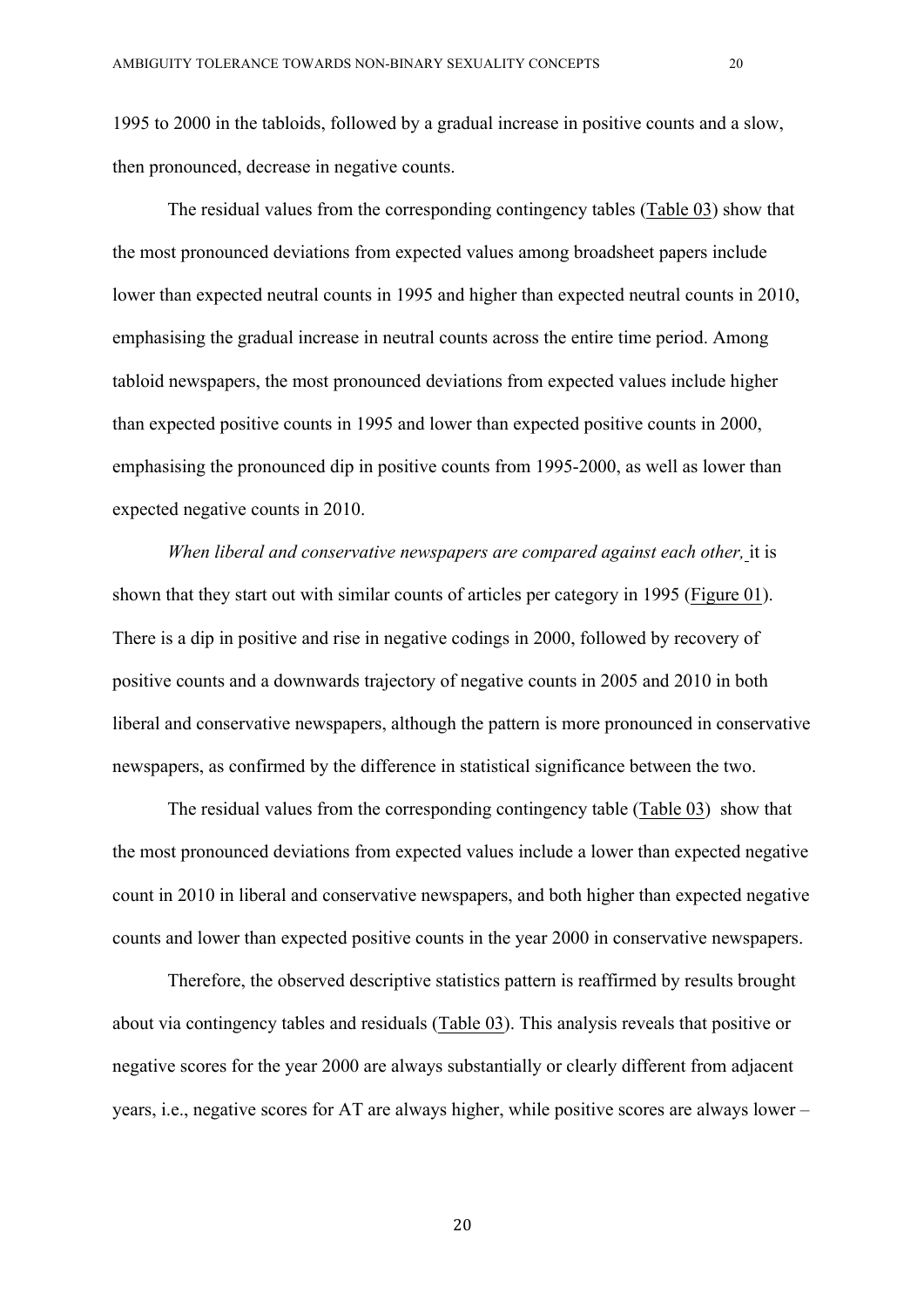no matter if we look at *all papers* or separately at the variables *broadsheets*, *tabloids*, *liberal*  or *conservative papers.*

This pattern becomes even more obvious once if we display the scores graphically (Figure 01). We observe for all 5 variables (*all papers*, *broadsheets*, *tabloids*, *liberal papers*, *conservative papers*) an increase of negative classifications from 1995–2000 and invariably a corresponding decrease in positive scores. In fact, the year 2000 always represents the highest negative and the lowest positive scores. Moreover, this high of negatives is always followed by a decrease of these scores in 2005 and a further reduction till 2010. Correspondingly, the year-2000 low of positive scores is always followed by a recovery towards 2005 and a further increase in 2010. Often, residual values attest to the fact that the directions of these changes represent substantial or least clear differences.

Importantly, the inverse pattern between positive and negative is not caused by an "automatic" increase in one classification at the expense of the other, as scores could have drifted to mixed or neutral, which constitute almost half all article classifications.

The magnitude of change was measured by summing up, for all years, percentage values as they differed from expected average values. Accordingly, broadsheets accrued less fluctuation (87.7%) than tabloids (108.8%); liberal papers less (96.1%) than conservative papers (113.4%). However, there were virtually identical scores for female journalists (113.8%) compared to male counterparts (112.7%). This finding may indicate that (females aside), the more ambiguity tolerant pole of the oppositional variables is less swayed by temporal influences, with instead a more robust tendency to "stick to their [open-minded] opinions". Still, one result violated this interpretation, as the cumulative values for expert journalists (268.1%) were greater than those for novice writers (77.1%).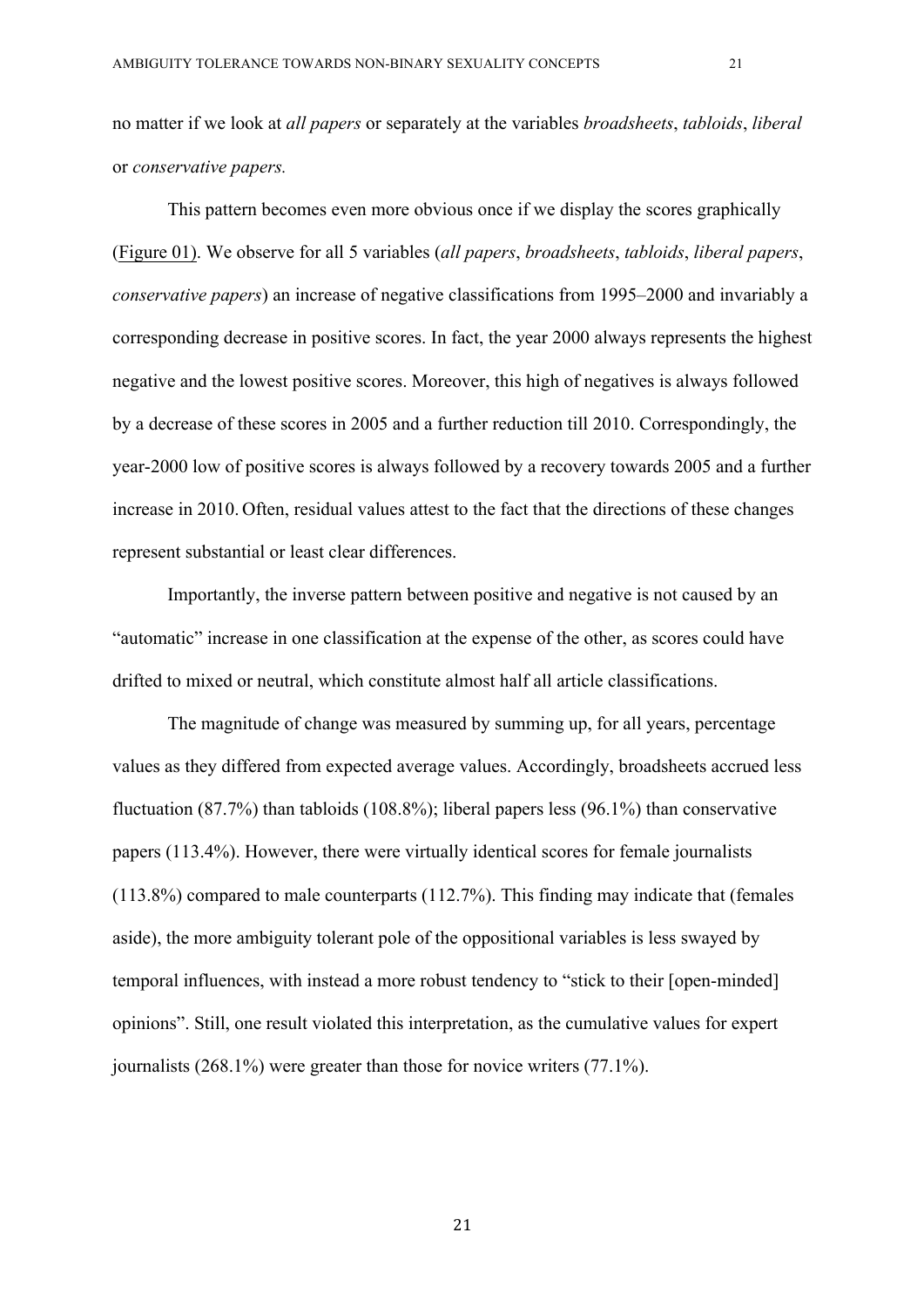As for the same numerical comparison across classifications, there were similar levels of temporal fluctuation for negative (123.7%) and positive scores (128.0%), while neutral scores changed more (148.7%) and mixed scores only about half as often (78.0%).

#### **General Trends According to Multinomial Logistic Regressions**

We ran two parallel sets of analyses, classifying publications by newspaper group (Table 04) and alternatively by *format* and *political leaning* (Table 05).

**Temporality.** As predicted, in terms of *year* the MAMs show statistically significant decreases in positive relative to neutral reporting counts in 2000 relative to 1995, statistically significant decreases in negative counts in 2010 relative to all other years, as well as a statistically significant increase in positive counts in 2010 relative to 2000.

**Newspaper format and political leaning.** Our expectation was confirmed that yes, tabloids are less ambiguity-tolerant than broadsheets; and conservative publications are less ambiguity-tolerant than liberal publications. In addition, liberal publications are shown to report statistically fewer mixed articles than conservative publications. Newspaper publishing groups differed in their reporting with, in terms of statistically significant comparisons, the *Independent*/*Independent on Sunday* [LB-I] reporting less negatively to ambiguity than the *Daily Mail*/*Mail on Sunday* [CT-M] (Table 04), both CT-M] and the *Evening Standard* [CT-E] scoring more mixed reportings than the *Daily Mirror*/*Sunday Mirror* [LT-D], and CT-E also scoring more mixed reports than LB-I (Table 04).

Direct comparisons between publication years remain broadly the same, albeit with slightly different coefficient and probability values in the analyses categorizing publications according to *political leaning* and *format* (Table 05). There is a trend for tabloids to be less ambiguity-tolerant than broadsheets (Table 05), but no specific comparison to that effect reaches statistical significance. The same numerical trend, albeit to a lesser extent, can be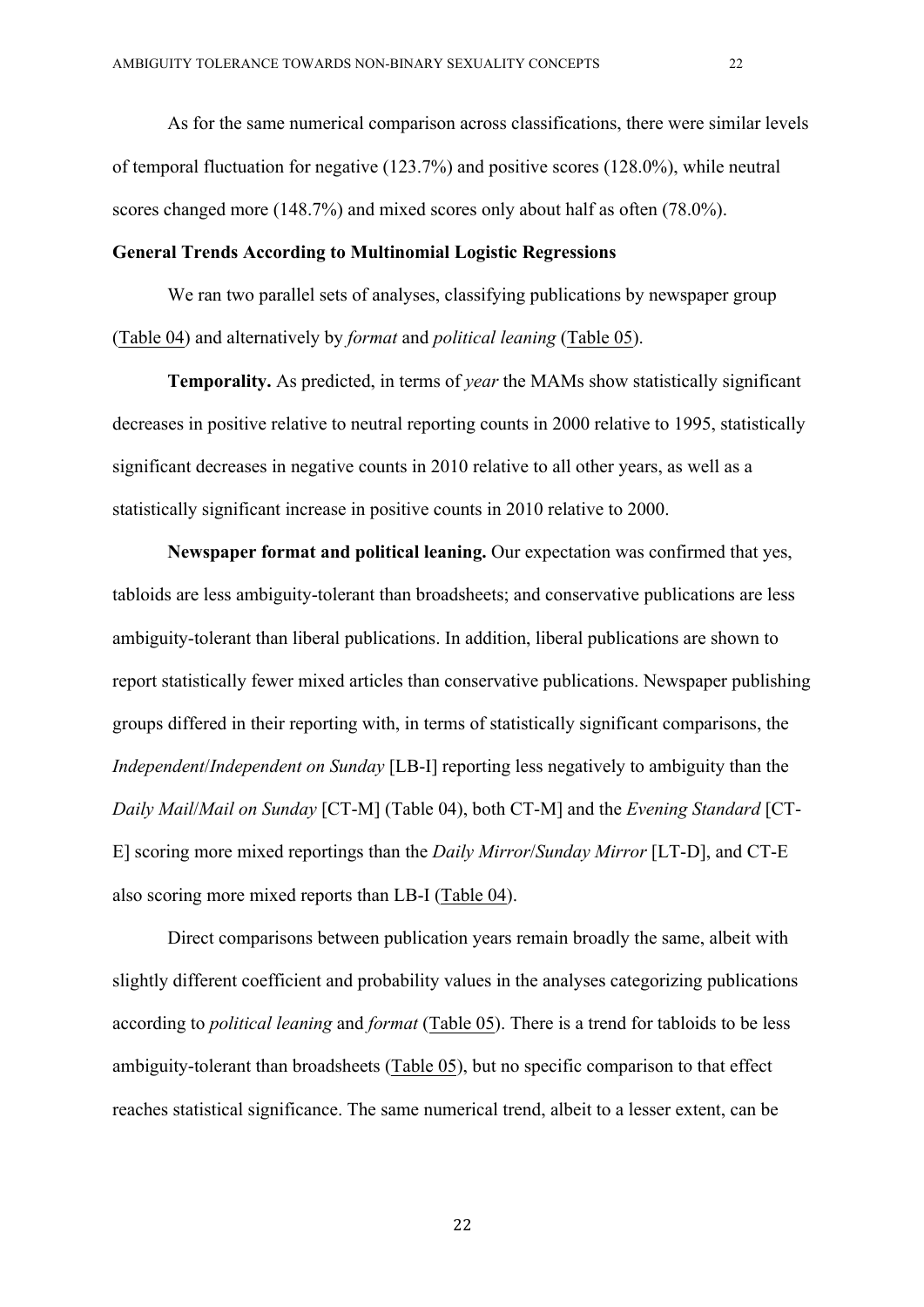observed with ambiguity tolerance somewhat suppressed in conservative compared to liberal publications.

**Publishing season.** Our expectation was not confirmed that warmer seasons are associated with more AT than colder seasons. In the multinomial analyses, *season* was the only variable whose removal from full models resulted in lowering of the AIC value, albeit by a small amount (cf. Table 04, Table 05). Due to the descriptive statistics and chi-squared results, however, a potential seasonality effect cannot be entirely discounted.

Further, although no specific category comparison for *gender* and *expertise* reaches statistical significance, their inclusion into the MAM too was warranted, according to the AIC values:

**Journalist gender.** Our expectation was confirmed that *male* journalists were less likely to refer positively to ambiguity. This finding lacked statistical significance, though the inclusion of the variable was necessary for the MAM.

**Journalist expertise.** Our prediction was supported that experts are more likely to refer positively and less likely to refer negatively to ambiguity. This finding lacked statistical significance, though the inclusion of the variable was necessary for the MAM.

Our quantitative findings from descriptive statistics, chi-squared tests and multinomial regressions therefore imply that not only *temporality*, but *format*, *political leaning*, *gender* and *expertise* – though possibly not *seasonality* – affect whether article-authors exhibit essentialist attitudes regarding sexuality in modern UK culture.

# **Discussion**

Our research investigates factors that influence the degree to which mental binaries are malleable. The tendency to think in dualistic modes in the first place might be linked to the construction of a sense of belonging. Thus, humans will often identify with certain modes of "we-ness" as signifiers of the ingroup (*entitativity*) while ascribing to a corresponding pole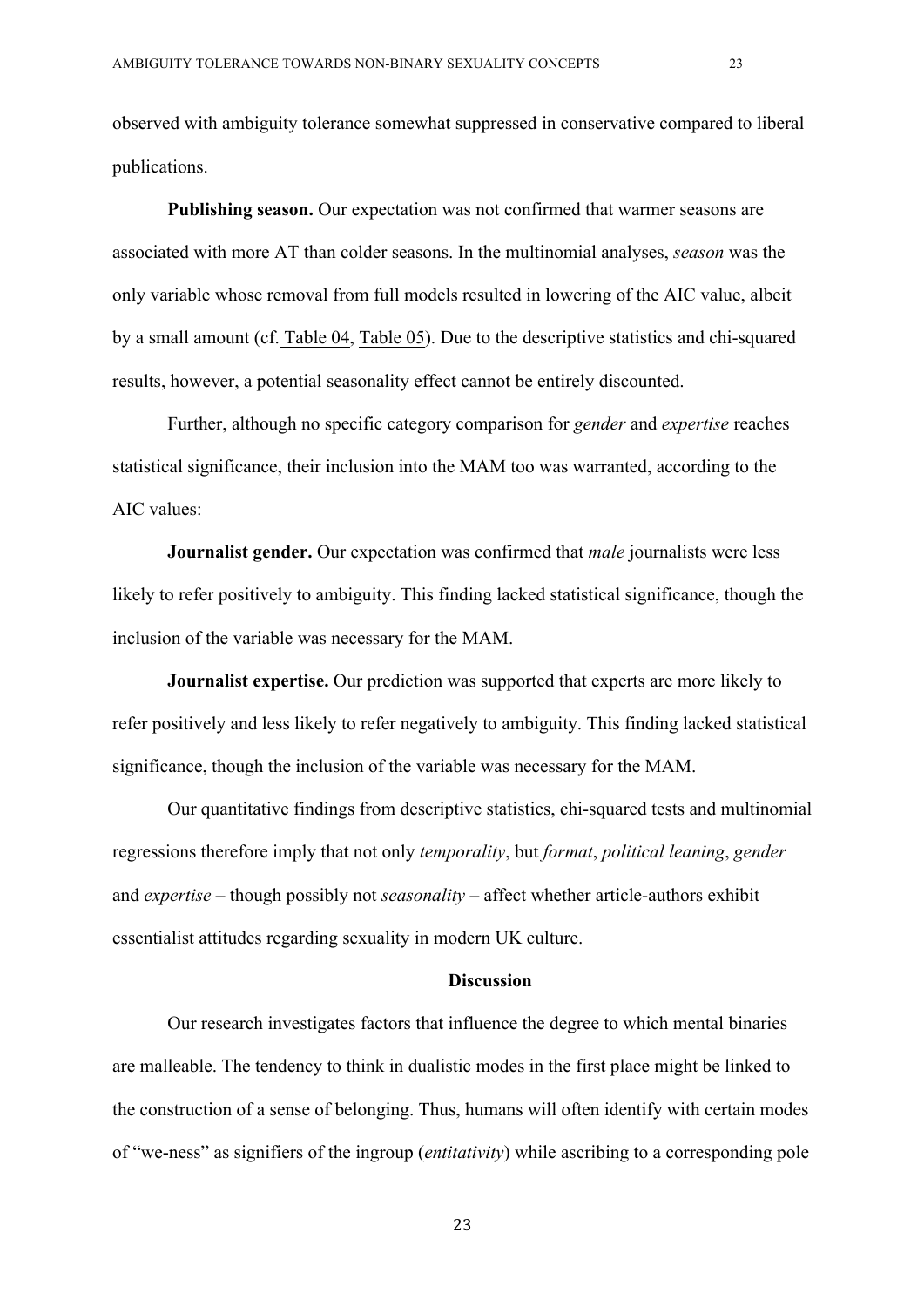of "otherness" (*alterity*) (Lickel *et al*., 2000). Ingroup and outgroup are often perceived as "real" categories, and thus essentialized as "natural kinds" (see introduction). Often, our distinction between ingroup and outgroup is maintained by the prejudice that what we are not – "the other" – is of less worth (Aosved & Long, 2006; Hubbard & de Visser, 2015).

In Western culture, homosexuals are often constructed as an outgroup, given a general climate of heteronormativity based on "taken-for-granted social and sexual arrangements in a heterosexual world-view" (Bettcher, 2014:3). The reverse mechanism exists at a sub-cultural level, too, i.e., a view of homosexuals as ingroup and heterosexuals as outgroup (Faiman-Silva, 2007; Kitzinger & Perkins, 1993). Under both scenarios, ambiguous concepts are likely to be viewed as particularly threatening to one's own identity. To question dichotomies based on in-group/out-group polarities thus requires the ability to entertain a mental tolerance of ambiguity.

These general dynamics can, in our view, help us to understand fluctuations in ambiguity tolerance with respect to "intermediary" concepts of sexuality that violate the essentialist homosexual–heterosexual binary. According to our research, while some mental mechanisms enforce binaries, they are not set in stone but instead malleable to a certain degree, by either hardening or softening – thus reflecting the extent of ambiguity tolerance  $(AT)$ .

# **Temporality: the Zeitgeist**

The high AT values in 1995 are severely reduced in the year 2000, to then steadily recover again until 2010. This pattern is likely associated with broader socio-cultural events that geared the general mood towards either optimism or anxiety. While optimism is known to increase AT, anxiety is known to reduce it (Pulford, 2009). Such a mental mechanism may explain our findings to a substantial degree. Of course, we cannot be sure of causal relationships here, but the correlation is interesting nevertheless.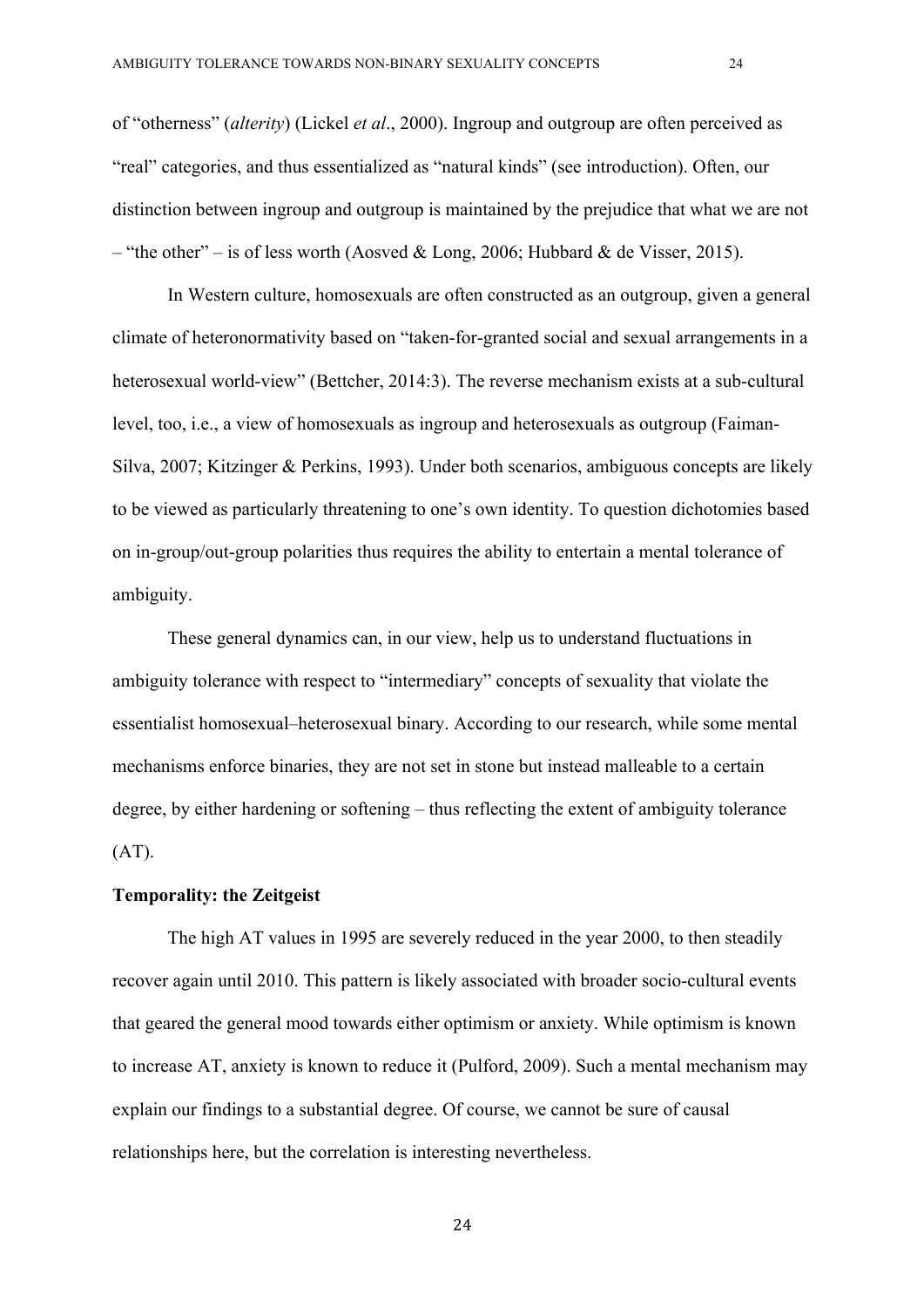As for sketching out the prevailing zeitgeist, we note that in 1995, the first year of our classification, the general ambience was one of freedom and aspiring towards internationalism in the wake of the Cold War having ended (Goldmann, 1997; UNDP, 1994). Right-wing governments often retreated, while in the West more liberal politics were influential, such as the administration of Bill Clinton in the USA, with the social democrats gearing up in Germany and then-popular New Labour in the UK. Thus, not long after the Berlin Wall had come down, there was a softening of boundaries – quite literally (Tarozzi  $\&$ Torres, 2016). This easing of both visible and conceptual borders might well be reflected in our 1995 results, when British newspapers were fairly comfortable grouping bisexuals as being part of a shared conceptual set with heterosexuals and homosexuals – "them" with " $us$ ".

The mental landscape changed with the gear-up to the year 2000. Seismic events included a global economic crash in 1998, along with a plummeting of UK left-wing sentiment, the rise of climate-change discourse and the election of American president George W. Bush in November 2000. (Note that we feel justified to conflate UK/US Western contexts, given that such cross-cultural patterns are well-established, cf. Chadha & Kavoori, 2000; Foster, 2014; Lindoso, 2012; Sznycer *et al*., 2012) Moreover, a change-over of millennia, *per se*, creates anticipatory hype, akin to medieval *chiliasm* (aka Chilianism), which literally means "belief in the 1000". The modern-day millennium hype was associated with expectations of sudden change, doomsday cults and doomsday scenarios, such as the feared digital "millennium bug" (Jenkins, 2000; Mitchell, 2009).

Indeed, we see that the corresponding considerable reduction in AT in the "iconic" year 2000 bounced back in 2005, and eased up even further until 2010. Increased scores of AT for non-binary concepts of sexuality also are likely related to the fact that gay rights initiatives gained much traction in the post-2000 period. Specifically, since about 2004, there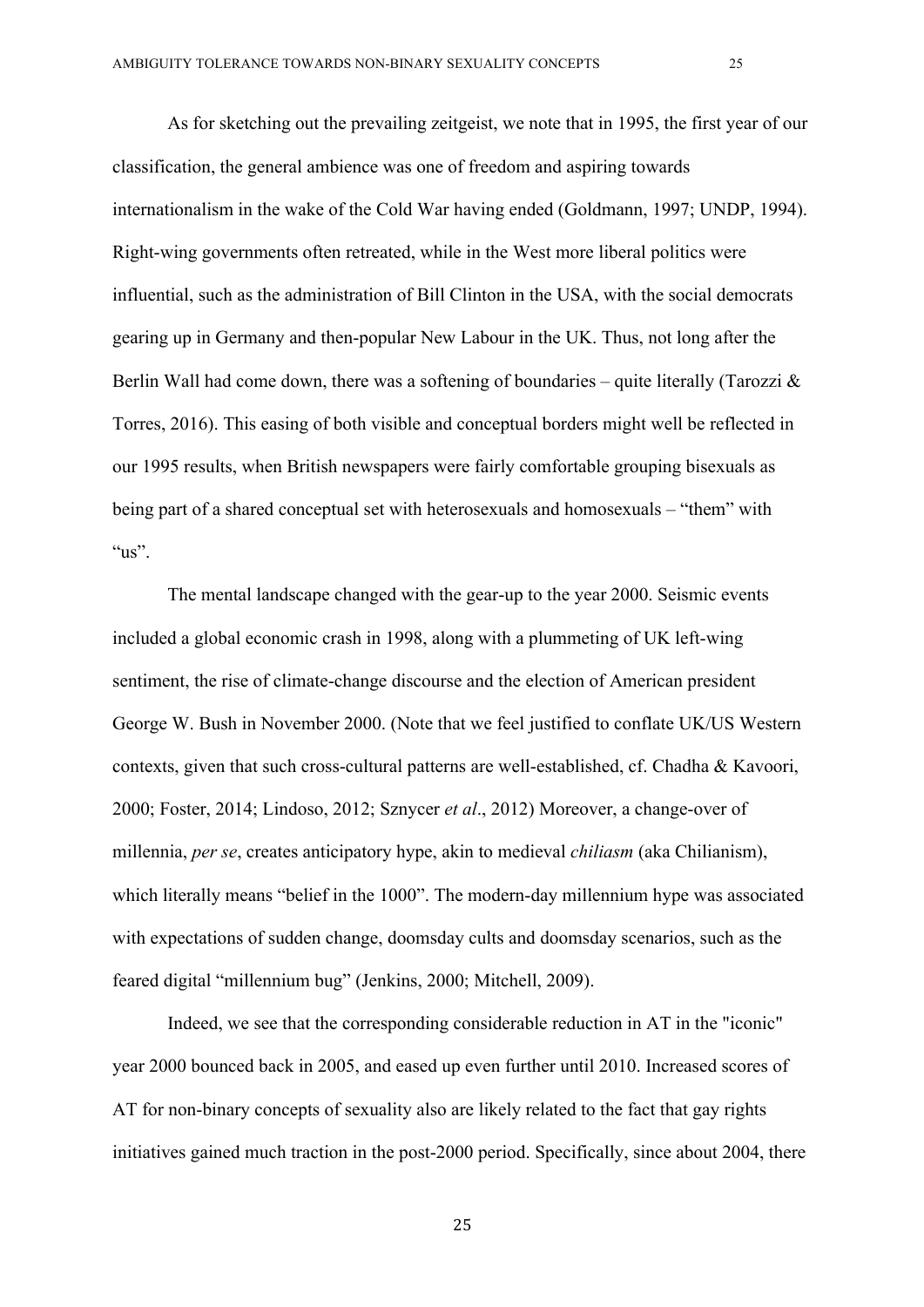was increased support to legalise same-sex marriage (Flores & Barclay, 2016; Silver, 2013; Wilkinson, 2010); These developments probably softened the widespread outgroup demarcations of homosexuals – with knock-on effects for non-binary concepts.

Our research also supports other predictions about who should be more or less ambiguity tolerant:

# **Newspaper Format and Political Leaning**

We expected more AT in broadsheets and less in tabloids – a prediction generally supported by our findings. The regressions suggest that "tabloidism" itself may be more a driver of low AT than conservatism *per se*. This may be connected to the fact that tabloids are less substantial (and information-poor) compared to broadsheets (Sparks & Tulloch, 2000), and therefore may lack "expert"-level information-richness (which tends to correlate with AT; see below).

Likewise, our expectation was confirmed that conservatism correlates with lower ambiguity tolerance, with descriptive statistics, chi-squared tests and multinomial regressions in alignment, as well as the most ambiguity-positive newspaper being a liberal publication [LB-I] and the most ambiguity-negative newspaper being a conservative one [CT-M]. There is some evidence that conservative politics are associated with more amygdala-based fear responses – and potentially more stereotyped, essentialist thinking (Schreiber, 2013). It also has been hypothesised that conservatives typically know "less", and therefore may be less likely to be experts (Kanazawa, 2010). In addition, compared to liberals, conservatives evaluating issues may be operating under more requirements, e.g., the sanctity vs. degradation of a particular issue (a generally religious assessment); liberals do not apply a sanctity requirement when evaluating social issues (Haidt, 2013). With more requirements, perhaps conservatives therefore experience more cognitive load, which researchers have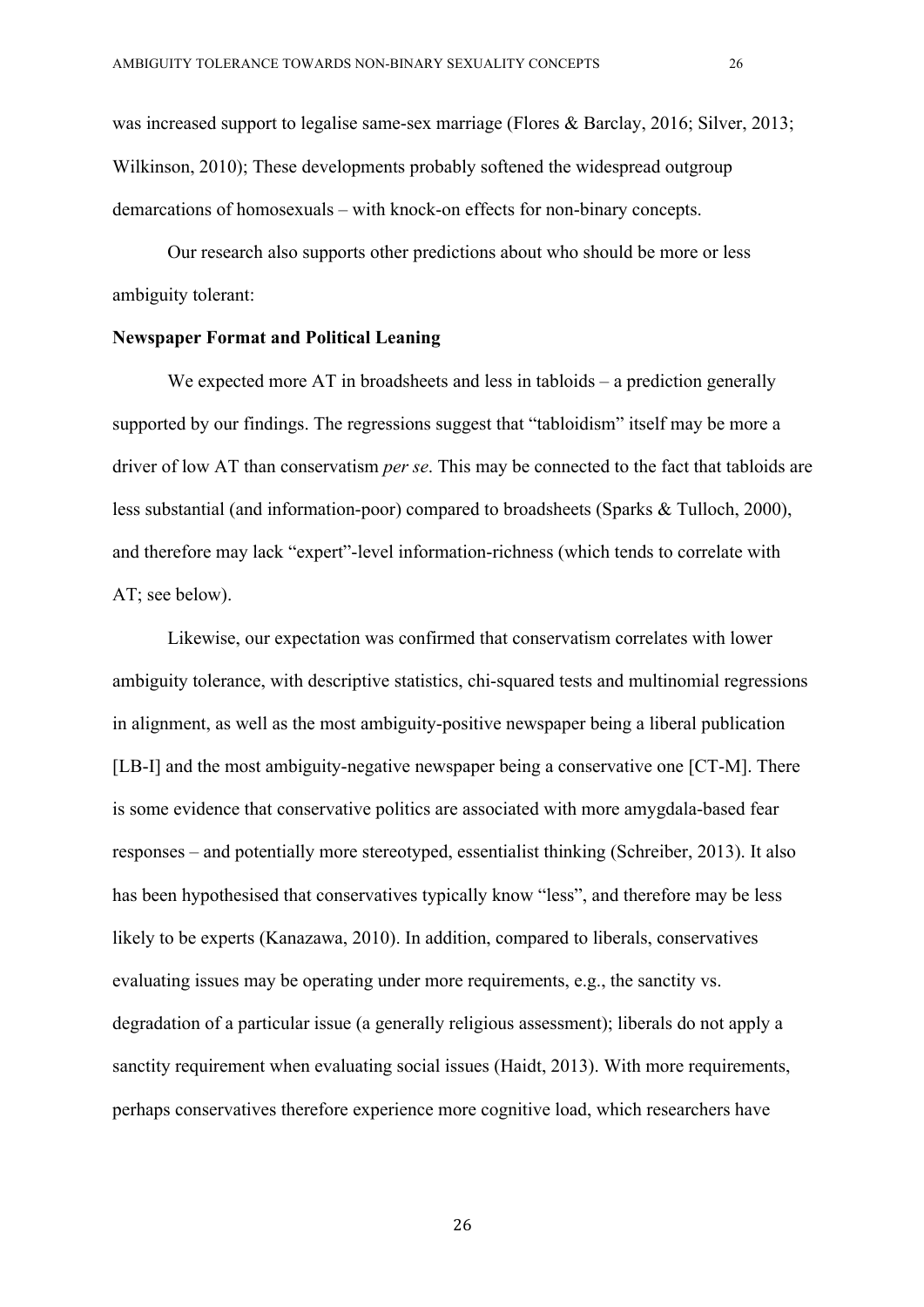claimed is associated with less AT (Hammack, 2005; Honey *et al*., 2011; Pflum *et al*., 2015; Sanchez *et al*., 2009).

#### **Journalist Gender**

Also in accordance with our predictions, women journalists were more likely to refer positively to ambiguity, while the opposite was true for male journalists. Some social scientists have hypothesised that women are more essentialist in times of stability, meaning they hold on to the status quo, thus displaying a "system-justification approach" (Jackman, 1994; Jost *et al*., 2003). Others suggests that essentialism and stability do not correlate when it comes to the disenfranchised party – in this case, females (Morton *et al.*, 2009). There is, however, a high correlation between essentialism, sexism and instability by the more socially enfranchised party (males), in that "the positive link between prejudice and essentialism emerged only when the dominant group was threatened by the prospect of social change" (*ibid.*, p. 663). In simple terms, those who are more powerful (here, men) use essentialist reasoning during times of social change; those less powerful (here, females) do not.

### **Expertise**

Our prediction that experts might be more ambiguity tolerant due to informationrichness than novices was upheld by descriptive statistics, chi-squared results and regressions. These findings support others according to which one is more tolerant if one has more education (Bobo & Licari, 1989). Possibly, as experts know more, they have less cognitive load and are less likely to be essentialist under stress. This also would match findings that the more college-educated an individual is, the less likely they are to be sexist, racist, xenophobic and homophobic (i.e., essentialist/ambiguity-intolerant) (*ibid.*).

Theoretically then, now that we have more information via the internet, more people might be seen to be "amateur experts", and this might in turn support increased AT. However, if the source of information is not accurate, then biases and prejudices will be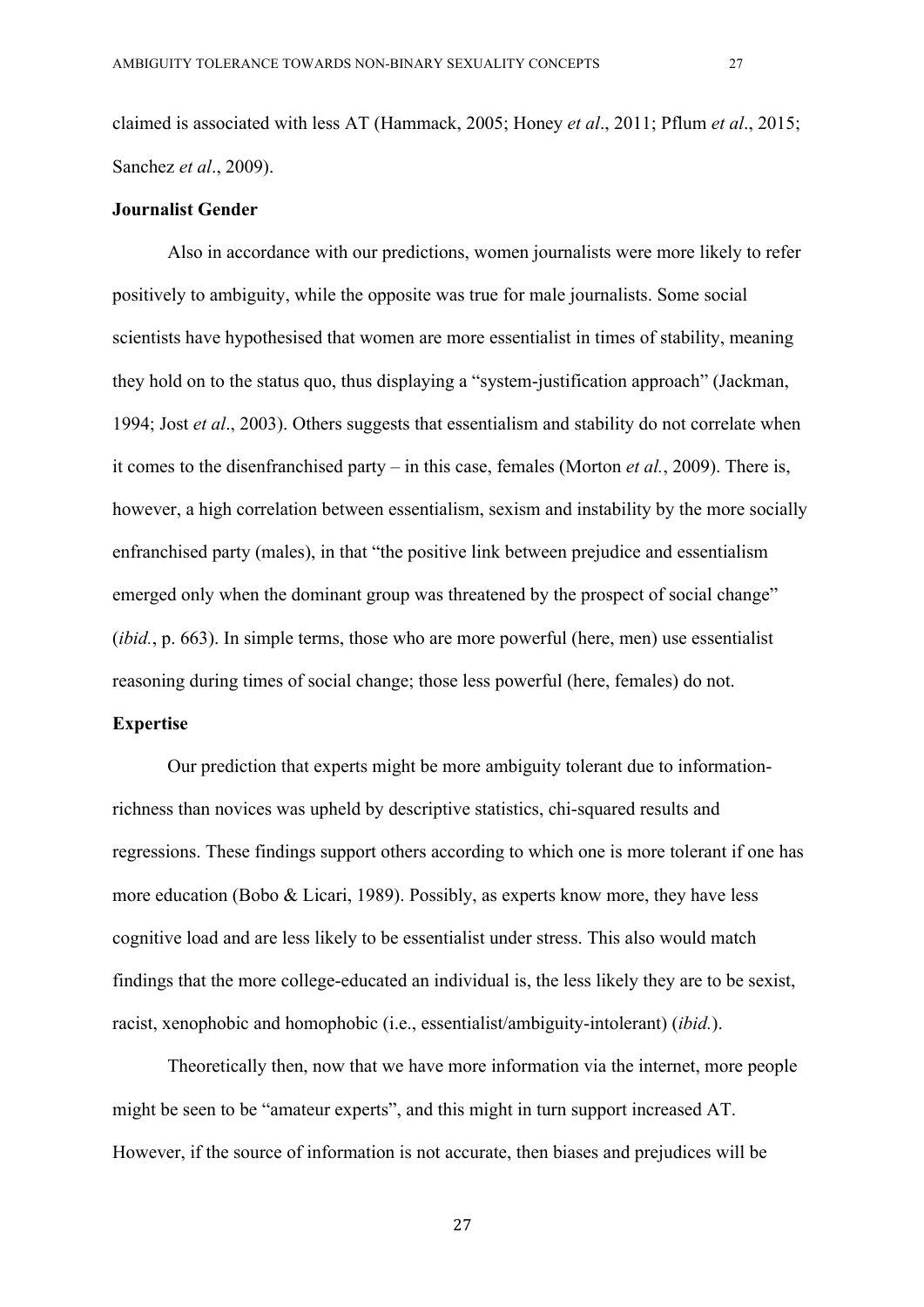upheld (Fazio *et al*., 2015; Pennycook *et al*., 2017; Wineburg *et al*., 2016) – even more so, as internet settings may create severely biased filter-bubbles.

#### **Seasonality**

We measured only factors we could decode from newspapers. Yet other variables also will likely influence AT in the long term (rural versus urban setting: Waddimba *et al*., 2016; "race": Sanchez *et al*., 2009; migration experience: Legrain, 2007; van Compernolle, 2016) or short term (e.g., reproductive state: Navarrete *et al*., 2007; age: Tymula *et al.*, 2012a, Tymula *et al*.*,* 2012b, van den Bos & Hertwig, 2017).

An additional factor that can have a short-term influence on the "mental landscape" is climate. Previous studies have shown positive mood susceptibilities associated with warmer weather (Kurlansik & Ibay, 2012; Meyer *et al*., 2016; Morken, 2001). However, our resulting expectation that warmer seasons would be more associated with AT was not clearly confirmed. In support of our prediction, the non-multinomial results show fewer neutral scores for the "warm" months (spring plus summer) once the "colder" months have been eliminated (-8.5%). This likely is due to the higher positive scores we see in the warmer months. These findings suggest a tendency to be more "positive" as opposed to merely "neutral" during the warm months of the year. That may be stating the obvious, but it may provide empirical evidence that people are more open-minded regarding sexuality in warm months.

That said, *season* was the only variable whose removal from the MAMs resulted in lowering of the AIC value, albeit by a small amount. This suggests that seasonality does *not* affect AT.

### **Implications**

Our findings provide evidence for a certain conceptual plasticity in how categories related to sexuality are constructed. It therefore would seem naive to assume that these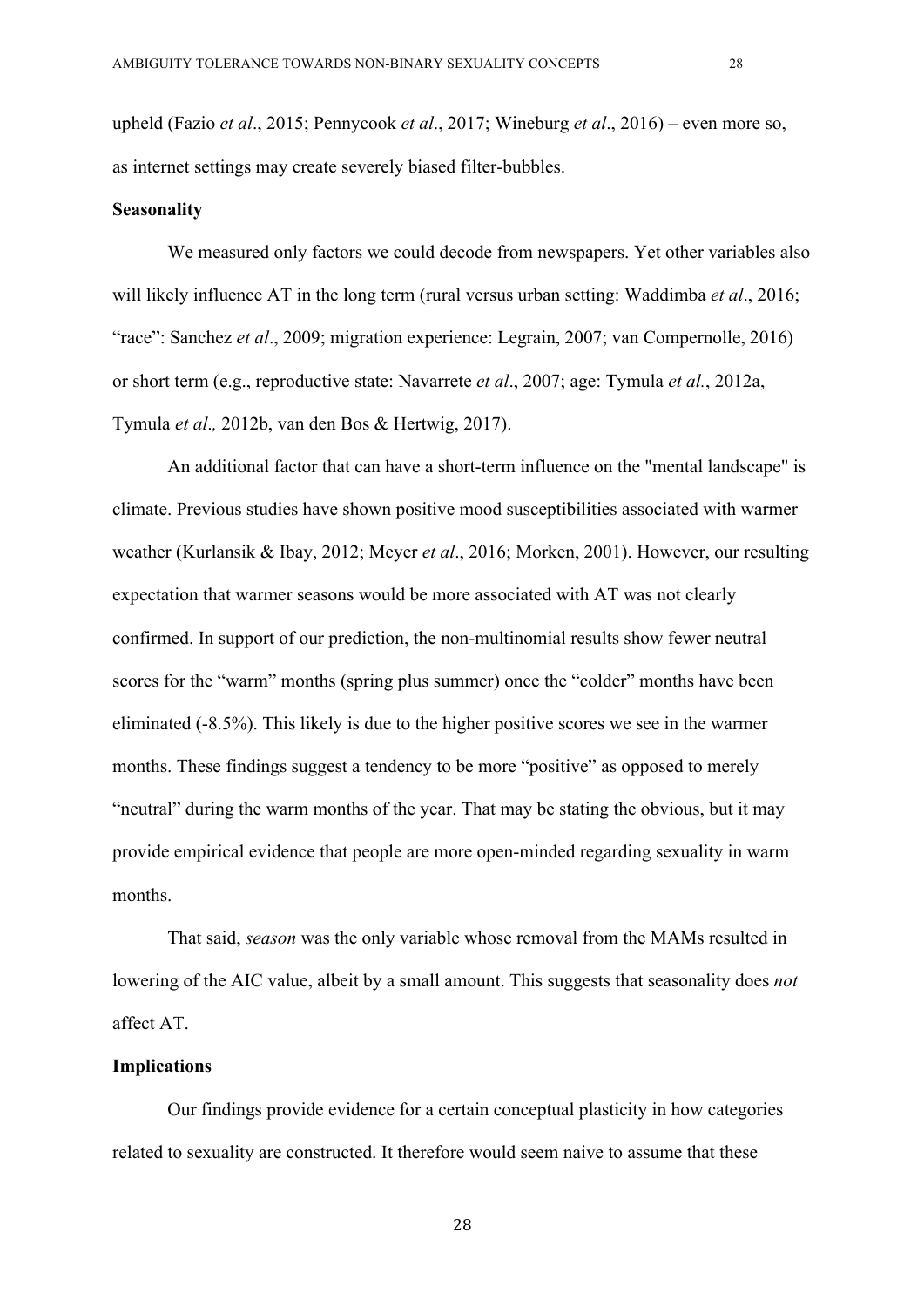dynamics are not also reflected in political stances associated with issues of sexuality as well as scientific discourses. For example, while earlier gay rights political movements stressed the idea of personal choice and autonomy in terms of sexual lifestyle, modern political movements tend strongly towards a "Born This Way" narrative (Copland, 2015), which implies nativism and thus leans towards essentialism. Scientific discourses are likewise not immune to cultural prejudices (Harding, 1991; McCaughey, 2007). Thus, sexuality studies often assumed exclusive heterosexuality as a default state, to which more recently, exclusive homosexuality has been added (Bailey *et al*., 2011; Rosenthal *et al*., 2011).

This naturally affects social policies, as sexuality statistics often are based on essentialist concepts of "orientation" and "identity", to the neglect of more fluid concepts based on "behaviour" (Pathela *et al*., 2006). Similarly, people do not as frequently identify as or conceive of themselves as bisexual (ONS Household Survey, cf. Joloza *et al*., 2010; National Health Interview Survey, cf. *Washington Post*, 2014), probably due to negative reactions to sexual fluidity (Yoshino, 2000). As a corollary, for example, bisexual asylum seekers escaping homophobic persecution are biased against given that governmental bodies do not acknowledge "bisexuality" as it is difficult to essentialize such a trait (Rehaag, 2008).

Humans may tend to conceptualise their own lives and surroundings via deeply engrained binaries, with concomitant difficulties in accommodating intermediary states. Nevertheless, our research demonstrates that there is also scope and potential for ambiguity tolerance, and that attitudes can and do change, however incremental. This societal process is negotiated through intertwined forces emanating from a multitude of factors such as *zeitgeist*, politics, education or gender. We plan to explore the entwinement of psychological and environmental variables also for other prominent dualisms, i.e., male–female, human–animal, and human–machine (Bryson, 2017). The only thing that seems clear is that these dynamics will not cease to exert themselves, and that we are well advised to regularly question our own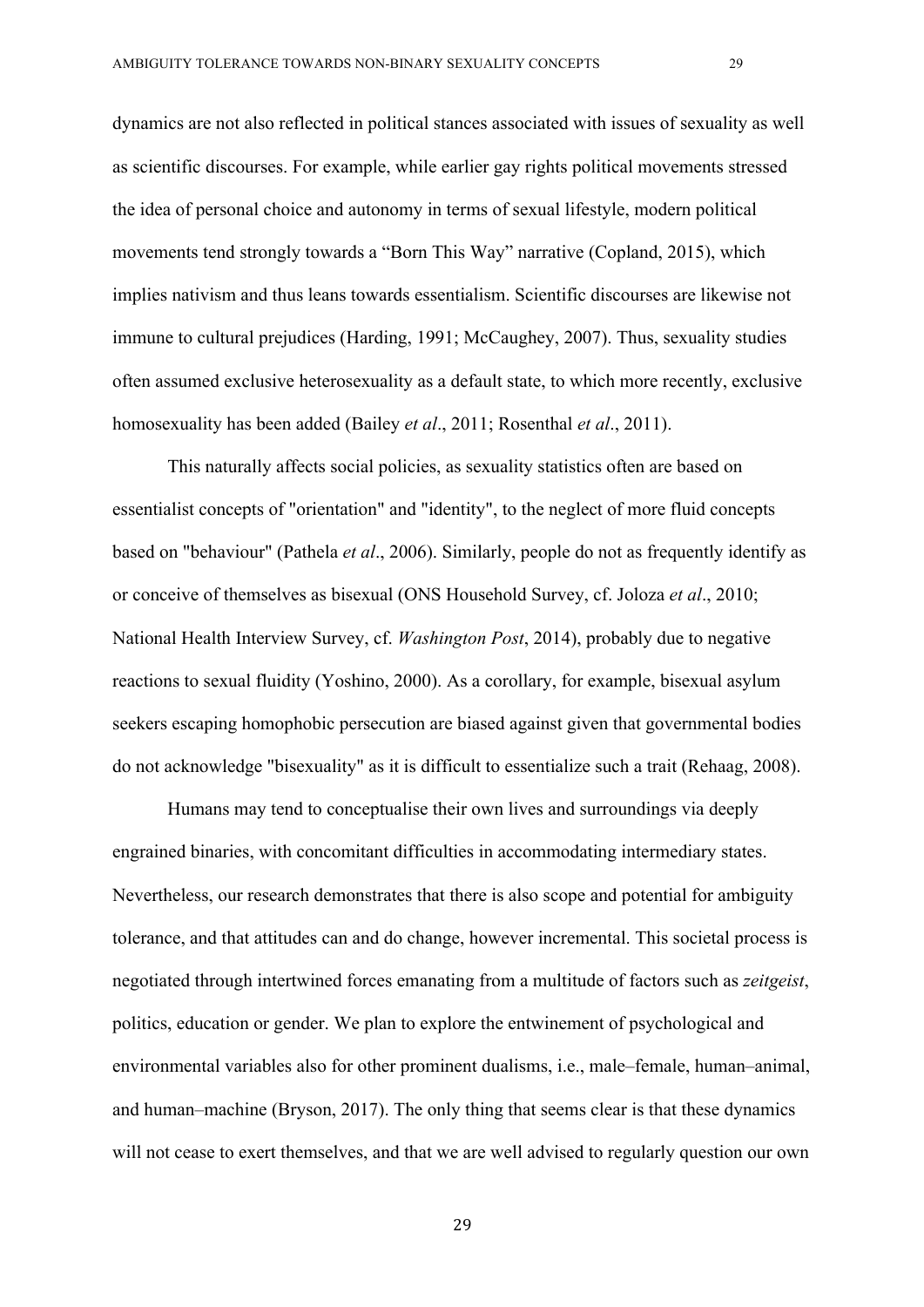positions. This hopefully will mitigate the societal and scientific tendency to ignore proportions of the capacities with which we are born, including Freud's described quality of being "polymorphously perverse".

#### **Bibliography**

- Adriaens, P. & De Block, A. (2006). The evolution of a social construction: The case of male homosexuality. *Perspectives in Biology and Medicine*, *49*, 570–585. doi:10.1353/pbm.2006.0051
- Anderson, E., & McCormack, M. (2016). Inclusive masculinity theory: Overview, reflection and refinement. *Journal of Gender Studies*. doi: 10.1080/09589236.2016.1245605
- Aosved, A.C. & Long, P.J. (2006). Co-occurrence of rape myth acceptance, sexism, racism, homophobia, ageism, classism, and religious intolerance. *Sex Roles*, *55*, 481–492. doi: 10.1007/s11199-006-9101-4
- APA (American Psychological Association) (1991). Avoiding heterosexual bias in language. *American Psychologist*, *46*, *9,* 973–974. doi:10.1037/0003-066X.46.9.973
- Bailey, J.M., Rieger, G., & Rosenthal, A.M. (2011). Still in search of bisexual sexual arousal: Comment on Cerny and Janssen (2011). *Archives of Sexual Behavior*, *40*, 1293–1295; discussion 1297–1300. doi:10.1007/s10508-011-9778-5
- Bettcher, T. (2014). Feminist perspectives on trans issues. In E.N. Zalta (Ed.), *Stanford Encyclopedia of Philosophy* (http://plato.stanford.edu/archives/spr2014/entries/feminismtrans/.) Accessed August 8, 2016.
- Bobo, L., & F.C. Licari (1989). Education and political tolerance: Testing the effects of cognitive sophistication and target group affect. *Public Opinion Quarterly*, *53*, 285–308. doi:10.1086/269154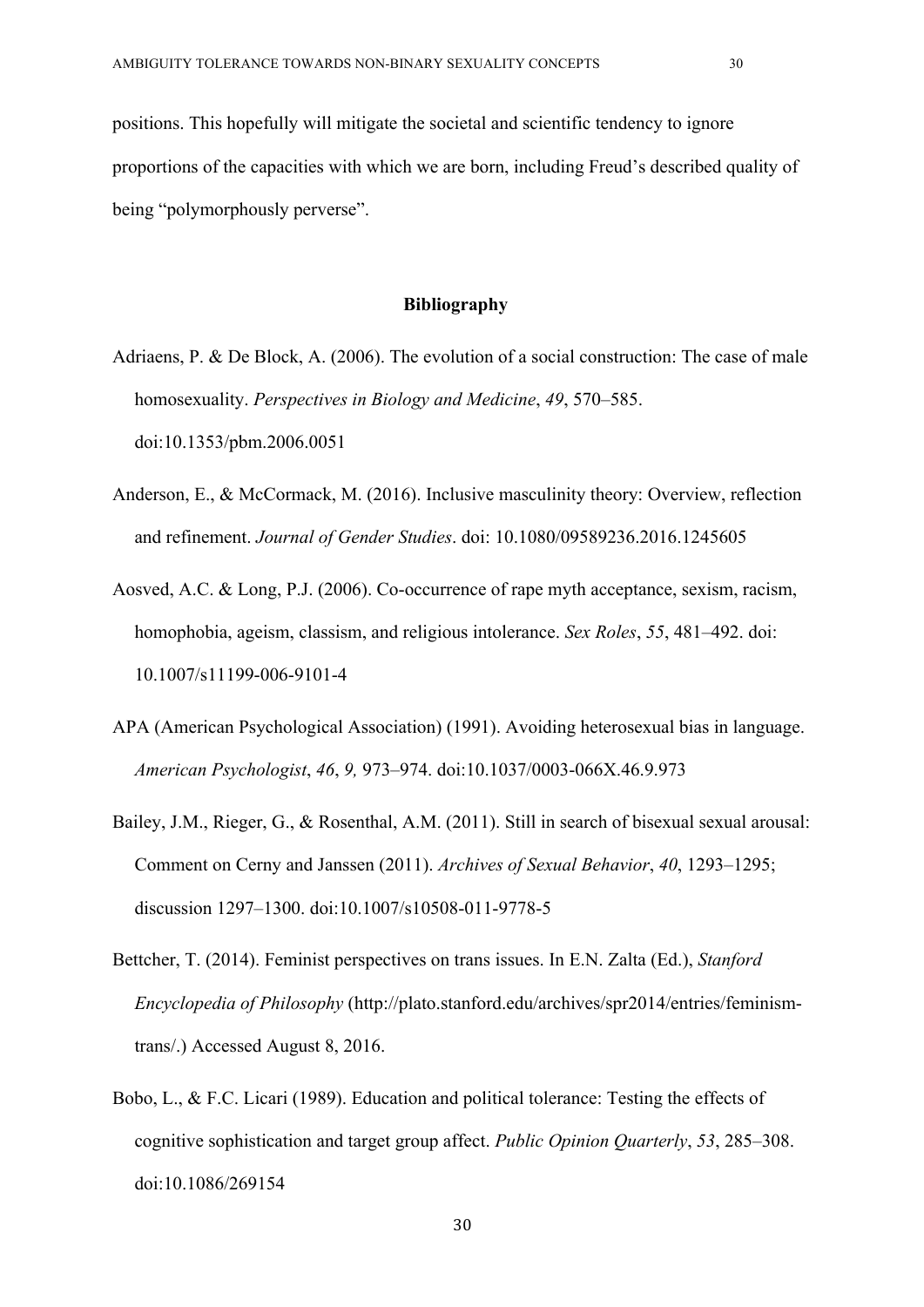- Brewster, M. (2008). *Perceived anti-bisexual prejudice experiences of bisexual individuals: Scale development and evaluation*. MS thesis, Master of Science. Florida, USA: University of Florida.
- *BBC* (*British Broadcasting Corporation*) (2009). The politics of UK newspapers. *British Broadcasting Corporation*. http://news.bbc.co.uk/1/hi/uk\_politics/8282189.stm. Accessed May 5, 2018.
- Bryson, K. (2017). *The evolving binary: Perspectives on infra- and ultrahumanisation*. PhD thesis. London, England, UK: University College London.
- Burke, S.E., Dovidio, J.F., LaFrance, M., Przedworski, J.M., Perry, S.P., Phelan, S.M., Burgess, D.J., Hardeman, R.R., Yeazel, M.W., & van Ryn, M. (2017). Beyond sexual prejudice: Need for closure predicts negative attitudes toward bisexual people relative to gay/lesbian people. *Journal of Experimental Social Psychology*, *71*, 145–150. doi: 10.1016/j.jesp.2017.02.003
- Carothers, B., & Reis, H.T. (2013). Men and women are from Earth: Examining the latent structure of gender*. Journal of Personality and Social Psychology*, *104*, 385–407. doi:10.1037/a0030437
- Chadha, K., & Kavoori, A. (2000). Media imperialism revisited: Some findings from the Asian case. *Media Culture Society*, *22*, 415–432. doi:10.1177/016344300022004003
- Copland, S. (2010). Born this way? Society, sexuality and the search for the "gay gene". *Guardian*. https://www.theguardian.com/science/blog/2015/jul/10/born-this-way-societysexuality-gay-gene. Accessed August 10, 2016.
- Diamond, L.M. (2008). Female bisexuality from adolescence to adulthood: Results from a 10-year longitudinal study. *Developmental Psychology*, *44*, 5–14. doi:10.1037/0012- 1649.44.1.5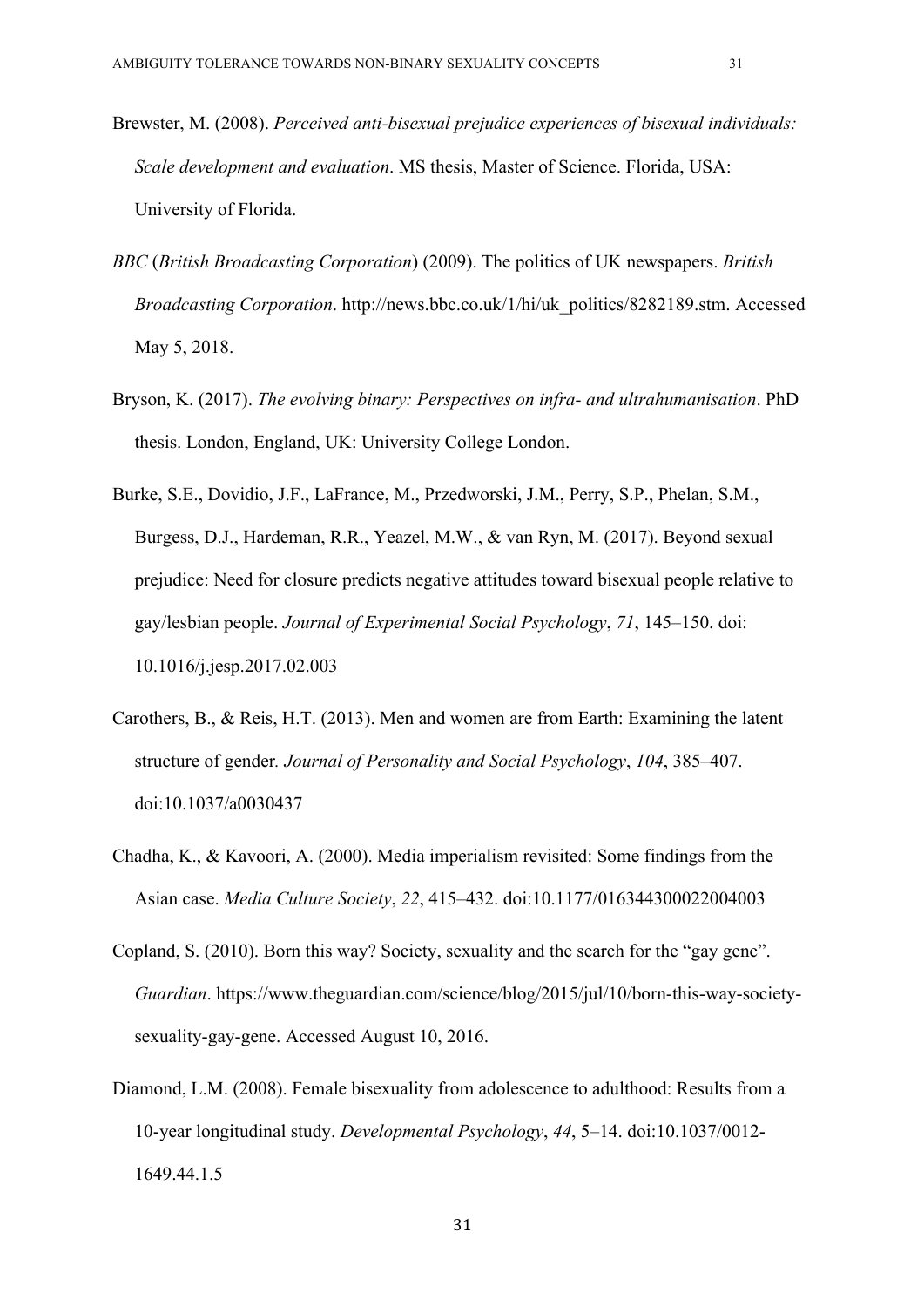Etzioni, A. (2001). Inventing Hispanics. *Brookings Review 20*, 10. doi:10.2307/20081013

- Faiman-Silva, S.L. (2007). *The courage to connect: Sexuality, citizenship, and community in provincetown*. Champaign, Illinois, USA: University of Illinois Press.
- Fazio, L.K., Brashier, N.M., Payne, B.K., & Marsh, E.J. (2015). Knowledge does not protect against illusory truth. *Journal of Experimental* Psychology, *144*, 993–100. doi:10.1037/xge0000098
- Fine, C. (2010). *Delusions of gender: The real science behind sex differences*. London, England, UK: Icon Books
- Flanders, C.E., LeBreton, M.E., Robinson, M., Bian, J. & Caravaca-Morera, J.A. (2016). Defining bisexuality: Young bisexual and pansexual people's voices. *Journal of Bisexuality*, 17:1, 39-57. doi:10.1080/15299716.2016.1227016
- Flores, A.R., & Barclay, S. (2016). Trends in public support for marriage for same-sex couples by state: 2004-2014. Los Angeles, California, USA: The Williams Institute, University of Los Angeles.
- Foster, D. (2014). Working with "cultures of similarity": Managing the hidden differences between the United States, Canada, the UK and Australia. *DFA Intercultural Global Solutions*. http://dfaintercultural.com/wp-content/uploads/2014/04/4.-Cultures-of-Similarity.pdf. Accessed May 26, 2016.
- Fowler, R. (1991). *Language in the news: Discourse and ideology in the press*. New York, New York, USA: Routledge.
- Frenkel-Brunswick, E. (1948). Intolerance of ambiguity as an emotional and perceptual personality variable. *Journal of Personality*, *18*, 108–123. doi:10.1111/j.1467- 6494.1949.tb01236.x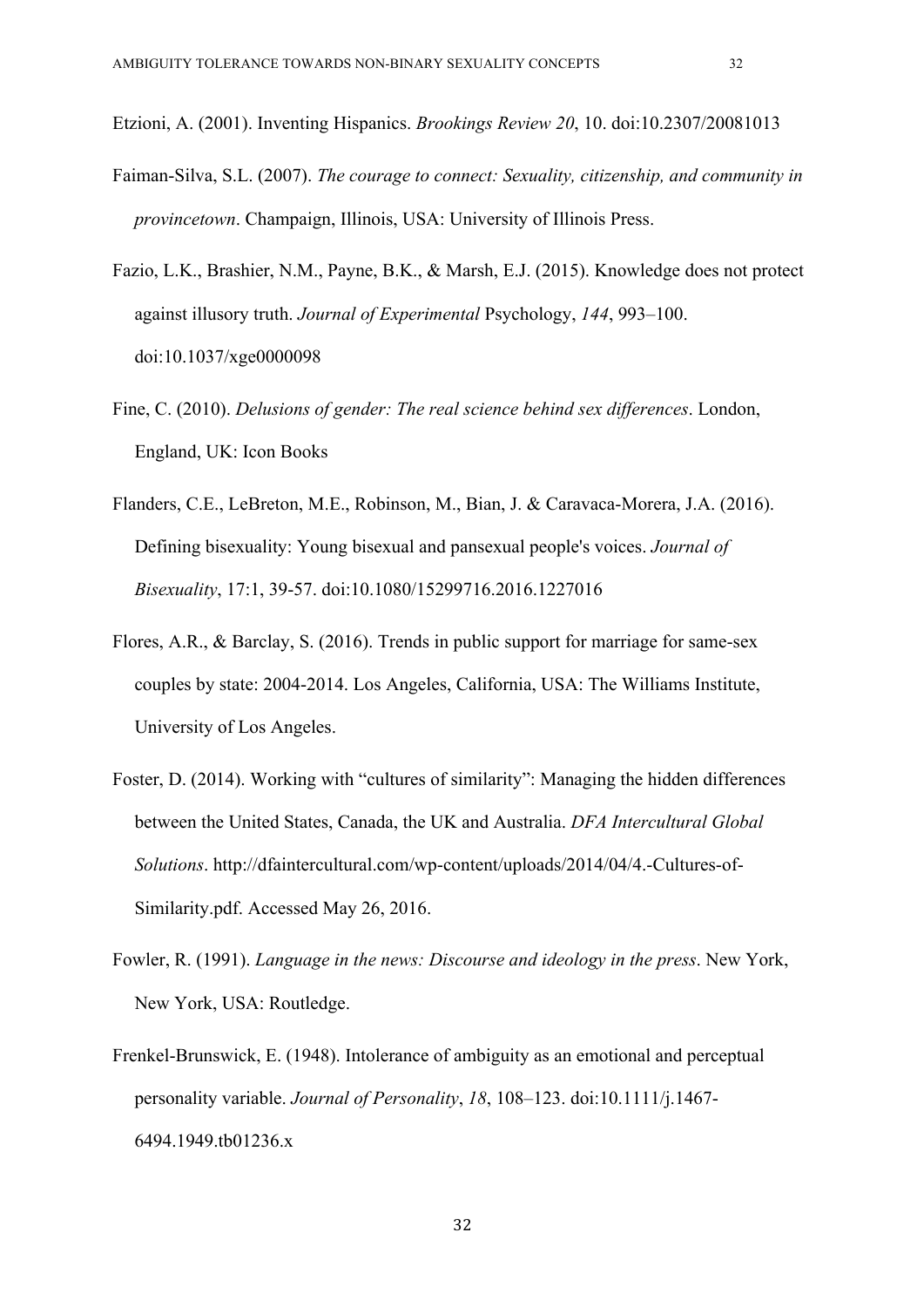- Freud, S. (1887–1904/1999). *Briefe an Wilhelm Fließ 1887–1904*. *2nd ed.* Frankfurt, Germany: S. Fischer Verlag.
- Furnham, A., & Ribchester, T. (1995). Tolerance of ambiguity: A review of the concept, its measurement and applications. *Current Psychology*, *14*, 179–199. doi:10.1007/BF02686907
- Furnham, A., & Marks, J. (2013). Tolerance of ambiguity: A review of the recent literature. *Psychology*, *4*, 717–728. doi:10.4236/psych.2013.49102
- Fuss, D. (1989). *Essentially speaking: Feminism, nature and difference*. New York, New York, USA: Routledge.
- Galupo, M.P., Mitchell, R.C., Grynkiewicz, A.L. & Davis, K.S. (2014). Sexual minority reflections on the Kinsey Scale and the Klein Sexual Orientation Grid: Conceptualization and measurement. *Journal of Bisexuality* (Special Issue: *Bisexuality, the Klein Sexual Orientation Grid, and Other Measures of Sexual Orientation*) 14 (3-4): 404-432, doi: http://dx.doi.org/10.1037/sgd0000131
- Galupo, M.P., Ramirez, J.L. & Pulice-Farrow, L. (2016) "Regardless of their gender": Descriptions of sexual identity among bisexual, pansexual, and queer identified individuals. *Journal of Bisexuality*, 17:1, 108-124. doi:10.1080/15299716.2016.1228491
- Gelman, S.A . (2003). *The essential child: Origins of essentialism in everyday thought*. New York, New York, USA: Oxford University Press.
- Goldmann, K. (1997). Nationalism and internationalism in post-Cold War Europe. *European Journal of International Relations*, *3*, 259. doi:10.1177/1354066197003003001
- Grzanka, P.R., Zeiders, K.H. & Miles, J.R. (2016). Beyond "born this way?" Reconsidering sexual orientation beliefs and attitudes. *Journal of Counseling Psychology*, 63, 1, 67–75. doi: 10.1037/cou0000124.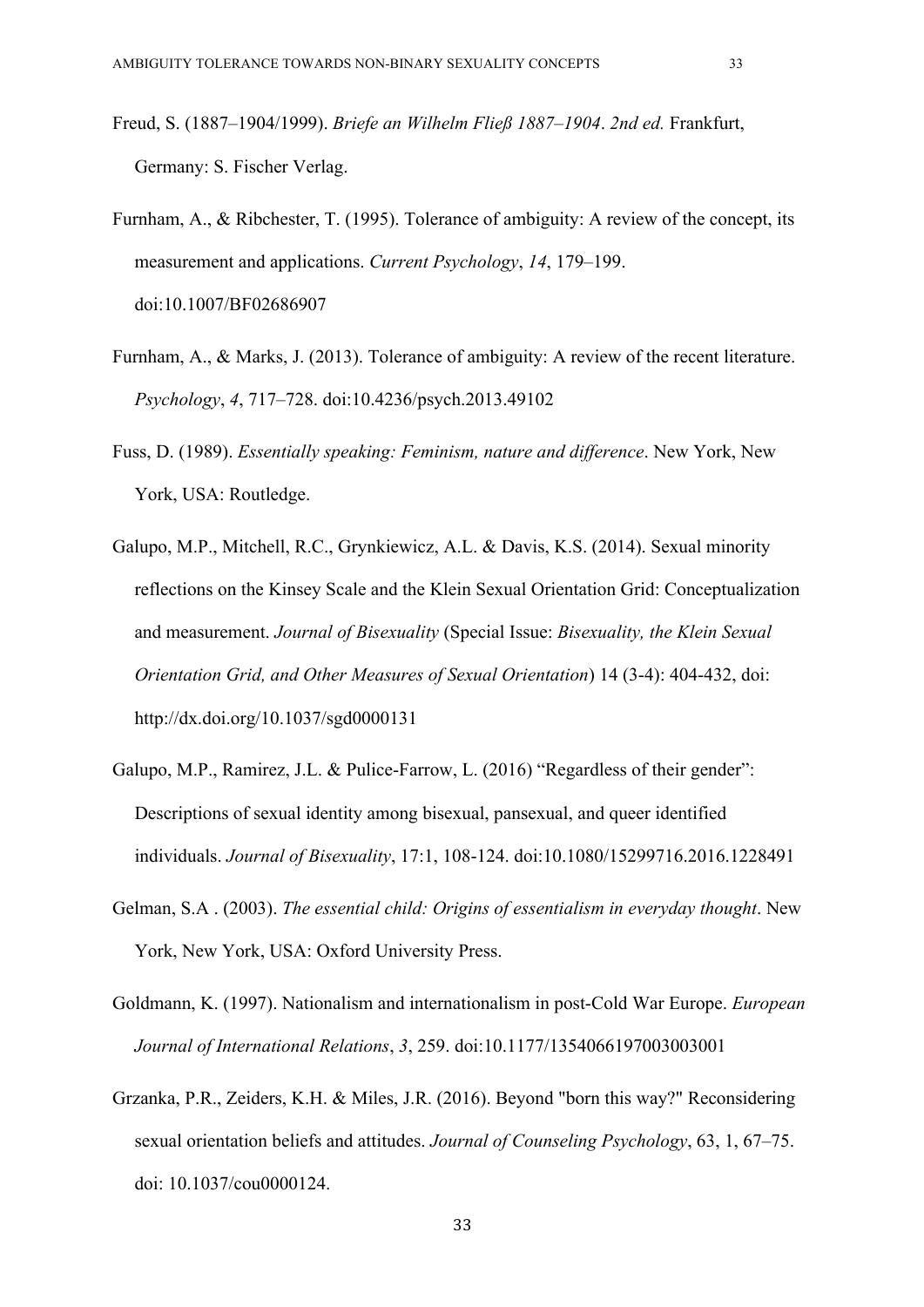- Hammack, P.L. (2005). The life course development of human sexual orientation: An integrative paradigm. *Human Development*, *48*, 267– 290. doi:10.1159/000086872
- Harding, S. (1991). *Whose science? Whose knowledge?: Thinking from women's lives*. Ithaca, New York, USA: Cornell University Press.
- Haslam, N., & Levy, S.R. (2006). Essentialist beliefs about homosexuality: Structure and implications for prejudice. *Personality and Social Psychology Bulletin*, *32*, 471–485. doi:10.1177/0146167205276516
- Hegarty, P. (January 2010). A stone in the soup? Changes in sexual prejudice and essentialist beliefs among British students in a class on LGBT psychology. *Psychology and Sexuality 1*, *1*, 3–20. doi:10.1080/19419891003634356
- Honey, A., Emerson, E. & Llewellyn, G. (2011). The mental health of young people with disabilities: impact of social conditions. *Social Psychiatry and Psychiatric Epidemiology, 46*, 1–10. doi:10.1007/s00127-009-0161-y
- Hrehorciuc-Caragea, A. & White, L.T. (2017). An investigation of the relationship between psychological flexibility and bisexuality. *Journal of Bisexuality, 17, 4,* 473 –486. doi:10/1080/15299716.2017.1377137
- Hubbard, K., & de Visser, R.O. (2015). Not just bi the bi: The relationship between essentialist beliefs and attitudes about bisexuality. *Psychology & Sexuality*, *6*, 258–274. doi:10.1080/19419899.2014.987682
- Jackman, M.R. (1994). *The velvet glove: Paternalism and conflict in gender, class, and race relations*. Berkeley, California, USA: University of California Press.
- Jenkins, P. (2000). *Mystics and messiahs: Cults and new religions in American history*. New York, New York, USA: Oxford University Press USA.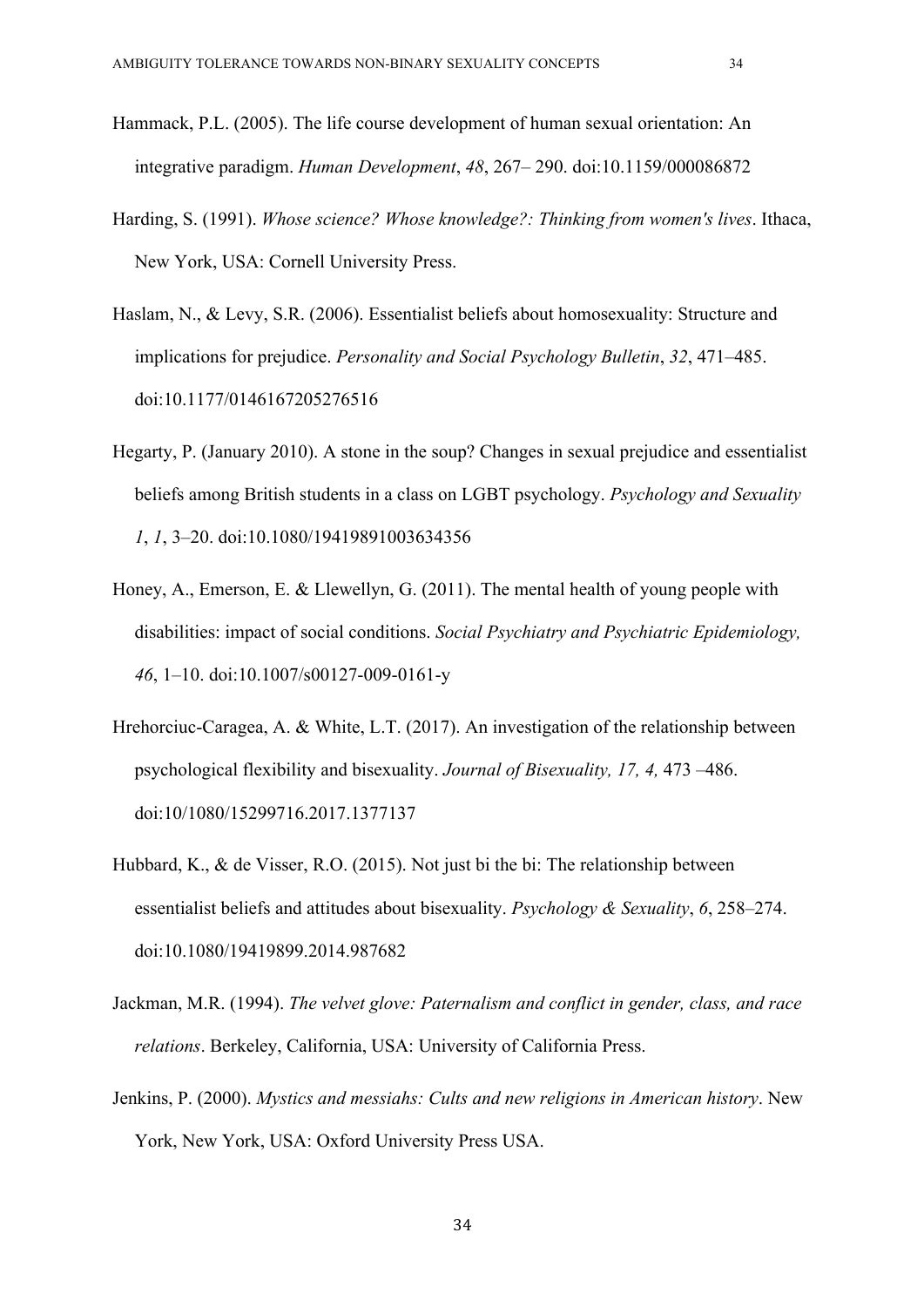- Joloza, T., Evans, J., O'Brien, R., & Potter-Collins, A. (2010). *New ONS integrated household survey: Experimental statistics. Measuring sexual identity: An evaluation report*. ONS. Newport, Wales; UK: Office of National Statistics.
- Jost, J.T., Glaser, J., Kruglanski, A. & Sulloway, F. (2003). Political conservatism as motivated social cognition. *Psychological Bulletin*, *129*, 339–375. doi:10.1037/0033- 2909.129.3.339
- Kanazawa, S. (2010). Why liberals and atheists are more intelligent. *Social Psychology Quarterly*, *73*, 33–57. doi:10.1177/0190272510361602
- Katz, S.L. (2013). Sexual fluidity in young adult women and men: Associations with sexual orientation and sexual identity development. *Psychology & Sexuality, 6*, 189–208. doi:10.1080/19419899.2013.876445
- Khalidi, M.A. (2013). Kinds (natural kinds vs. human kinds). In B. Kaldis (Ed.), *Encyclopedia of Philosophy and the Social Sciences.* Thousand Oaks, California, USA: Sage.

http://www.yorku.ca/khalidi/documents/Kinds\_Natural\_Kinds\_vs\_Human\_Kinds2012- 09.pdf. Accessed January 31, 2017.

- Kinsey, A.C. (1948). *Sexual behavior in the human male*. Bloomington, Indiana, USA: Indiana University Press.
- Kinsey, A.C., Pomeroy, Martin, C. & Gebhard, P. (1953). *Sexual behavior in the human female*. Philadelphia, Pennsylvania, USA: Saunders.
- Kitzinger, C., & Perkins, R. (1993). *Changing our minds: Lesbian feminism and psychology*. London, England, UK: Onlywomen Press.

Klein, F. (1978). *The bisexual option*. New York, New York, USA: Harrington Park Press.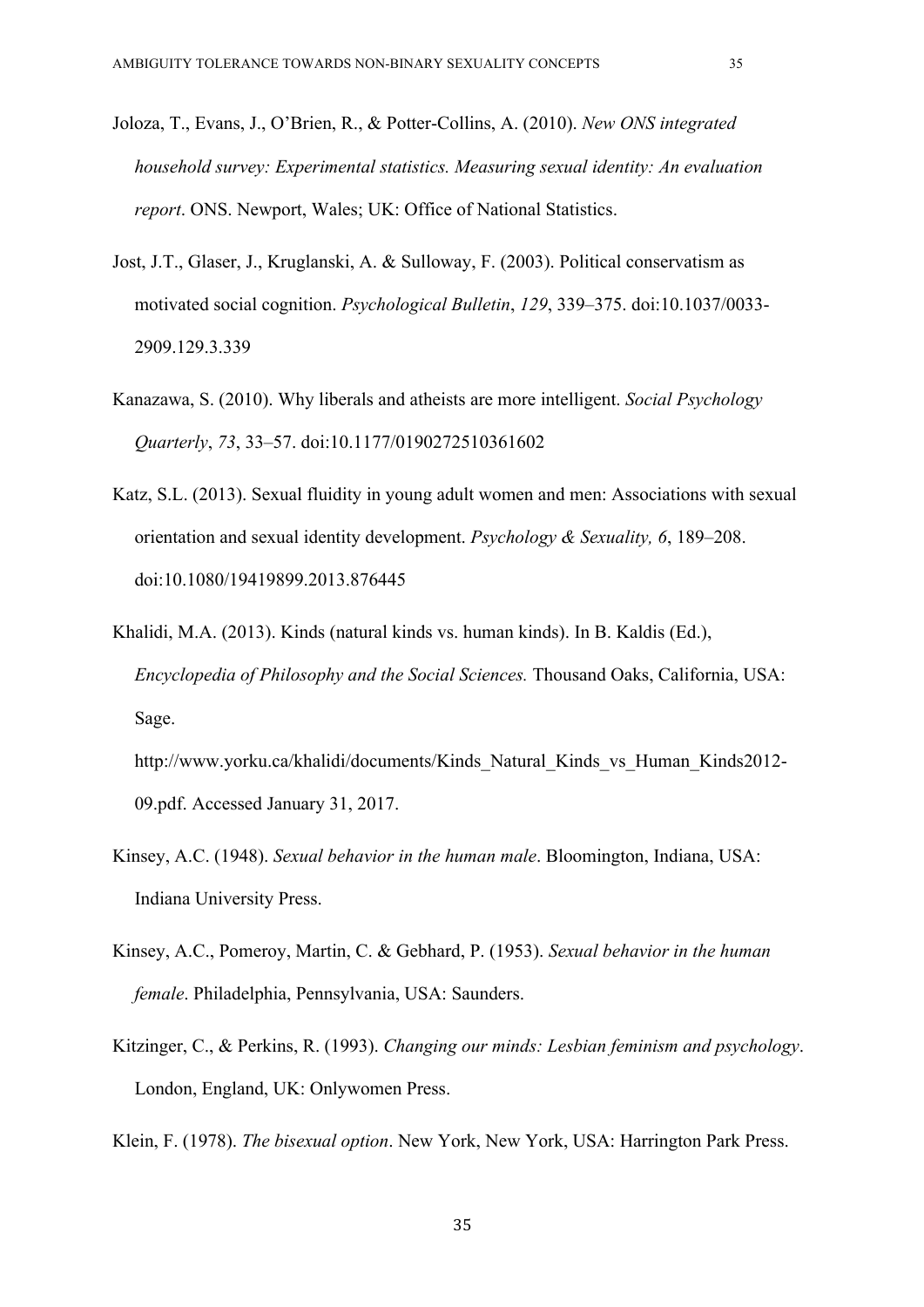- Legrain, P. (2007). *Immigrants: Your country needs them*. Princeton, New Jersey, USA: Princeton Press.
- Lickel, B., Hamilton, D.L., Wieczorkowska, G., Lewis, A., Sherman, S.J., & Uhles, A.N. (2000). Varieties of groups and the perception of group entitativity. *Journal of Personality and Social Psychology*, *78*, 223–246. doi:10.1037/0022-3514.78.2.223
- Lindoso, K. d. O. M. (2012). *Cross-cultural crisis management: Do cultural similarities provide for equal media perception during crisis? A case study of the Deepwater Horizon and BP's crisis communication*. MA Thesis in Media Studies. Department of Media and Communication. Oslo, Norway: University of Oslo.
- Maybury-Lewis, D., & Almagor, U. (Eds.) (1989). *The attraction of opposites: Thought and society in the dualistic mode*. Ann Arbor, Michigan, USA: University of Michigan Press.
- McCaughey, M. (2007). *The caveman mystique: Pop-Darwinism and the debates over sex, violence, and science*. New York, New York, USA: Routledge.
- Meskell, L. (1999). *Archaeologies of social life: Age, sex, class et cetera in Ancient Egypt*. London, England, UK: John Wiley & Sons.
- Miljan, L.A., & Cooper, B. (2003). *Hidden agendas: How journalists influence the news.* Vancouver, British Columbia, Canada: UBC Press.
- Morandini, J. & Dar-Nimrod, I. (2015). Essentialist beliefs, sexual identity uncertainty, internalized homonegativity and psychological wellbeing in gay men. *Journal of Counseling Psychology*, *62, 3*, 413–424. doi:10.1037/cou0000072
- Morton, T.A., Postmes, T., Haslam, S.A., & Hornsey, M. J. (2009). Theorizing gender in the face of social change: Is there anything essential about essentialism? *Journal of Personality and Social Psychology*, *96*, 653– 664. doi:10.1037/a0012966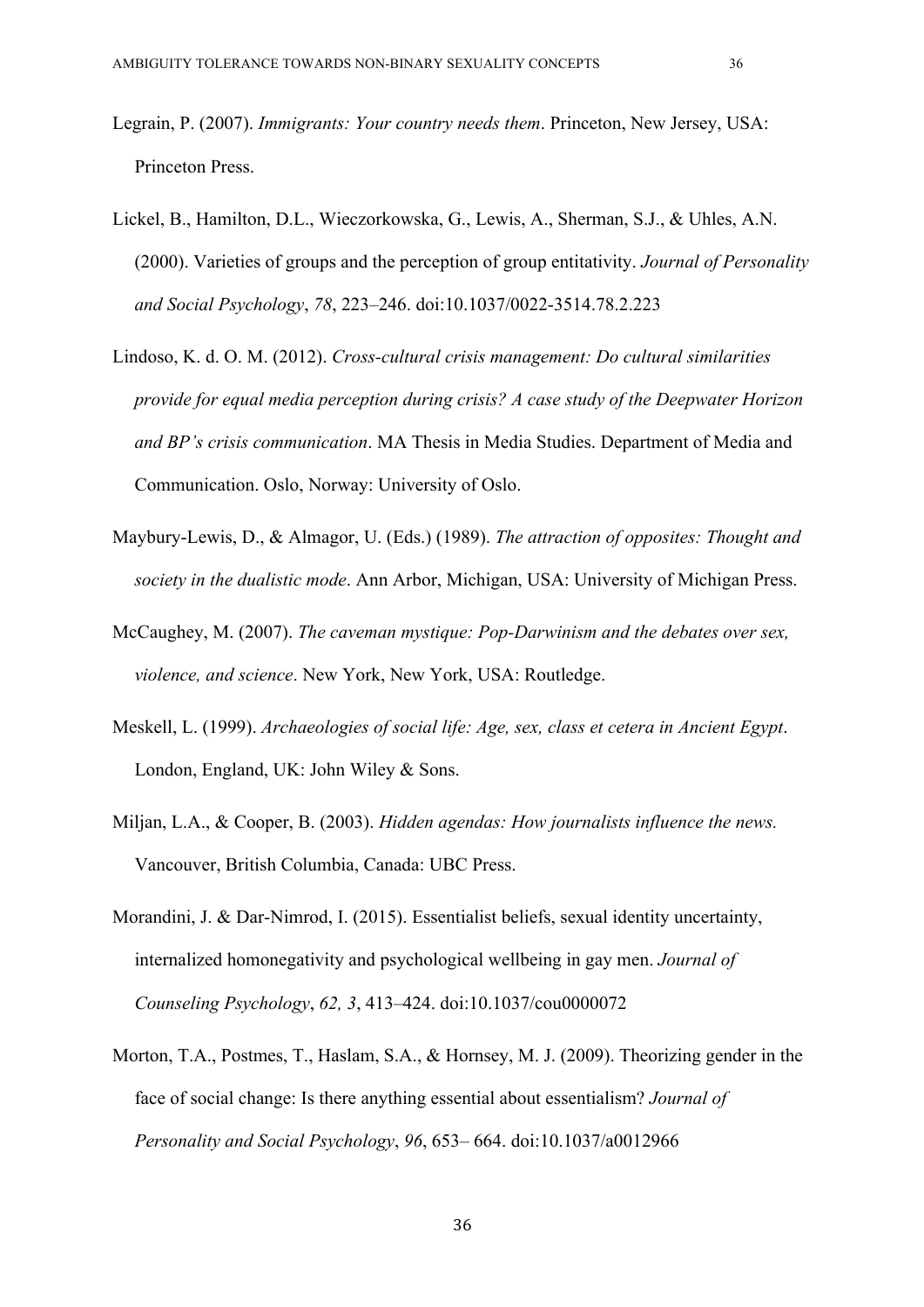- Most, C. (2008). *Primates in the media: A reflection of the changing boundaries of humanness?* MSc dissertation. London, England, UK: University College London.
- Muscarella, F., Cevallos, A.M., Siler-Knogl, A. & Peterson, L.M. (2005). The alliance theory of homosexual behavior and the perception of social status and reproductive opportunities. *Neuroendocrinology Letters*, *26*, 771–774.
- Navarrete, C.D., Fessler, D.M.T., & Eng, S.J. (2007). Elevated ethnocentrism in the first trimester of pregnancy. *Evolution and Human Behavior*, *28*, 60–65. doi:10.1016/j.evolhumbehav.2006.06.002
- *Nexis.com* (2011-2016). *NexisUK* (UK-centred branch). *Nexis.com*. www.nexis.com; www.lexisnexis.com.libproxy.ucl.ac.uk/uk/nexis. Accessed 2011-2016.
- Nillni, Y., Rohan, K.J., Rettew, D., & Achenbach, T.M. (2009). Seasonal trends in depressive problems among United States children and adolescents: a representative population survey. *Psychiatry Research*, 170, 224–228. doi:10.1016/j.psychres.2008.07.011
- Pathela, P., Hajat, A., Schillinger, J., Blank, S., Sell, R., & Mostashari, F. (2006). Discordance between sexual behavior and self-reported sexual identity: A populationbased survey of New York City men. *Annals of Internal Medicine*, *145*, 416–425.
- Pennycook, G., Cannon, T.D., & Rand, D.G. (2017). Prior exposure increases perceived accuracy of fake news. *Social Science Research Network*. https://ssrn.com/abstract=2958246. Accessed November 27, 2017.
- Pflum, S.R., Rylan, J., Testa, K., Balsam, F., Goldblum, P.B., & Bongar, B. (2015). Social support, trans community connectedness, and mental health symptoms among transgender and gender nonconforming adults. *Psychology of Sexual Orientation and Gender Diversity*, *2*, 281–286. doi:10.1037/sgd0000122

Pulford, B.D. (2009). Is luck on my side? Optimism, pessimism, and ambiguity aversion.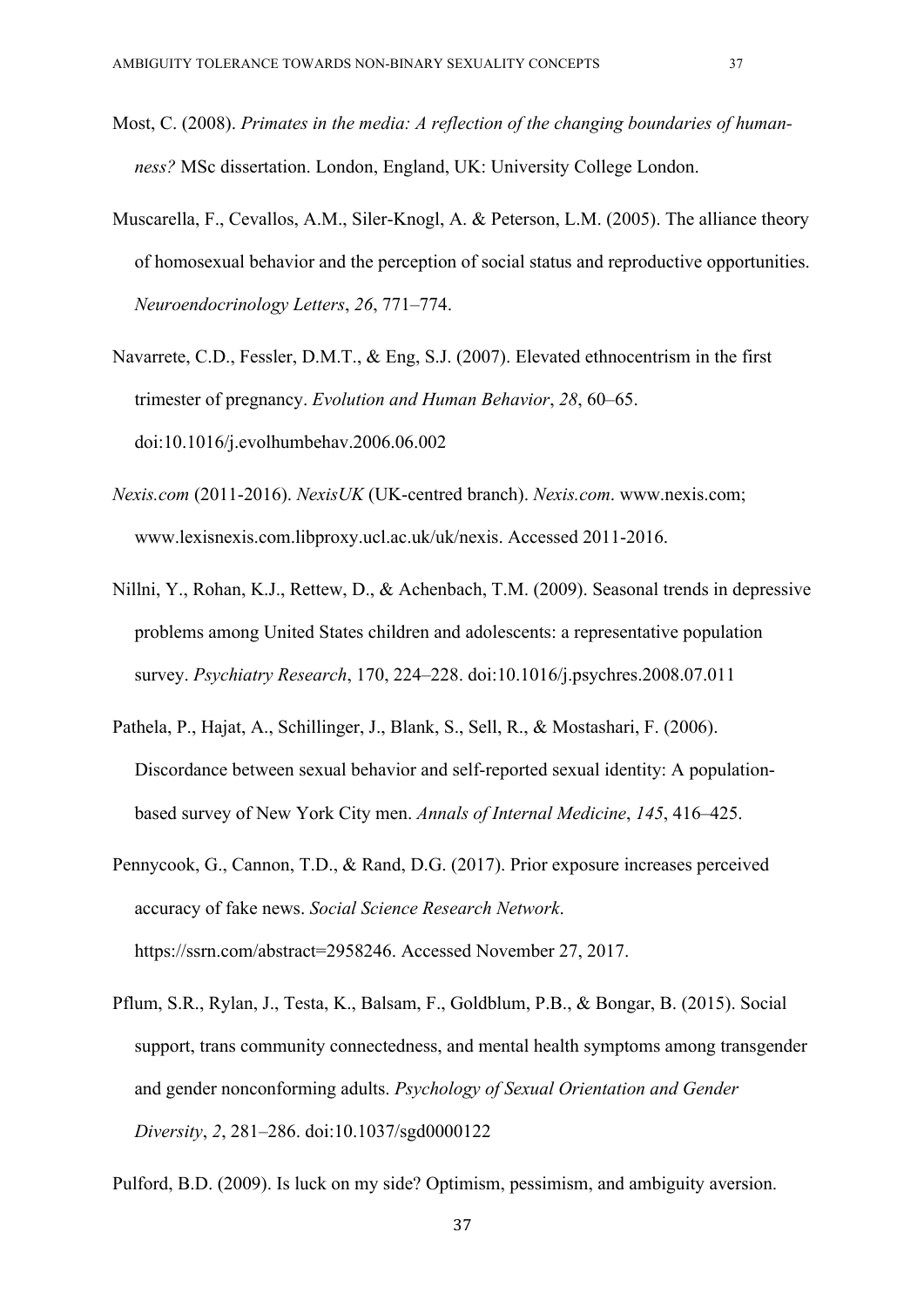*Quarterly Journal of Experimental Psychology*, *62*, 1079–1087. doi:10.1080/17470210802592113

- Rehaag, S. (2008). Patrolling the borders of sexual orientation: Bisexual refugee claims in Canada. *McGill Law Journal*, *53*, 59.
- Rosenthal, A.M., Sylva, D., Safron, A., & Bailey, J.M. (2011). Sexual arousal patterns of bisexual men revisited. *Biological Psychology*, *88*, 112–115. doi:10.1016/j.biopsycho.2011.06.015

Ross, W.D. (1951). *Plato's theory of ideas*. Oxford, England, UK: Clarendon Press.

- Rubinstein, T., Makov, S., & Sarel, A. (2013). Don't bi-negative: Reduction of negative attitudes toward bisexual by blurring the gender dichotomy. *Journal of Bisexuality, 13*, 356– 373. doi.org/10.1080/15299716.2013.813419
- Ruspini, E. (2000). Longitudinal research in the social sciences. *Social Research Update*. http://sru.soc.surrey.ac.uk/SRU28.html. Accessed July 1, 2016.
- Sanchez, D.T., Shih, M., & Garcia, J.A. (2009). Juggling multiple racial identities: Malleable racial identification and psychological well-being. *Cultural Diversity and Ethnic Minority Psychology*, *15*, 243–254. doi:10.1037/a0014373
- Savin-Williams, R.C., & Vrangalova, Z. (2013). Mostly heterosexual as a distinct sexual orientation group: A systematic review of the empirical evidence. *Developmental Review*, *33*, 58–88. doi:10.1016/j.dr.2013.01.001
- Schaffer, A. (26 September 2007). American Sex Portrait: Fifty years after Alfred Kinsey, what more do we know? *Slate*. http://www.slate.com/articles/life/the\_sex\_issue/2007/09/american\_sex\_portrait.html. Accessed January 17, 2017.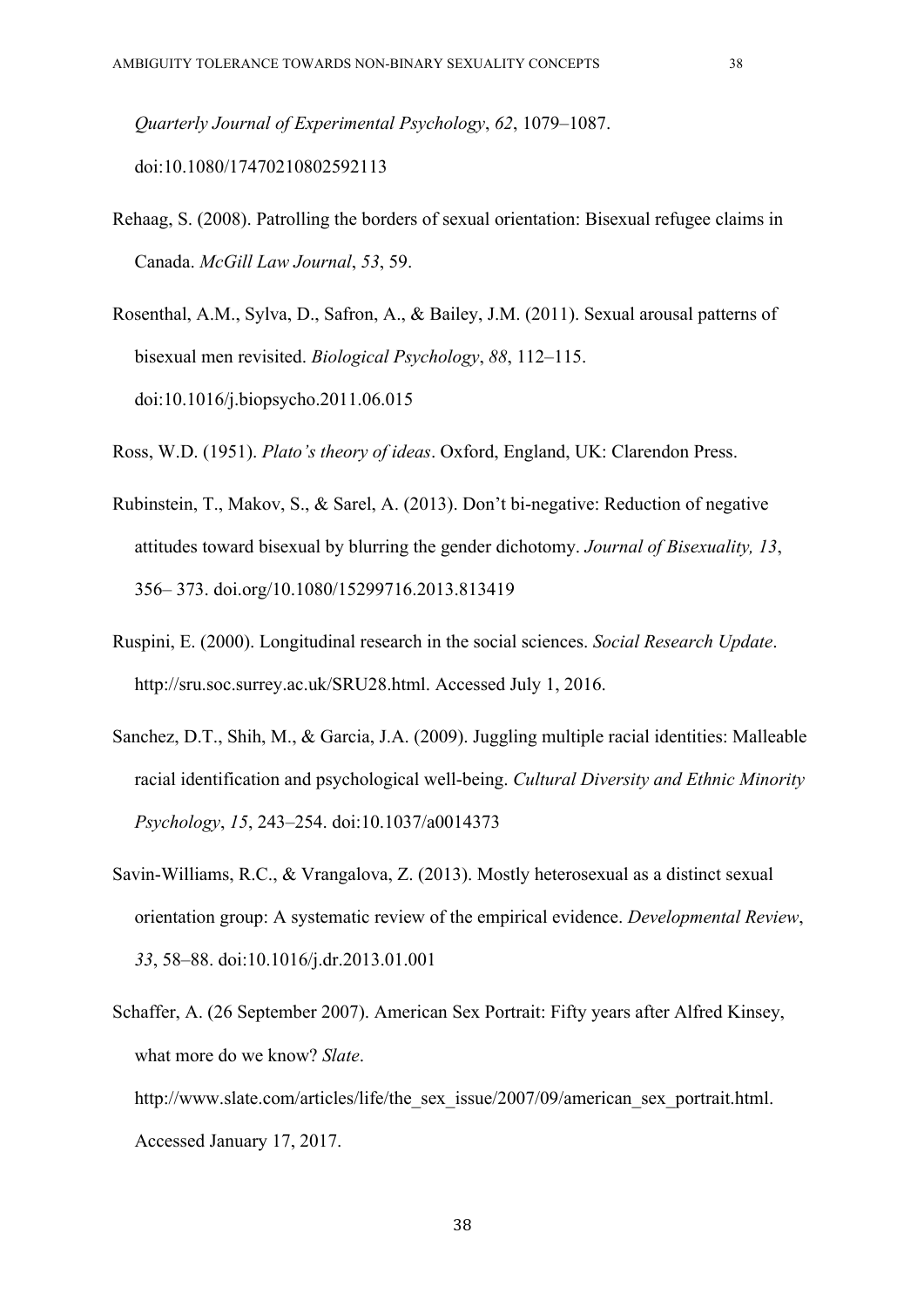- Silver, N. (2013). How opinion on same-sex marriage is changing, and what it means. *New York Times*. http://fivethirtyeight.blogs.nytimes.com/2013/03/26/how-opinion-on-samesex-marriage-is-changing-and-what-it-means/. Accessed April 17, 2016.
- Smith, M. (2017). How left or right-wing are the UK's newspapers? *YouGov*. https://yougov.co.uk/news/2017/03/07/how-left-or-right-wing-are-uks-newspapers/. Accessed May 5, 2018.
- Sommer, V., & Vasey, P. (Eds.) (2006). *Homosexual behaviour in animals: An evolutionary perspective*. Cambridge, England, UK: Cambridge University Press.
- Sommer, V. (2014). Evolutionäre Anthropologie. In S. Achim & S. Walter (Eds.), *Handbuch Kognitionswissenschaft* (pp. 25–34). Stuttgart, Germany: J. B. Metzler.
- Sparks, C., & Tulloch, J. (2000). *Tabloid Tales: Global Debates Over Media Standards*. Lanham, Maryland, USA: Rowman & Littlefield.
- Storms, M.D. (1980). Theories of sexual orientation*. Journal of Personality and Social Psychology*, *38*, 783–792. doi:10.1037/0022-3514.38.5.783
- Sznycer, D., Takemura, K., Delton, A.W., Sato, K., Robertson, C.T., Cosmides, L., & Tooby, J. (2012). Cross-cultural differences and similarities in proneness to shame: An adaptationist and ecological approach. *Evolutionary Psychology*, *10*, 352–370. doi:10.1177/147470491201000213
- Tanaka, J., & Taylor, M. (1991). Object categories and expertise: Is the basic level in the eye of the beholder? *Cognitive Psychology*, *23*, 457–482. doi:10.1016/0010-0285(91)90016-H
- Tarozzi, M. & Torres, C.A. (2016). *Global citizenship education and the crises of multiculturalism: Comparative perspectives*. London, England, UK: Bloomsbury Academic.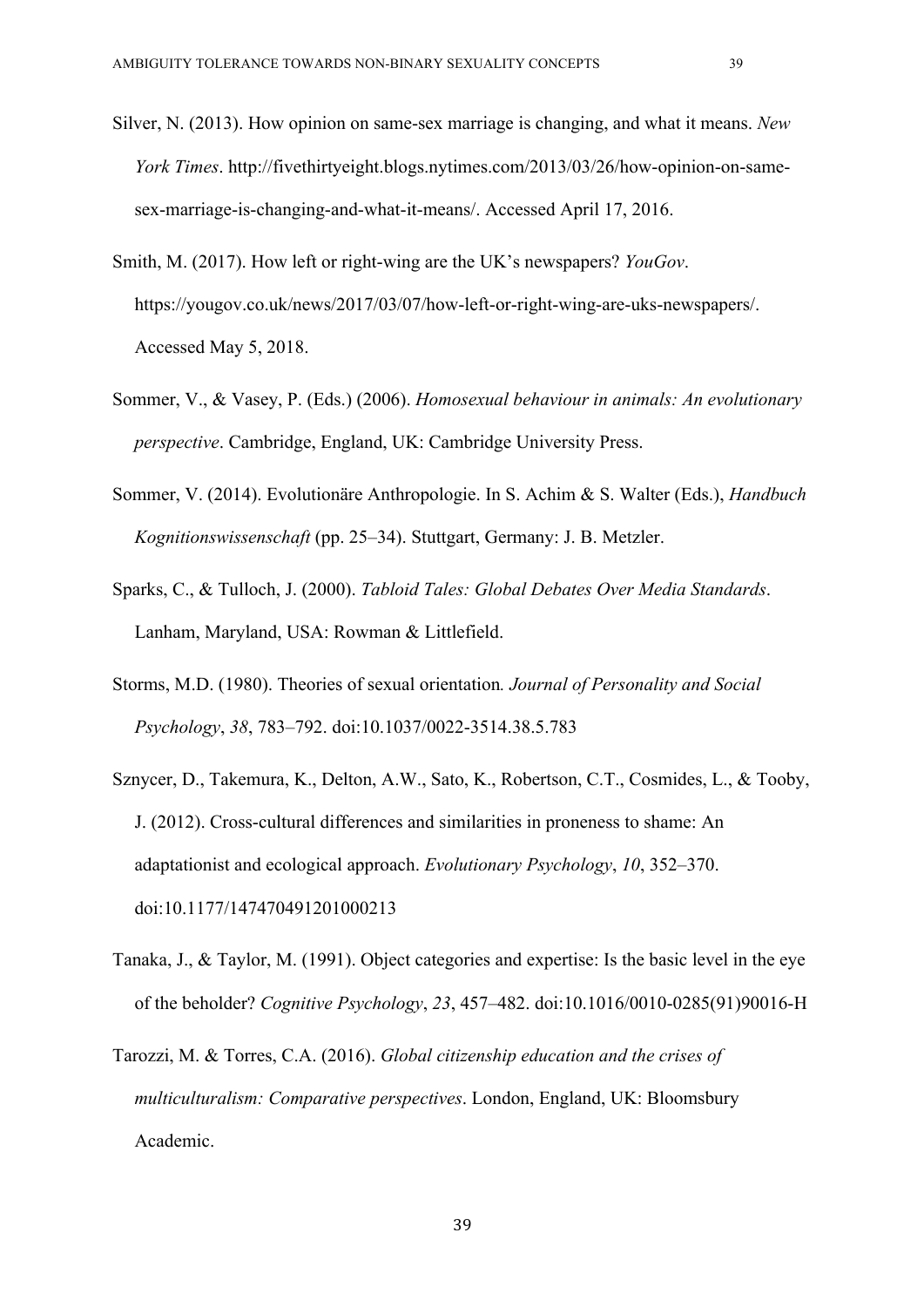- Trivers, R. (2011). *Deceit and Self-Deception. Fooling Yourself the Better to Fool Others*. London, England, UK: Allen Lane, Penguin.
- Tymula, A., Belmaker, L.A.R., Roy, A.K., Ruderman, L., Manson, K., Glimcher, P.W., & Levy, I. (2012). Adolescents' risk-taking behavior is driven by tolerance to ambiguity. *Proceedings of the National Academy of Sciences*, *109*, 17135–17140. doi:10.1073/pnas.1207144109
- Tymula, A., Glimcher, P.W., Levy, I. , & Belmaker, L.A.R. (2012). Separating risk and ambiguity preferences across the life span: Novel findings and implications for policy. *Science Po*. http://econ.sciences-po.fr/sites/default/files/Jmp\_agnieszka\_tymula.pdf. Accessed November 27, 2017.
- UNDP (United Nations Development Programme) (1994). Human development report. *UNDP*.
	- http://hdr.undp.org/sites/default/files/reports/255/hdr 1994 en complete nostats.pdf. Accessed August 22, 2016.
- van Compernolle, R.A. (2016). Are multilingualism, tolerance of ambiguity, and attitudes toward linguistic variation related? *International Journal of Multilingualism*, *13*, 61–73. doi:10.1080/14790718.2015.1071821
- van den Bos, W., & Hertwig, R. (2017). Adolescents display distinctive tolerance to ambiguity and to uncertainty during risky decision making. *Scientific Reports*, 40962. doi:10.1038/srep40962
- Venables, W.N., & Ripley, B.D. (2015). R Version 3.0.3 (2014-03-06). 'nnet' Version 7.3-9. *R Foundation for Statistical Computing*, 2014. http://www.stats.ox.ac.uk/pub/MASS4/. Accessed July 4, 2016.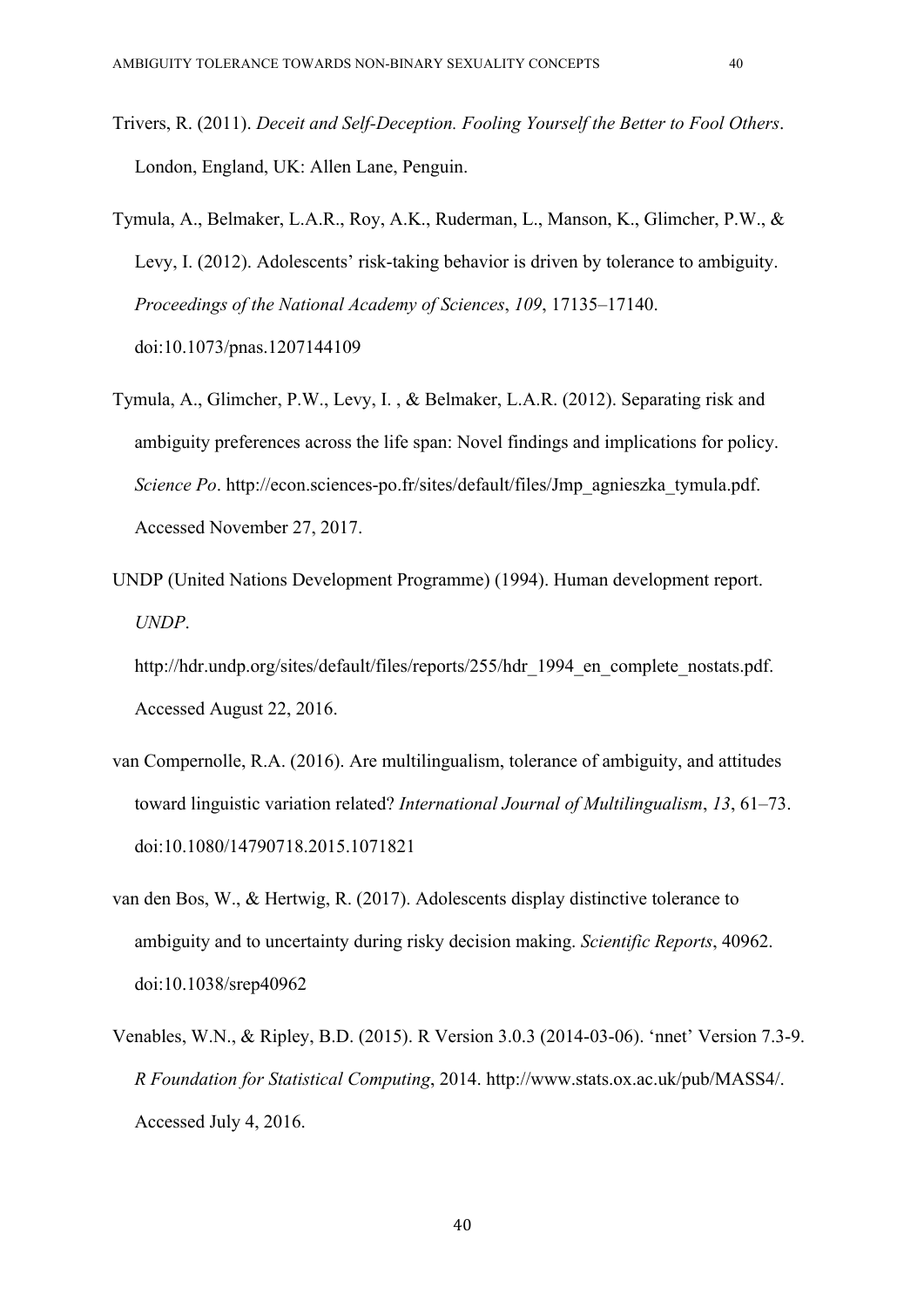- Vrangalova, Z., & Savin-Williams, R.C. (2010). Correlates of same-sex sexuality in heterosexually-identified young adults. *Journal of Sex Research*, *47*, 92–102. doi:10.1080/00224490902954307
- Waddimba, A.C., Scribani, M., Krupa, N., May, J.J., & Jenkins, P. (2016). Frequency of satisfaction and dissatisfaction with practice among rural-based, group-employed physicians and non-physician practitioners. *BMC Health Services Research*, *16*, 613. doi:10.1186/s12913-016-1777-8
- *Washington Post (*Anonymous) (2014). Health survey gives government its first large-scale data on gay, bisexual population. *Washington Post*. https://www.washingtonpost.com/national/health-science/health-survey-givesgovernment-its-first-large-scale-data-on-gay-bisexual-population/2014/07/14/2db9f4b0- 092f-11e4-bbf1-cc51275e7f8f\_story.html. Accessed August 22, 2016.
- Weber, S. (2012). What's wrong with be(com)ing queer? Biological determinism as discursive queer hegemony. *Sexualities*, *15*, 679– 701. doi:10.1177/1363460712446275
- Wineburg, S., McGrew, S., Breakstone, J., & Ortega, T. (2016). Evaluating information: The cornerstone of civic online reasoning. *Stanford Digital Repository*. http://purl.stanford.edu/fv751yt5934. Accessed November 27, 2017.
- Yoshino, K. (January 2000). The epistemic contract of bisexual erasure. *Stanford Law Review*, *52*, 353–461.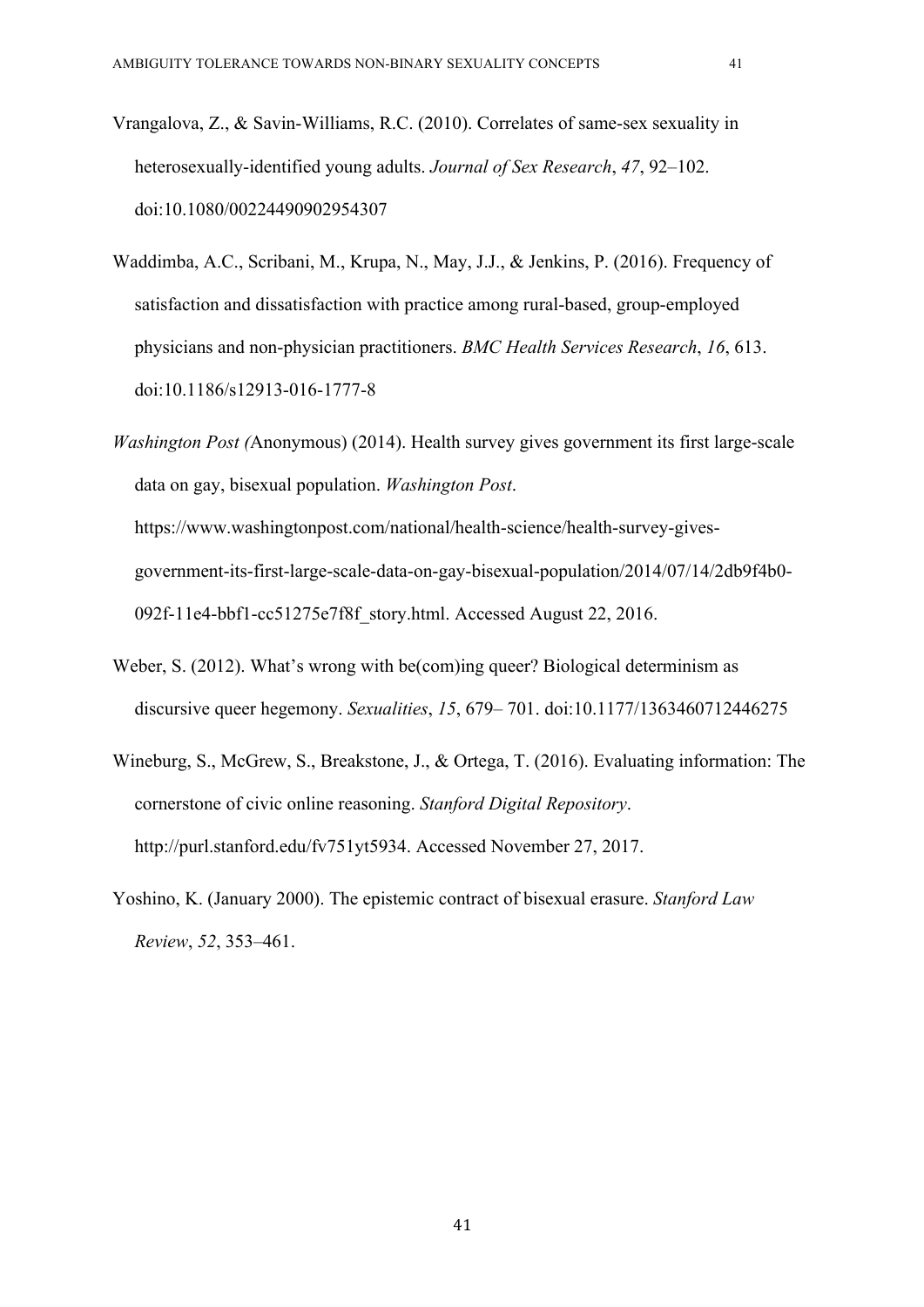#### **Captions**

Figure 01. Proportions of ambiguity tolerance classifications (negative, positive, mixed and neutral) in British newspaper articles. – For newspaper groups and acronyms, see Table 01. – (a) All papers ( $\chi^2$  = 26.353, df = 6, *p* < 0.001). (b) Papers by format: 3 broadsheets ( $\chi^2$  = 22.224, df = 9, p = 0.008) versus 3 tabloids ( $\chi^2$  = 24.212, df = 9, p = 0.004). (c) Papers by political leaning: 3 liberal ( $\chi^2$  = 12.446, df = 9, *p* = 0.189) versus 3 conservative papers ( $\chi^2$  = 21.0492, df = 9,  $p = 0.012$ ).

Figure 02. Absolute numbers of ambiguity tolerance classifications (negative, positive, mixed and neutral) in British newspaper articles. – For newspaper groups and acronyms, see Table 01. – (a) All papers ( $\chi^2$  = 26.353, df = 6, *p* < 0.001). (b) Papers by format: 3 broadsheets ( $\chi^2$  = 22.224, df = 9, p = 0.008) versus 3 tabloids ( $\chi^2$  = 24.212, df = 9, p = 0.004). (c) Papers by political leaning: 3 liberal ( $\chi^2$  = 12.446, df = 9, *p* = 0.189) versus 3 conservative papers ( $\chi^2$  = 21.0492, df = 9,  $p = 0.012$ ).

Table 01. Classification of British newspapers mined for 1995–2010 articles with ambiguous reporting about the heterosexual-homosexual dichotomy. The *Mail*, *Sun* and *Times* (in that order) are comparatively right-wing, while the *Guardian*, *Mirror* and *Independent* (in that order) are more left wing (*BBC*, 2009).

Table 02. Proportions of ambiguity tolerance classifications across predictor variables.

Table 03. Contingency tables and residuals for all mined newspapers combined; for papers by political leaning; and papers by format. – Residual terminology: underline and bold = "substantially more" resp. "substantially fewer" (bracket of  $\geq 2$  to  $\leq$ -2); bold only = "clearly more" resp. "clearly fewer" (bracket of  $>1$  to  $<-1$ ). – For newspaper groups and acronyms, see Table 01.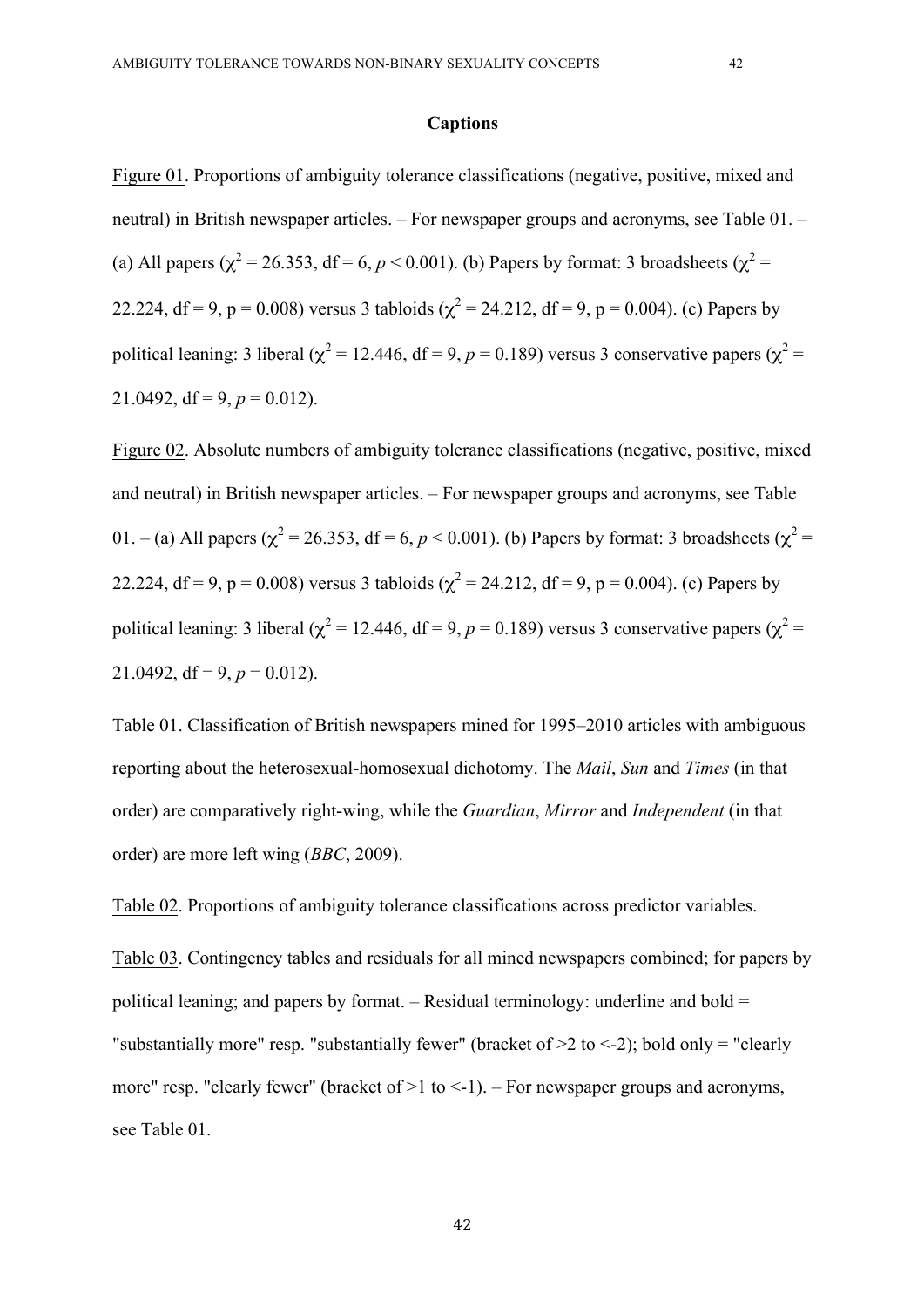Table 04. Multinomial logistic regression with newspapers classed according to *publishing groups*. (a) Full model. (b) Minimum adequate model, with baselines for comparison alternated for the multinomial predictor variables (Publishing Group and Year). – Statistically significant values of  $p<0.05$  and corresponding coefficients highlighted in bold and by asterisk. – For newspaper groups and acronyms, see Table 01.

Table 05. Multinomial logistic regression with newspapers classed according to *political leaning* and *format*. (a) Full model. (b) Minimum adequate model, with baseline for comparison alternated for the multinomial predictor variable (Year). – Statistically significant values of  $p<0.05$  and corresponding coefficients highlighted in bold and by asterisk. – For newspaper groups and acronyms, see Table 01.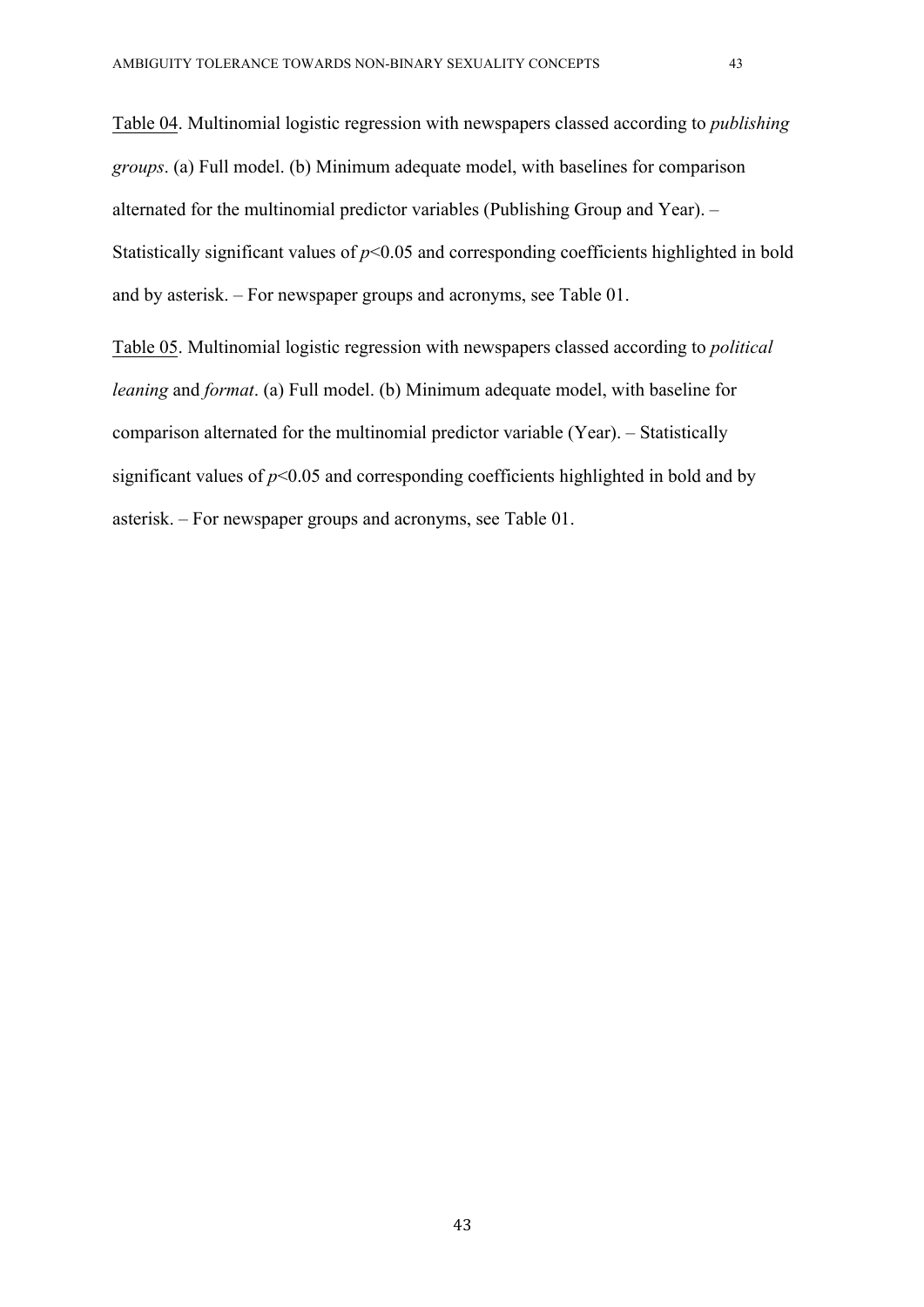# FIGURE 01.









**Negative** 

Positive Mixed **Neutral** 

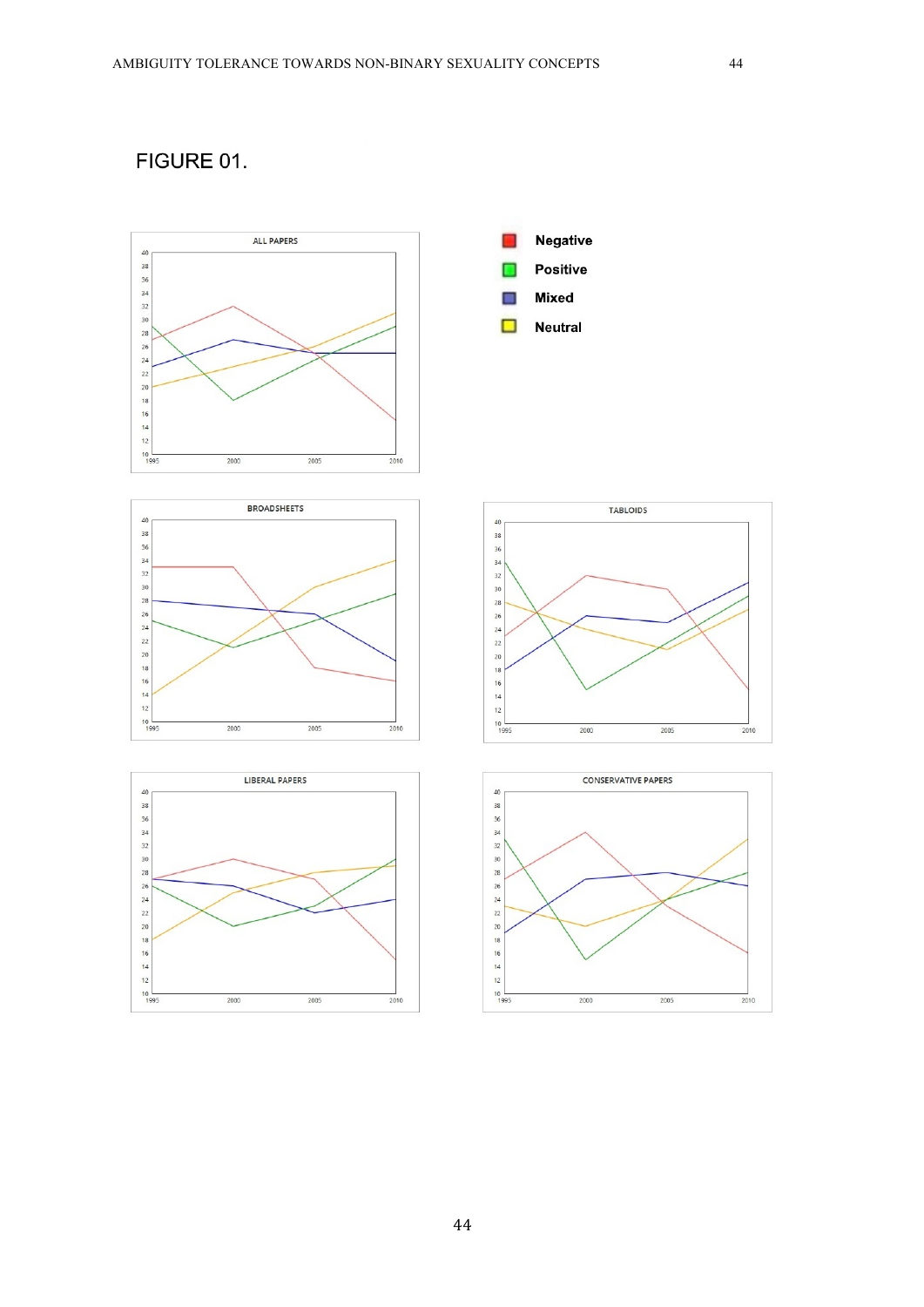|                                            | Format           | Political leaning         |         |
|--------------------------------------------|------------------|---------------------------|---------|
| Newspaper group                            | (B = broadsheet. | $(L = liberal,$           | Acronym |
|                                            | $T = tabloid$    | $C = \text{conservative}$ |         |
| Daily Mail / Mail on Sunday                |                  |                           | CT-M    |
| Sun / Evening Standard / News of the World |                  | С                         | CT-E    |
| Daily Mirror / Sunday Mirror               |                  |                           | LT-D    |
| Guardian / Observer                        | в                |                           | LB-G    |
| Independent / Independent on Sunday        | в                |                           | LB-I    |
| Times / Sunday Times                       | B                |                           | CB-T    |

### **Table 02**

| Variable                            | Article           | Ambiguity tolerance classification (%) |          |          |       |         |  |
|-------------------------------------|-------------------|----------------------------------------|----------|----------|-------|---------|--|
| Main category                       | Subcategory       | sample (n)                             | Negative | Positive | Mixed | Neutral |  |
| All newspapers                      |                   | 864                                    | 26.2     | 27.5     | 27.8  | 18.5    |  |
|                                     |                   |                                        |          |          |       |         |  |
| Temporality (year)                  | 1995              | 432                                    | 27.0     | 32.3     | 25.2  | 15.5    |  |
|                                     | 2000              | 432                                    | 29.0     | 18.1     | 23.5  | 29.4    |  |
|                                     | 2005              | 432                                    | 22.5     | 26.7     | 25.4  | 25.4    |  |
|                                     | 2010              | 432                                    | 20.0     | 22.5     | 26.3  | 31.3    |  |
|                                     |                   |                                        |          |          |       |         |  |
| Newspaper format                    | <b>Broadsheet</b> | 432                                    | 21.3     | 31.5     | 25.7  | 21.5    |  |
|                                     | Tabloid           | 432                                    | 31.0     | 23.6     | 29.9  | 15.5    |  |
|                                     |                   |                                        |          |          |       |         |  |
| Newspaper political leaning Liberal |                   | 432                                    | 23.6     | 32.9     | 23.8  | 19.7    |  |
|                                     | Conservative      | 432                                    | 28.7     | 22.2     | 31.7  | 17.4    |  |
| Journalist gender                   | Female            | 295                                    | 24.7     | 35.4     | 24.1  | 15.8    |  |
|                                     | Male              | 452                                    | 26.5     | 23.8     | 30.8  | 18.9    |  |
|                                     |                   |                                        |          |          |       |         |  |
| Journalist expertise                | Expert            | 49                                     | 13.6     | 47.0     | 25.3  | 14.1    |  |
|                                     | Novice            | 614                                    | 26.2     | 28.9     | 27.0  | 18.0    |  |
|                                     |                   |                                        |          |          |       |         |  |
| Seasonality                         | Spring            | 214                                    | 23.2     | 25.0     | 36.0  | 15.8    |  |
|                                     | Summer            | 236                                    | 27.0     | 32.6     | 22.2  | 18.1    |  |
|                                     | Autumn            | 195                                    | 25.3     | 25.5     | 23.8  | 25.5    |  |
|                                     | Winter            | 197                                    | 31.4     | 24.4     | 27.2  | 17.0    |  |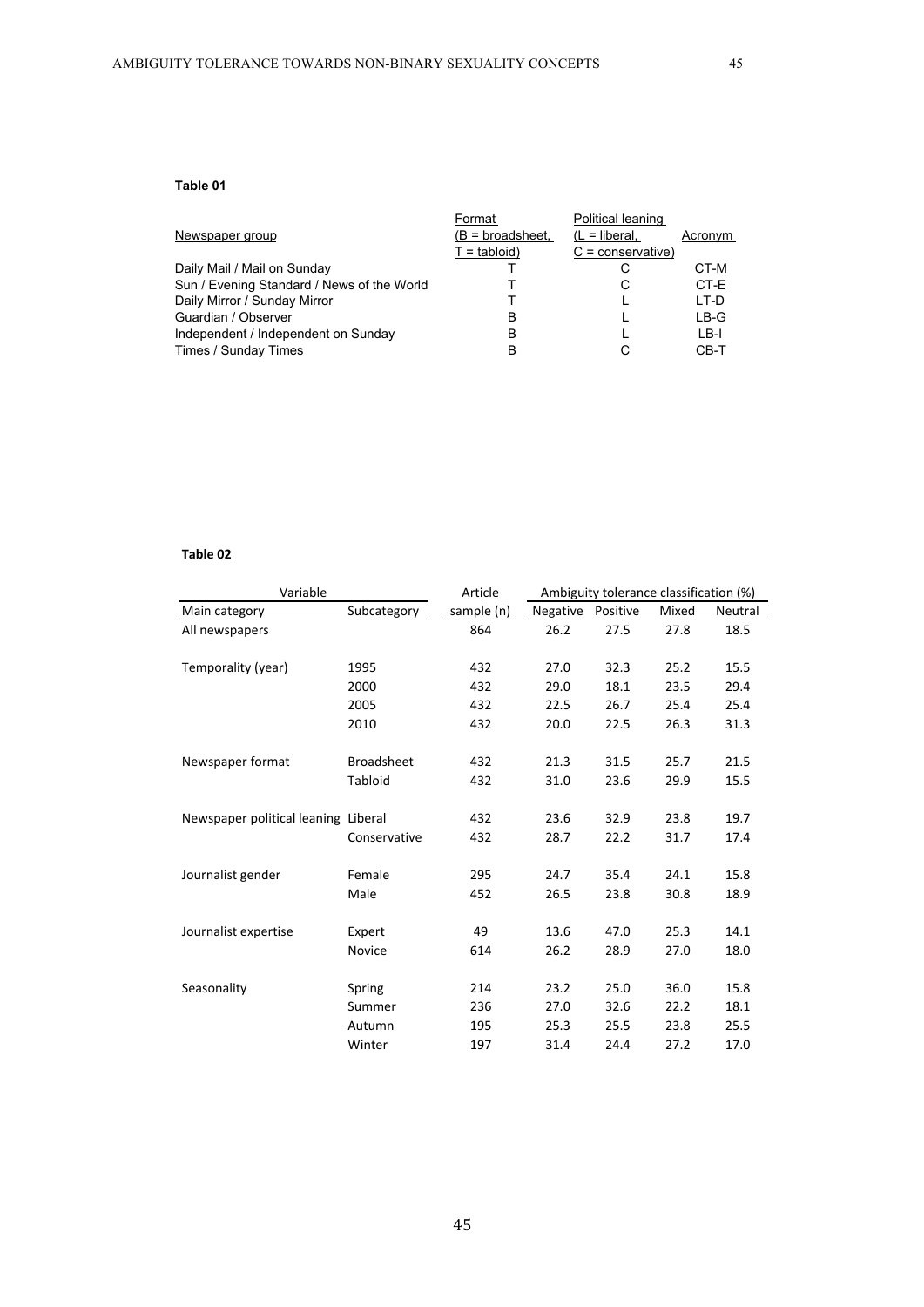#### **Table 03**

|                                        | Observed / year (n) |                     | Sum | Expected | Residuals / year |            |          |                         |                     |          |
|----------------------------------------|---------------------|---------------------|-----|----------|------------------|------------|----------|-------------------------|---------------------|----------|
|                                        |                     | 1995 2000 2005 2010 |     |          | (n)              | / year (n) | 1995     | 2000                    | 2005                | 2010     |
| All papers                             |                     |                     |     |          |                  |            |          |                         |                     |          |
| Negative                               | 61                  | 73                  | 57  | 35       | 226              | 56.5       | 0.598    | 2.195                   | 0.066               | $-2.860$ |
| Positive                               | 69                  | 43                  | 56  | 70       | 238              | 59.5       |          | 1.231 -2.139 -0.453     |                     | 1.361    |
| Mixed                                  | 54                  | 64                  | 61  | 61       | 240              | 60.0       | $-0.774$ | 0.516                   | 0.129               | 0.129    |
| Neutral                                | 32                  | 36                  | 42  | 50       | 160              | 40.0       |          | $-1.264 - 0.632$        | 0.316               | 1.581    |
| Format: Broadsheets                    |                     |                     |     |          |                  |            |          |                         |                     |          |
| Negative                               | 30                  | 30                  | 17  | 15       | 92               | 23.0       | 1.459    |                         | 1.459 -1.251 -1.668 |          |
| Positive                               | 34                  | 28                  | 34  | 40       | 136              | 34.0       |          | $0.000 - 1.028$         | 0.000               | 1.028    |
| Mixed                                  | 31                  | 30                  | 29  | 21       | 111              | 27.8       | 0.616    | 0.427                   | 0.237               | 1.281    |
| Neutral                                | 13                  | 20                  | 28  | 32       | 93               | 23.3       |          | $-2.125 -0.674$         | 0.985               | 1.815    |
| Format: Tabloids                       |                     |                     |     |          |                  |            |          |                         |                     |          |
| Negative                               | 31                  | 43                  | 40  | 20       | 134              | 33.5       | $-0.431$ | 1.641                   | 1.123               | $-2.332$ |
| Positive                               | 35                  | 15                  | 22  | 30       | 102              | 25.5       |          | 1.881 -2.079 -0.693     |                     | 0.891    |
| Mixed                                  | 23                  | 34                  | 32  | 40       | 129              | 32.3       | $-1.628$ |                         | 0.308 -0.044        | 1.364    |
| Neutral                                | 19                  | 16                  | 14  | 18       | 67               | 16.8       |          | 0.549 -0.183 -0.671     |                     | 0.305    |
| Political leaning: Liberal papers      |                     |                     |     |          |                  |            |          |                         |                     |          |
| Negative                               | 28                  | 31                  | 28  | 15       | 102              | 25.5       | 0.495    | 1.089                   | 0.495               | $-2.079$ |
| Positive                               | 37                  | 29                  | 33  | 43       | 142              | 35.5       |          | $0.251 - 1.090 - 0.419$ |                     | 1.258    |
| Mixed                                  | 28                  | 27                  | 23  | 25       | 103              | 25.8       | 0.443    |                         | $0.246 - 0.541$     | $-0.147$ |
| Neutral                                | 15                  | 21                  | 24  | 25       | 85               | 21.3       | $-1.355$ |                         | 0.054 0.596         | 0.813    |
| Political leaning: Conservative papers |                     |                     |     |          |                  |            |          |                         |                     |          |
| Negative                               | 33                  | 42                  | 29  | 20       | 124              | 31.0       | 0.350    |                         | 1.975 -0.359        | $-1.975$ |
| Positive                               | 32                  | 14                  | 23  | 27       | 96               | 24.0       |          | 1.630 -2.041 -0.204     |                     | 0.612    |
| Mixed                                  | 26                  | 37                  | 38  | 36       | 137              | 34.3       | $-1.400$ | 0.469                   | 0.640               | 0.299    |
| Neutral                                | 17                  | 15                  | 18  | 25       | 75               | 18.8       |          | $-0.400 -0.866 -0.173$  |                     | 1.443    |